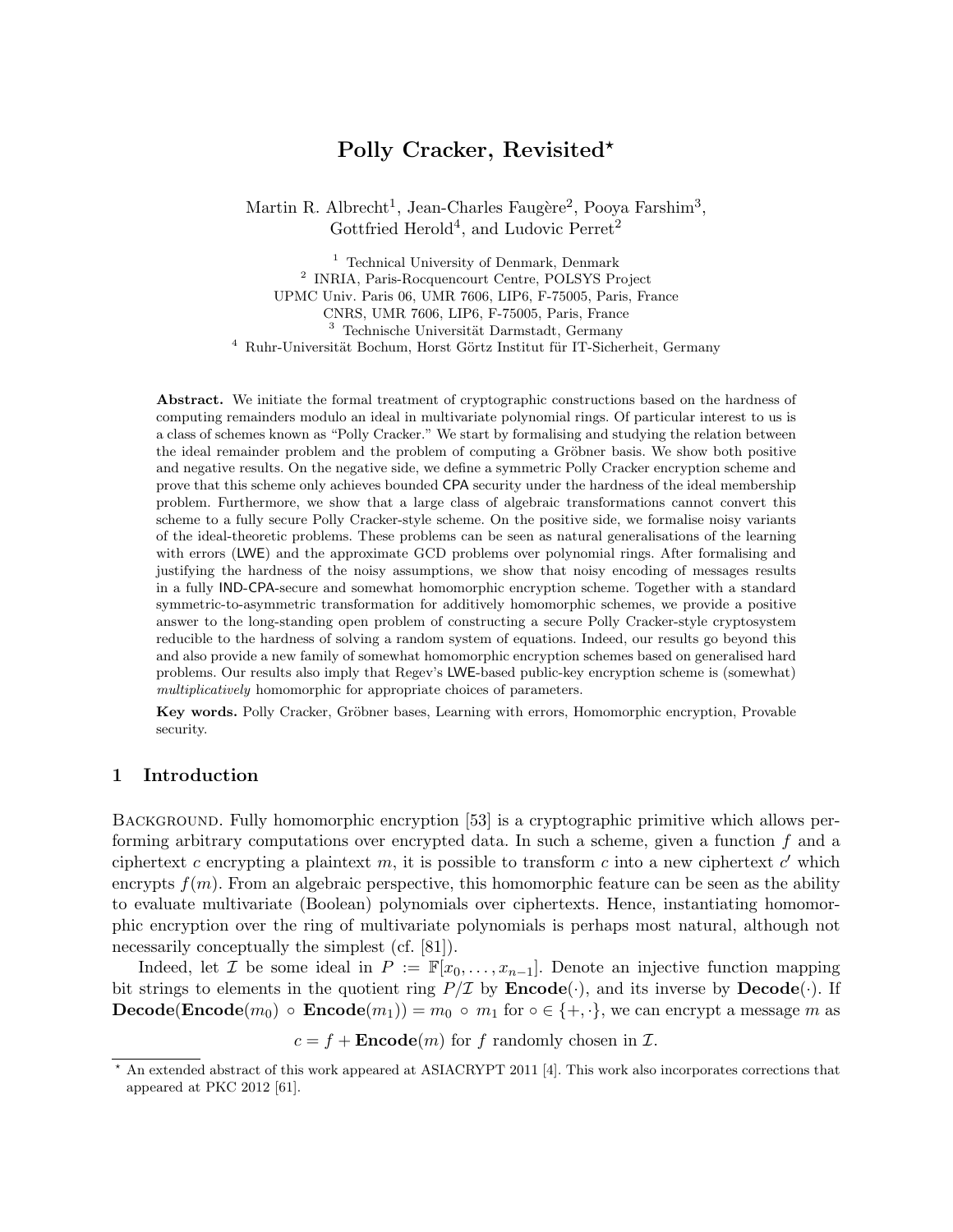The homomorphic features of this scheme follow from the definition of an ideal. Decryption is performed by computing remainders modulo  $\mathcal I$ . The problem of computing remainders modulo an ideal was solved by Buchberger [26–28], where he introduced the notion of Gröbner bases, and gave an algorithm for computing such bases.

In fact, most known homomorphic schemes which support both addition and multiplication are based on variants of the ideal remainder problem over various rings. For example in [81] the ring  $\langle p \rangle \subseteq \mathbb{Z}$ , for p an odd integer, is considered. In [53] ideals in a number field play the same role (cf. [78]). One can also view Regev's LWE-based public-key encryption scheme [73] as well as the homomorphic encryption scheme based on it [25] in this framework. Furthermore, if we instantiate the construction in  $[67]$  over P, we can view its multiplication operation as constructing the set of cross-terms appearing in multivariate polynomial multiplication. Finally, we note that the construction displayed above is essentially Polly Cracker [51, 14, 63], a family of cryptosystems dating back to the early 1990s. Despite their simplicity, our confidence in Polly Cracker-style schemes has been shaken as almost all such proposals have been broken [41]. This is partially due to the lack of formal treatment of security for such schemes in the literature. In fact, it is a long-standing open research problem to propose a secure Polly Cracker-style encryption scheme [14] (cf. [52, p. 41]).

CONTRIBUTIONS & ORGANISATION. Our contributions in this paper can be summarised as follows: (1) we initiate the formal treatment of Polly Cracker-style schemes over multivariate polynomial rings and characterise their security; (2) we demonstrate the impossibility of converting such schemes to fully IND-CPA-secure schemes through a large class of transformations; (3) we introduce natural noisy variants of classical problems related to Gröbner bases which also generalise previously considered noisy problems such as the LWE and the approximate GCD (AGCD) problems; (4) we present a new somewhat (and doubly) homomorphic encryption scheme based on these new hard problems. We detail our contributions next.

We start by giving an overview of Gröbner bases in Section 2. In Section 3, we formalise various problems associated with ideals in polynomials rings in the language of code-based security definitions [18]. In particular, we show that deciding ideal membership with overwhelming probability is equivalent to computing Gröbner bases for zero-dimensional ideals for certain choices of parameters. This allows us to introduce a symmetric variant of Polly Cracker and precisely characterise its security guarantees. In particular, we show that this scheme achieves a weaker version of IND-CPA security where the total number of ciphertexts that the attacker can obtain is a priori bounded by a fixed polynomial. We prove this result under the assumption that computing Gröbner bases is hard if only a small number of polynomials are available to the attacker (Section 4). Bounded IND-CPA security is, in some sense, the best level of security that this scheme can possibly achieve: we give an attacker breaking the cryptosystem once enough ciphertexts are collected.

In Section 5, using results from computational commutative algebra, we show the security limitations of the constructed scheme are, in some sense, intrinsic. More precisely, we show that a large class of algebraic transformation cannot turn this scheme into a fully IND-CPA-secure and additively homomorphic (public-key) Polly Cracker-type scheme. Our result captures both known symmetric-to-asymmetric conversion techniques for homomorphic schemes in the literature [75, 81]. Furthermore, this result—due to the generality of Gröbner bases—implies that **IND-CPA**-secure homomorphic encryption is difficult to construct without noisy encoding of messages (further evidence for this is given in [23]).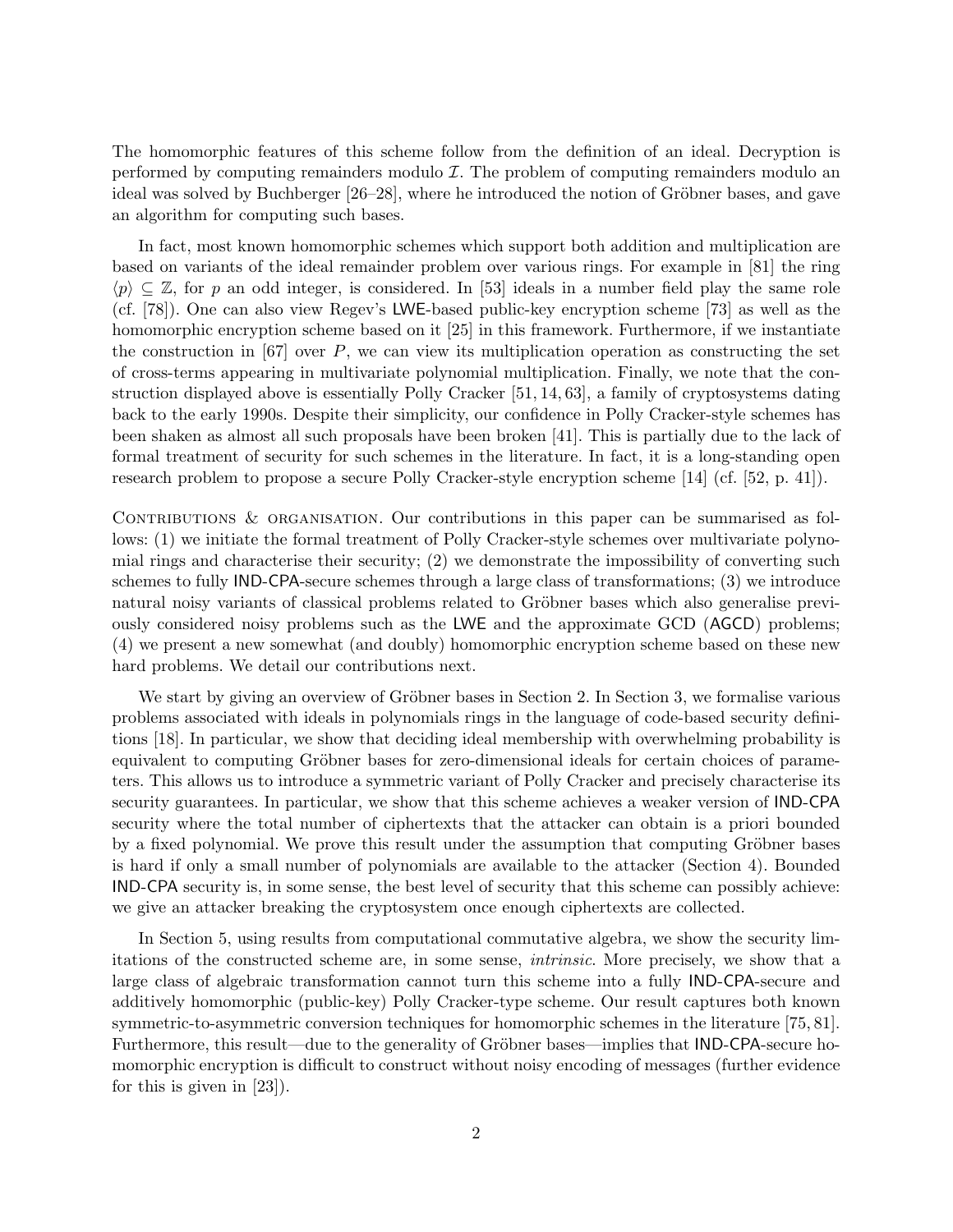In order to beyond this barrier we consider constructions where the  $\text{Encode}()$  function introduced above is randomised. To prove security for such schemes, we consider noisy variants of the ideal membership and related problems. These can be seen as natural generalisations of the (decisional) LWE and AGCD problems over polynomial rings (Section 6). After formalising and justifying the hardness of the noisy assumptions in Section 7, we show that noisy encoding of messages can indeed be used to construct a fully IND-CPA-secure somewhat homomorphic scheme. This result also implies that Regev's LWE-based public-key scheme is *multiplicatively* homomorphic under appropriate choices of parameters. Our result, together with a standard symmetric-to-asymmetric conversion for homomorphic schemes, provides a positive answer to the long-standing open problem proposed by Barkee et al. [14] asking for a Polly Cracker-style public-key encryption scheme whose security is based on the hardness of computing Gröbner bases for random systems of polynomials.

In Section 8 we show that our scheme allows proxy re-encryption of ciphertexts. This reencryption procedure can be seen as trading noise for degree in ciphertexts. In this section, we also show that our scheme achieves a limited form of key-dependent message (KDM) security in the standard model, where the least significant bit of the constant term of the key is encrypted. We leave it as an open problem to adapt the techniques of [6] to achieve full KDM security for the Polly Cracker with noise scheme. We conclude by discussing concrete parameter choices in Section 9, and give a reference implementation in Section 10.

#### 1.1 Related work

POLLY CRACKER. In 1993, Barkee et al. wrote a paper [14] whose aim was to dispel the urban legend that "Gröbner bases are hard to compute." Another goal of this paper was to direct research towards sparse systems of multivariate equations. To do so, the authors proposed the most obvious dense Gröbner-based cryptosystem, namely an instantiation of the construction mentioned at the beginning of the introduction. In their scheme, the public key consists of a set of polynomials  ${f_0,\ldots,f_{m-1}}\subset\mathcal{I}$  which are used to construct an element  $f\in\mathcal{I}$ . Encryption of messages  $m\in P/\mathcal{I}$ are computed as  $c = \sum h_i f_i + m = f + m$  for  $f \in \mathcal{I}$ . The private key is a Gröbner basis G which allows computing  $m = c \mod \mathcal{I} = c \mod G$ . As highlighted in [14] this scheme can be broken using results from [38] (cf. Section 5, Theorem 6).

At about the same time, and independently of Barkee et al., Fellows and Koblitz [51, 63] proposed a framework for the design of public-key cryptosystems. The ideas in [51] were similar to Barkee et al.'s, but differed in two aspects. First, the polynomials generating the public ideal were derived from combinatorial or algebraic NP-complete problems (such systems were named CA-systems for "combinatorial-algebraic"). Second, the secret key was not a Gröbner basis of the public ideal, but rather a root of it, i.e., a Gröbner basis of a maximal ideal containing the public ideal. The main instantiation of such a system was the Polly Cracker cryptosystem. Fellows and Koblitz suggested several NP-complete problems, mainly based on graph-theoretic problems, for use in this context. The authors, however, did not investigate how one might generate "hard-onaverage" instances of these problems with known solutions.

Subsequently, a variety of sparse Polly Cracker-style schemes were proposed. The focus on sparse polynomials aimed to prevent the attack based on Theorem 6 (Section 5), yet almost all of these schemes were broken. We point the reader to [41] for a good survey of various constructions and attacks. Currently, the only Polly Cracker-style scheme which is not broken is the scheme in [30]. This scheme is based on binomial ideals, which in turn are closely related to lattices.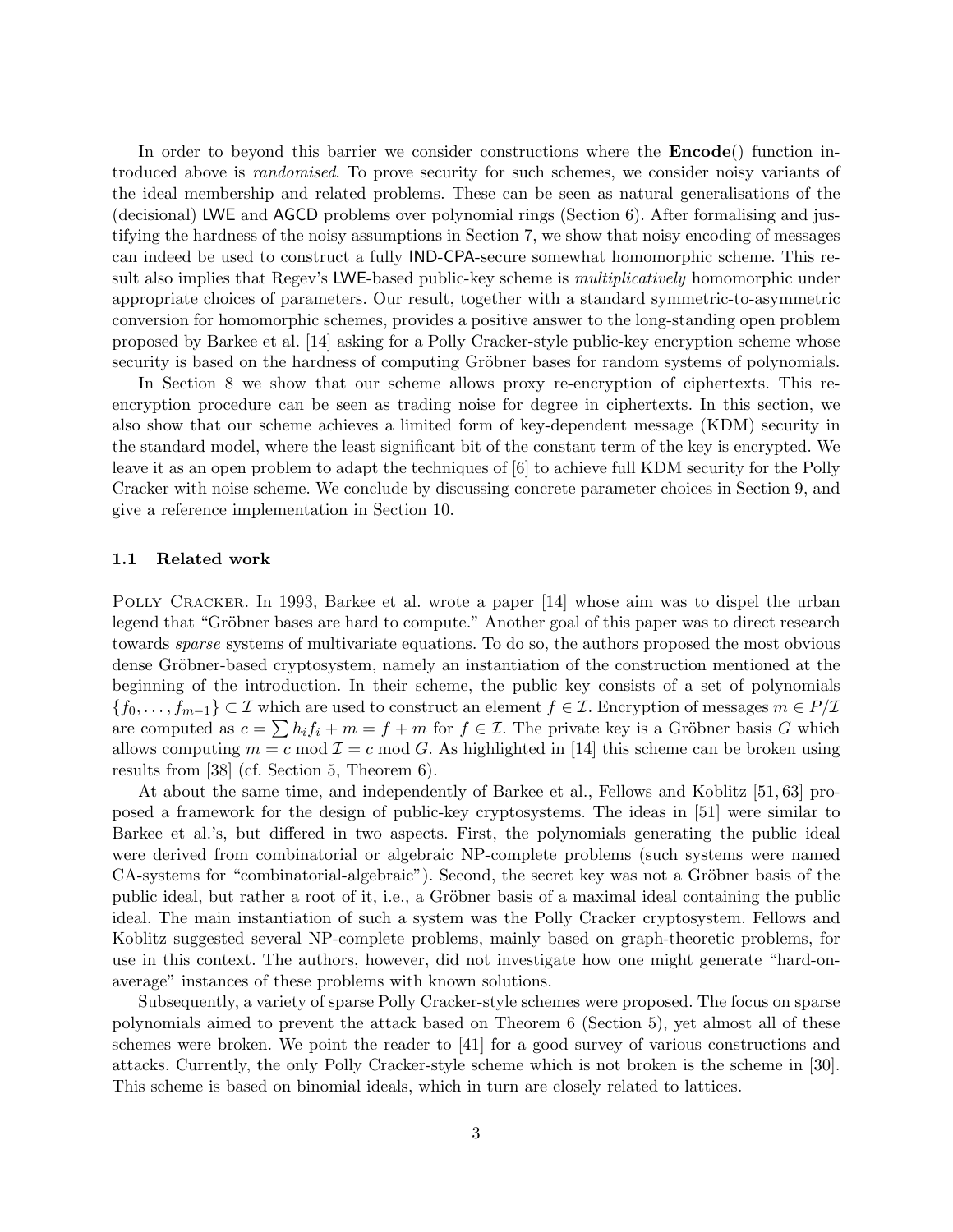Not only can our constructions be seen as instantiations of Polly Cracker (with and without noisy encoding of messages), they also allow security proofs based on the hardness of computational problems related to random systems.

HOMOMORPHIC ENCRYPTION. In the last decades several different approaches to construct singly homomorphic schemes—with respect to both hardness assumptions and proofs of security—have been investigated. With respect to doubly (i.e., additively and multiplicatively) homomorphic schemes, a number of different hardness assumptions and constructions appeared in the literature. These include the ideal coset problem of Gentry [53], the approximate GCD problem over the integers (AGCD) of van Dijk et al. [81], the polynomial coset problem as proposed by Smart and Vercauteren in [78], the approximate unique shortest vector problem, the subgroup decision problem, and the differential knapsack vector problem all of which appear in the work of Aguilar Melchor et al. [67] as well as the learning with errors problem (LWE) of Brakerski and Vaikuntanathan [25]. There is a general agreement in the community that whilst the design of fully homomorphic encryption schemes is a great theoretical breakthrough, all schemes so far have remained rather impractical. However, research in this direction is progressing rapidly. Recently, Gentry and Halevi [55] have been able to implement all aspects of Gentry's scheme [53], including the bootstrapping step. In this work the authors also improve on the work of Smart and Vercauteren [78]. Later, Gentry, Halevi, and Smart implemented AES homomorphically [57]. However, the bootstrapping step still renders somewhat homomorphic schemes impractical (cf. [70]). Hence, some recent constructions aim to avoid it [24, 54] and work is ongoing to improve this step [56].

Recently and independently of this work, Brakerski and Vaikuntanathan [25] gave an encryption scheme, SH, based on the LWE problem that can be seen as a linear variant of our noisy Polly Cracker scheme. Furthermore, the technique we propose in Section 8 was also independently proposed in this work. However, in contrast to our work, the authors of [25] have an explicit nonalgebraic perspective. Also, a second scheme, BTS, was also proposed in [25], and it achieves full homomorphicity based on a "dimension-modulus reduction" technique, while our work only yields a somewhat homomorphic encryption scheme. We note that this technique also applies to our constructions. Finally, we note that improvements such as those proposed in [34] immediately apply to our constructions (which generalise the constructions considered there).

The main difference between our work—which can be seen as an instantiation of Gentry's ideal coset problem—and previous work is that we base the security of our somewhat homomorphic scheme on *new* computational problems related to ideals over multivariate polynomial rings which generalise previously considered problems [25, 81]. Furthermore, our construction in Section 7 can be seen as a generalisation of a number of known schemes and their underlying hardness assumptions. As such, our work does not improve on such constructions in terms of efficiency, but provides a unified perspective on previous schemes and problems.

 $MQ$  cryptography. Our work can also be seen in relation to public-key cryptosystems based on the hardness of solving multivariate quadratic equations  $(MQ)$ . A difference is that our constructions enjoy strong reductions to the well-known (hard) problem of solving a *random* system of equations, whereas the bulk of work in  $MQ$  cryptography relies on heuristic security arguments [84, 68, 22, 39]. Moreover, our work is more in the direction of research initiated by Berbain et al. [19, 7], who proposed a stream cipher whose security was reduced to the difficulty of solving a system of random multivariate quadratic equations over  $\mathbb{F}_2$ . Note also that the concept of adding noise to a system of multivariate equations has also been proposed by Gouget and Patarin [59] for the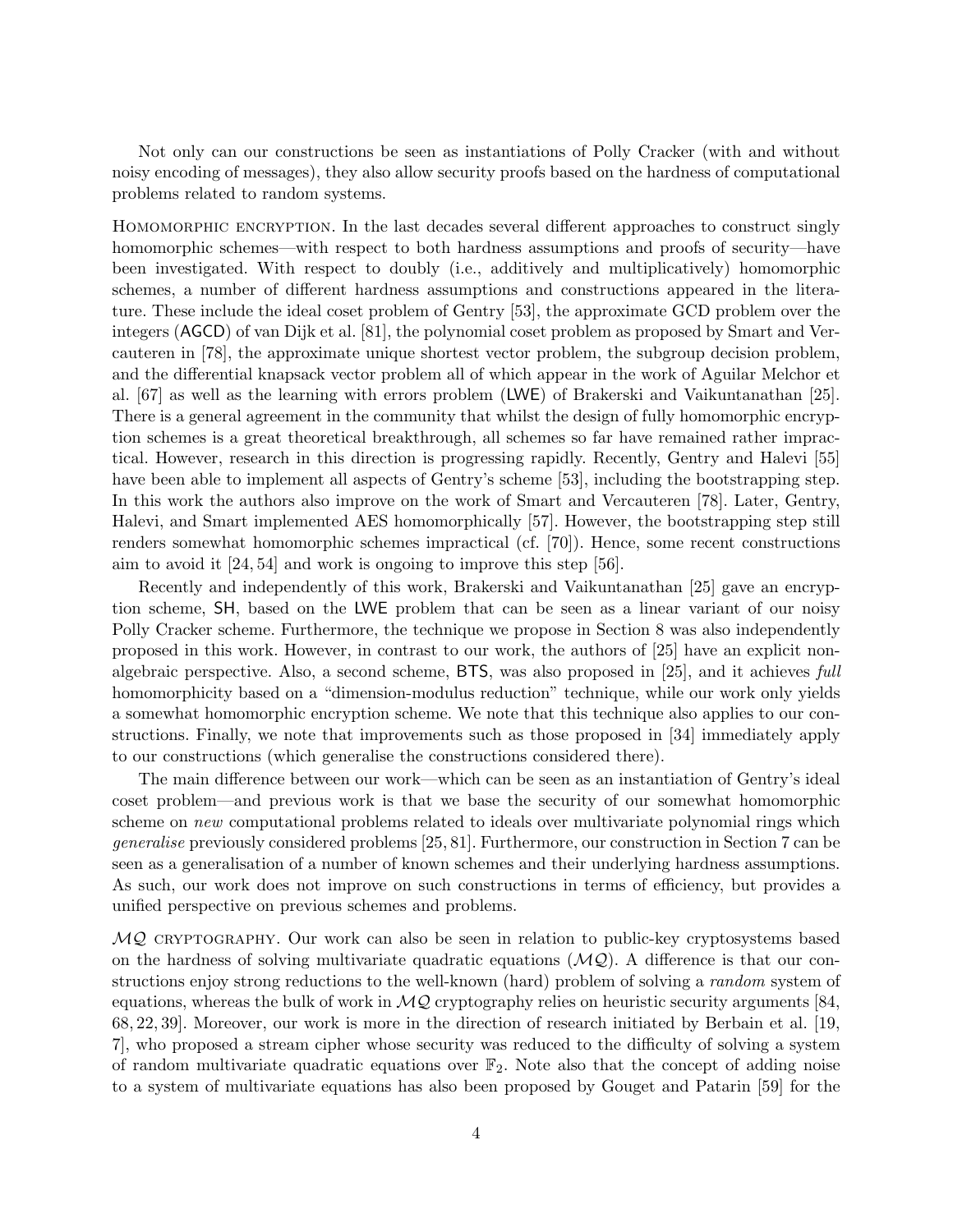design of an authentication scheme. Similarly, this idea was recently utilised in a novel construction [62] where the public key is noise-free but ciphertexts are noisy. We remark that, in contrast to our work, the hardness of the scheme described in [62] is based on the difficulty of solving a system of nonlinear equations which is somewhat structured (the coefficients of the nonlinear parts of the polynomials are chosen according to a discrete Gaussian). Also, our work presents a general treatment of problems related to ideals over multivariate polynomials—both with and without noise—and aims to provide a formal basis to assess the security of cryptosystems based on such problems.

## 2 Basics of Gröbner Bases

In this section we recall some basic definitions and results related to Gröbner bases  $[28, 26, 27]$ . For a more detailed treatment we refer the reader to [36].

NOTATION. We write  $x \leftarrow y$  for assigning value y to a variable x, and  $x \leftarrow y X$  for sampling x from a set X uniformly at random. If A is a probabilistic algorithm we write  $y \leftarrow_s A(x_1, \ldots, x_n)$  for the action of running A on inputs  $x_1, \ldots, x_n$  with uniformly chosen random coins, and assigning the result to y. For a random variable  $X$  we denote by  $[X]$  the support of  $X$ , i.e., the set of all values that X takes with nonzero probability. We use PPT for probabilistic polynomial-time. We call a function  $\epsilon(\lambda)$  negligible if  $|\epsilon(\lambda)| \in \lambda^{-\omega(1)}$ . We say a function  $f(\lambda)$  is overwhelming if  $1-f(\lambda)$  is negligible. We say that a function space  $\text{FunSp}(P)$  and a message space  $\text{MsgSp}(P)$ , both parameterised by P, are compatible if for any possible value of P and for any  $f \in \text{FunSp}(P)$ , the domain of f is  $\text{MsgSp}(P)$ . We also denote by  $\omega$  the matrix multiplication exponent (a.k.a. the linear-algebra constant) as defined in [82, Chapter 12]. We recall [83, 80] that  $\omega \in [2, 2.3727]$ .

We consider a polynomial ring  $P = \mathbb{F}[x_0, \ldots, x_{n-1}]$  over some finite field (typically prime), some degree-compatible monomial ordering on the elements of P with  $x_i > x_j$  if  $i < j$ , and a set of polynomials  $f_0, \ldots, f_{m-1}$ . We denote by  $M(f)$  the set of all monomials appearing in  $f \in P$ and extend this definition to sets of polynomials in the natural way. By  $LM(f)$  we denote the leading monomial appearing in  $f \in P$  according to the chosen term ordering. We denote by  $LC(f)$ the coefficient of  $LM(f)$  in f, and set  $LT(f) := LC(f) \cdot LM(f)$ . We denote by  $P_{< d}$  the set of polynomials of degree  $\lt d$  (and analogously for  $\gt, \leq, \geq$ , and = operations). We define  $P_{=0}$  as the underlying field, including  $0 \in \mathbb{F}$ . We define  $P_{\leq 0}$  as zero. Finally, we denote by  $M_{\leq m}$  the set of all monomials  $\lt m$  for some monomial m (and analogously for  $\gt, \leq, \geq$ , and = operations). We assume the usual power-product representation for elements of P.

**Definition 1 (Generated ideal).** Let  $f_0, \ldots, f_{m-1} \in P$  be polynomials. The set

$$
\mathcal{I} = \langle f_0, \dots, f_{m-1} \rangle := \left\{ \sum_{i=0}^{m-1} h_i f_i \mid h_0, \dots, h_{m-1} \in P \right\}
$$

is called the ideal generated by  $f_0, \ldots, f_{m-1}$ .

It is known that every ideal  $\mathcal I$  of  $P$  is finitely generated, i.e., there exists a finite number of polynomials  $f_0, \ldots, f_{m-1}$  in P such that  $\mathcal{I} = \langle f_0, \ldots, f_{m-1} \rangle$ . A Gröbner basis of an ideal is a set of generators of the ideal which takes a particular form.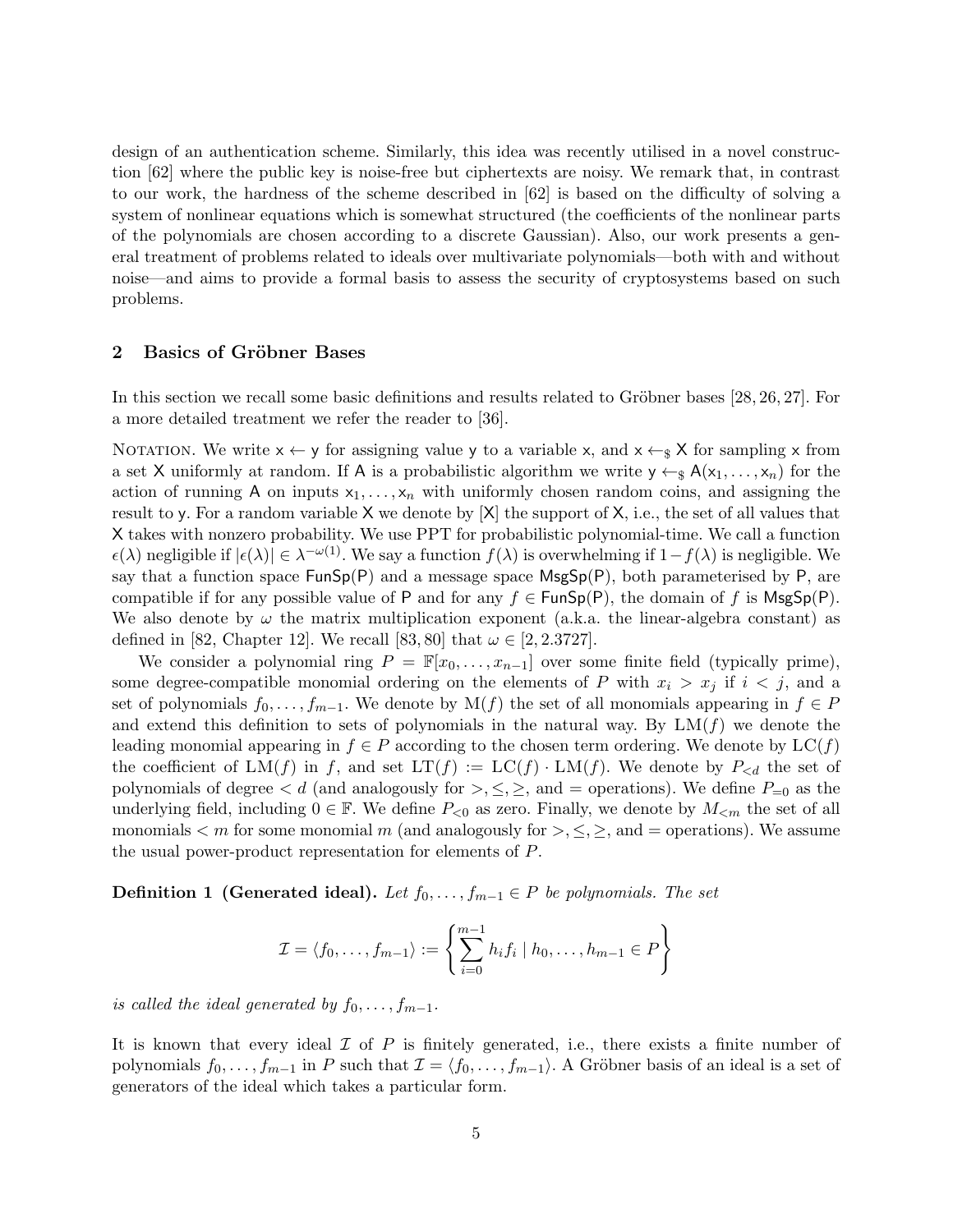**Definition 2 (Gröbner basis).** Let  $\mathcal{I}$  be an ideal of  $\mathbb{F}[x_0, \ldots, x_{n-1}]$  and fix a monomial ordering. A finite subset  $G = \{g_0, \ldots, g_{m-1}\} \subset \mathcal{I}$  is said to be a Gröbner basis of  $\mathcal{I}$  if for any  $f \in \mathcal{I}$  there exists a  $g_i \in G$  such that

$$
LM(g_i) | LM(f).
$$

REMARK. We note that for the vector space  $\mathbb{F}^n$ , the notion of a Gröbner basis coincides with that of a row echelon form, and Gröbner basis algorithms (see below) reduce to Gaussian elimination. For univariate polynomial rings, e.g.,  $\mathbb{F}[x]$  and  $\mathbb{Z}[x]$ , the notion of a Gröbner basis coincides with greatest common divisor, and running a Gröbner basis algorithm computes the GCD.

It is possible to extend the polynomial division algorithm to multivariate polynomials: we write  $r = f \mod G$  when r is a possible result of applying the multivariate division algorithm on f and G for the given monomial ordering. It holds that  $f = \sum_{i=0}^{m-1} h_i g_i + r$  with  $M(r) \cap \langle LM(G) \rangle = \emptyset$ . When G is a Gröbner basis, r is unique and is called the normal form of f with respect to the ideal I. In particular, we have that f mod  $\mathcal{I} = f \mod G = 0$  if and only if  $f \in \mathcal{I}$ . Given P and I, we can define the quotient ring P/I. By abuse of notation, we write  $f \in P/\mathcal{I}$  if f mod  $\mathcal{I} = f$  where the last equality is interpreted over the elements of P. That is, we identify elements of the quotient  $P/\mathcal{I}$  with their minimal representation in P.

As defined above, a Gröbner basis is not unique. For instance, we can multiply any polynomial of a Gröbner basis by a nonzero constant. However, given any Gröbner basis we can compute the unique *reduced* Gröbner basis in polynomial time via  $\text{ReduceGB}(\cdot)$  given in Algorithm 1.

**Definition 3 (Reduced Gröbner basis).** A reduced Gröbner basis for an ideal  $\mathcal{I} \subset P$  is a Gröbner basis G such that: (1)  $LC(q) = 1$ , for all  $q \in G$ , and (2)  $\forall q \in G$ ,  $\not\exists m \in M(q)$  such that m is divisible by some element of  $LM(G \setminus \{g\})$ .

|                         | Algorithm 1: Reduce $GB(G)$                                                                                                                                                                                             |  |  |
|-------------------------|-------------------------------------------------------------------------------------------------------------------------------------------------------------------------------------------------------------------------|--|--|
|                         | begin                                                                                                                                                                                                                   |  |  |
| $\mathbf{2}$            | $\tilde{G} \leftarrow \varnothing;$                                                                                                                                                                                     |  |  |
| $\overline{\mathbf{3}}$ | while $G \neq \emptyset$ do                                                                                                                                                                                             |  |  |
| $\overline{4}$          | $f \leftarrow$ the smallest element of G according to the term ordering;                                                                                                                                                |  |  |
| 5                       | $G \leftarrow G \setminus \{f\};$                                                                                                                                                                                       |  |  |
| 6                       |                                                                                                                                                                                                                         |  |  |
| $\overline{7}$          | $\left \begin{array}{c} \textbf{ if } \mathrm{LM}(f)\not\in \langle \mathrm{LM}(\tilde{G}) \rangle \textbf{ then}\\ \mid\quad \tilde{G} \leftarrow \tilde{G} \cup \{ \mathrm{LC}(f)^{-1}\cdot f \}; \end{array}\right.$ |  |  |
| 8                       | <b>return</b> $\left[h \mod \tilde{G}\backslash\{h\} \mid h \in \tilde{G}\right];$                                                                                                                                      |  |  |

Buchberger [26] proved that in order to compute a Gröbner basis from a given ideal basis, it is sufficient to consider so-called S-polynomials. From such a basis, it is easy to compute the (unique) reduced Gröbner basis using Algorithm 1.

**Definition 4 (S-polynomial).** Let  $f, g \in \mathbb{F}[x_0, \ldots, x_{n-1}]$  be nonzero polynomials.

 $−$  Let LM(f) =  $\prod_{i=0}^{n-1} x_i^{\alpha_i}$  and LM(g) =  $\prod_{i=0}^{n-1} x_i^{\beta_i}$ , with  $\alpha_i, \beta_i \in \mathbb{N}$ , denote the leading monomials of f and g respectively. For every  $0 \leq i < n$  set  $\gamma_i := \max(\alpha_i, \beta_i)$  and denote by  $x^{\gamma}$  the polynomial  $\prod_{i=0}^{n-1} x_i^{\gamma_i}$ . Then  $x^{\gamma}$  is the least common multiple of  $LM(f)$  and  $LM(g)$ :

$$
x^{\gamma} = \text{LCM}(\text{LM}(f), \text{LM}(g)).
$$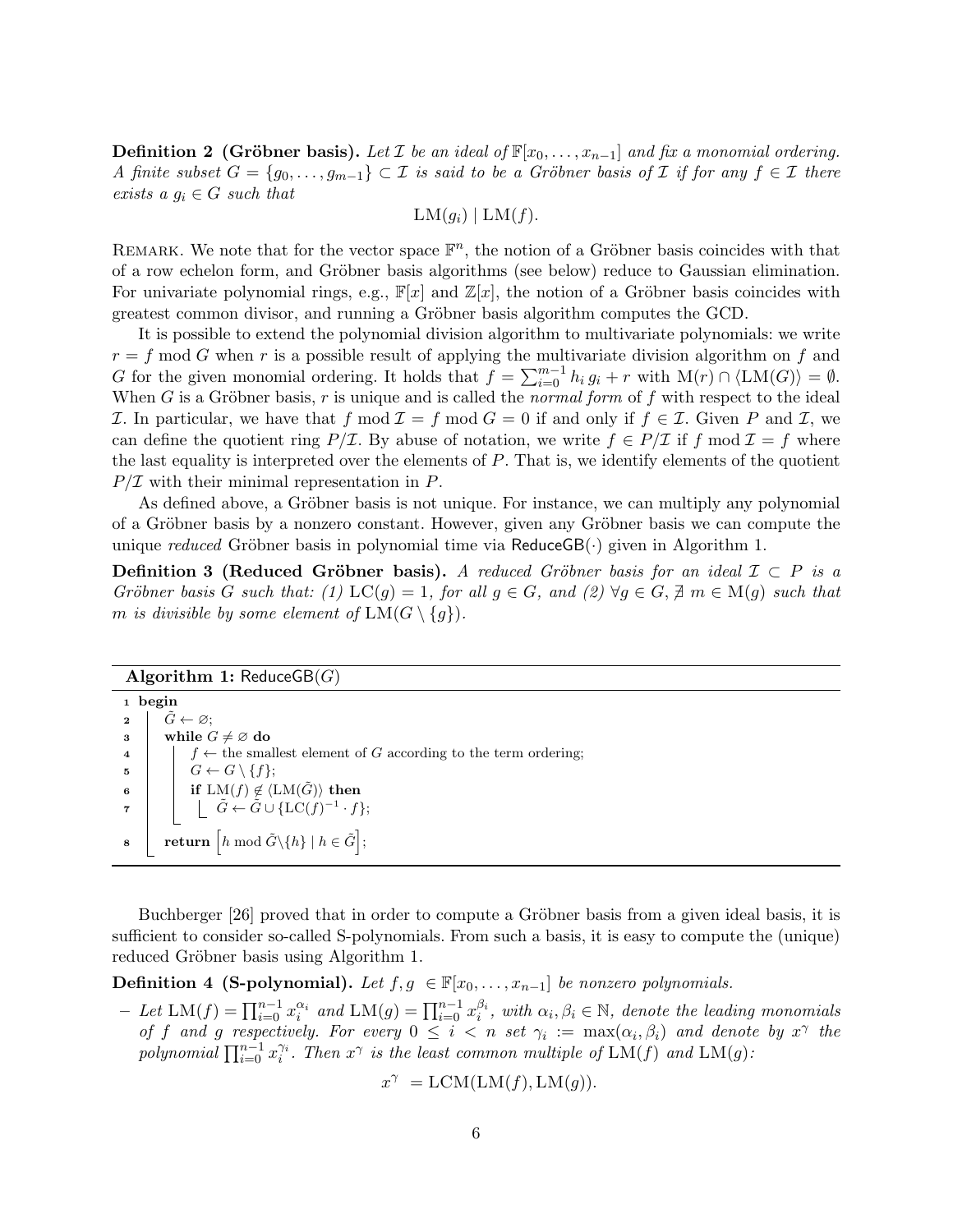– The S-polynomial of f and g is defined as

$$
S(f,g) = \frac{x^{\gamma}}{\mathop{\rm LT}(f)} \cdot f - \frac{x^{\gamma}}{\mathop{\rm LT}(g)} \cdot g.
$$

Buchberger showed that a basis is a Gröbner basis if all S-polynomials "reduce to zero."

**Definition 5** (Reduction to zero). Fix a monomial order in P and let  $G = \{g_0, \ldots, g_{s-1}\} \subset P$ be an unordered set of polynomials and let t be a monomial. Given a polynomial  $f \in P$ , we say f has a t-representation with respect to  $\leq$  and G if f can be written as

$$
f = a_0 g_0 + \dots + a_{s-1} g_{s-1},
$$

such that whenever  $a_i g_i \neq 0$ , we have  $a_i g_i \leq t$ . Furthermore, we write that  $f \rightarrow 0$  ("f reduces to zero") if and only if f has an  $LM(f)$ -representation with respect to G.

Note that f mod  $G = 0$  implies that  $f \longrightarrow 0$  while the converse is not necessarily the case.

**Theorem 1 (Buchberger's criterion).** A basis  $G = \{g_0, \ldots, g_{s-1}\}\$  for an ideal  $\mathcal I$  is a Gröbner basis if and only if for all  $i \neq j$  we have  $S(g_i, g_j) \longrightarrow 0$ .

*Proof.* See [16, p.211ff].

Theorem 1 leads to an algorithm [26] which computes a Gröbner basis by constructing and reducing S-polynomials. However, this algorithm—Buchberger's algorithm—spends most of its time reducing elements to zero, a computation which is of no use. Buchberger also proposed two criteria which tell us a priori whether the S-polynomial of two polynomials reduces to zero. We make use of the first criterion in this work:

**Theorem 2 (Buchberger's first criterion).** Let  $f, g \in P$  be such that

 $LCM(LM(f),LM(g)) = LM(f) \cdot LM(g),$ 

*i.e.*, f and g have disjoint leading terms. Then  $S(f,g) \longrightarrow_{\{f,g\}} 0$ .

*Proof.* See [16, p.222ff].

From this, we obtain the following corollary.

**Corollary 1.** A set  $\{g_0, \ldots, g_{n-1}\} \subset P$  with  $LM(g_i) = x_i^{d_i}$  with  $d_i \geq 0$  for all  $i, 0 \leq i < n$  is a Gröbner basis.

All ideals considered in this work are zero-dimensional, i.e., their associated varieties have finitely many points. The following lemma establishes the equivalence between various statements about zero-dimensional ideals. This result will be required to analyse some algorithms introduced in Section 3.

**Lemma 1 (Finiteness criterion).** Let  $\mathcal{I} = \langle f_0, \ldots, f_{m-1} \rangle \subset P := \mathbb{F}[x_0, \ldots, x_{n-1}]$  be an ideal. The following conditions are equivalent.

1. The system has only finitely many solutions in the algebraic closure of  $\mathbb{F}$ .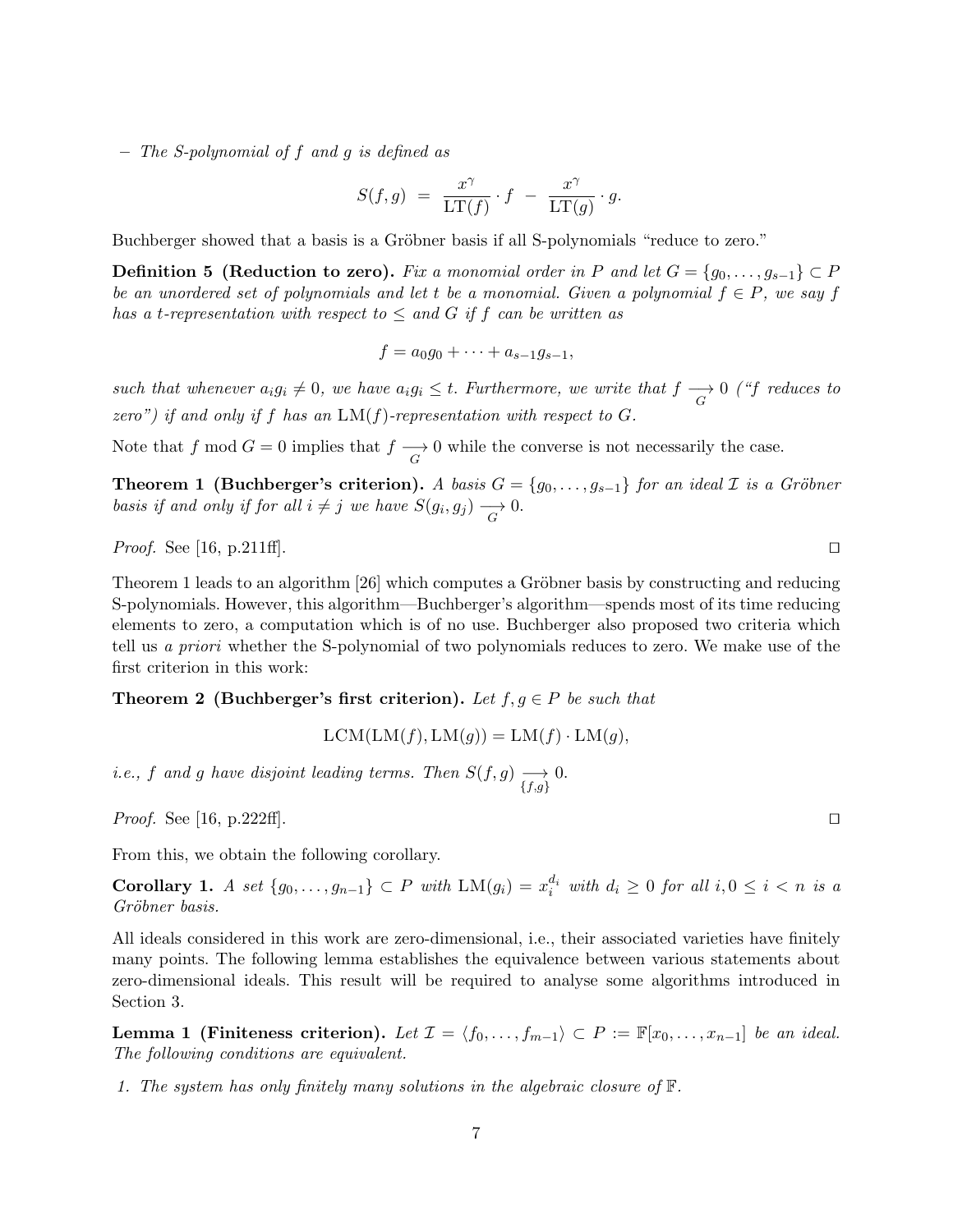- 2. For any  $i \in \{0, \ldots, n-1\}$ , we have  $\mathcal{I} \cap \mathbb{F}[x_i] \neq \emptyset$ .
- 3. For any  $i \in \{0, \ldots, n-1\}$ , there exists  $g_i \in \mathcal{I}$  such that  $LM(g_i) = x_i^{d_i}$  with  $d_i > 0$ .
- 4. The set of monomials  $S(\mathcal{I}) := \mathrm{M}(P) \setminus \{ \mathrm{LM}(f) \mid f \in \mathcal{I} \}$  is finite.
- 5. The F-vector space  $P/\mathcal{I}$  is finite-dimensional and a basis is given by  $S(\mathcal{I})$ .

As soon as one of these conditions holds true, then we call the ideal  $\mathcal I$  zero-dimensional. Moreover, the number of solutions counted with multiplicities in the algebraic closure of  $\mathbb F$  is exactly the cardinal of  $S(\mathcal{I})$  which is the dimension of the vector space  $P/\mathcal{I}$ .

*Proof.* See [36, p.234ff].

We will be using reduction modulo an ideal to sample polynomials from some ideal. The following lemma will be helpful to assert that this sampling is uniform.

**Lemma 2.** Let  $\mathcal{I} \subset P = \mathbb{F}_q[x_0, \ldots, x_{n-1}]$  be an ideal with a degree-compatible term ordering  $\leq$ . Then any element  $f \in P$  with  $\deg(f) = b$  has a unique representation  $f = \tilde{f} + r$  with  $\tilde{f} \in \mathcal{I}$  and  $r \in \mathcal{I}$  $P/\mathcal{I}$  where  $\deg(\tilde{f}) \leq b$  and  $\deg(r) \leq b$ . In particular, if  $M(P_{\leq b}/\mathcal{I})$  is the set of monomials in  $P/\mathcal{I}$ with degree at most b, then for any  $\tilde{f} \in \mathcal{I}_{\leq b}$  there are  $q^s$  elements  $f_i$  in  $P_{\leq b}$  with  $\tilde{f} = f_i - (f_i \mod \mathcal{I})$ and  $s = |M(P_{\leq b}/\mathcal{I})|$ .

*Proof.* Given f we recover the unique r by computing f mod G by a standard fact about Gröbner bases and get  $f = f - r$ . Since P has a degree-compatible ordering, r has degree at most b. To prove the second claim, note that the monomials in  $P_{\leq b}$  span an  $\binom{n+b}{b}$  $b<sub>b</sub><sup>+</sup>$ <sup>b</sup>)-dimensional vector space V over  $\mathbb{F}_q$ . The monomials in  $P/\mathcal{I}$  up to degree b span a subspace of V of dimension  $|M(P_{\leq b}/\mathcal{I})|$ , from which the claim follows.  $\Box$ 

# 3 The Gröbner Basis and Ideal Membership Problems

In this section we formalise various problems associated with Gröbner bases. To do so, we use the code-based game-playing language [18]. Each game has an Initialize and a Finalize procedure. It also has specifications of procedures to respond adversary's various oracle queries. A game Game is run with an adversary  $\mathcal A$  as follows. First **Initialize** runs and its outputs are passed to  $\mathcal A$ . Then  $\mathcal A$  runs and its oracle queries are answered by the procedures of Game. When  $\mathcal A$  terminates, its output is passed to **Finalize** which returns the outcome of the game  $y$ . This interaction is written as Game<sup>A</sup>  $\implies$  y. In each game, we restrict our attention to legitimate adversaries, which are defined specifically for each game.

Following [37], we define a *computational polynomial ring scheme*. This is a general framework allowing to discuss in a concrete way the different families of rings that may be used in cryptographic applications. More formally, a computational polynomial ring scheme  $P$  is a sequence of probability distribution of *polynomial ring descriptions*  $(P_{\lambda})_{\lambda \in \mathbb{N}}$ . A polynomial ring description<sup>1</sup> P specifies various algorithms associated with  $P$  such as computing the ring operations, sampling of elements, testing membership, encoding of elements, ordering of monomials, etc. We assume each polynomial ring distribution is over  $n = n(\lambda)$  variables, for some polynomial  $n(\lambda)$ , and is over a finite field of prime size  $q(\lambda)$ .

For q a prime, there is a one-to-one correspondence between ideals  $\mathcal{I} \subset \mathbb{F}_{q^n}[x_0,\ldots,x_{n-1}]$  on polynomial rings over finite extension fields and over prime fields  $\mathcal{J} \subset \mathbb{F}_q[x_0, \ldots, x_{n-1}, \alpha]$ : map

 $\frac{1}{1}$  Here we are slightly abusing notation and using P both for the polynomial ring and its description.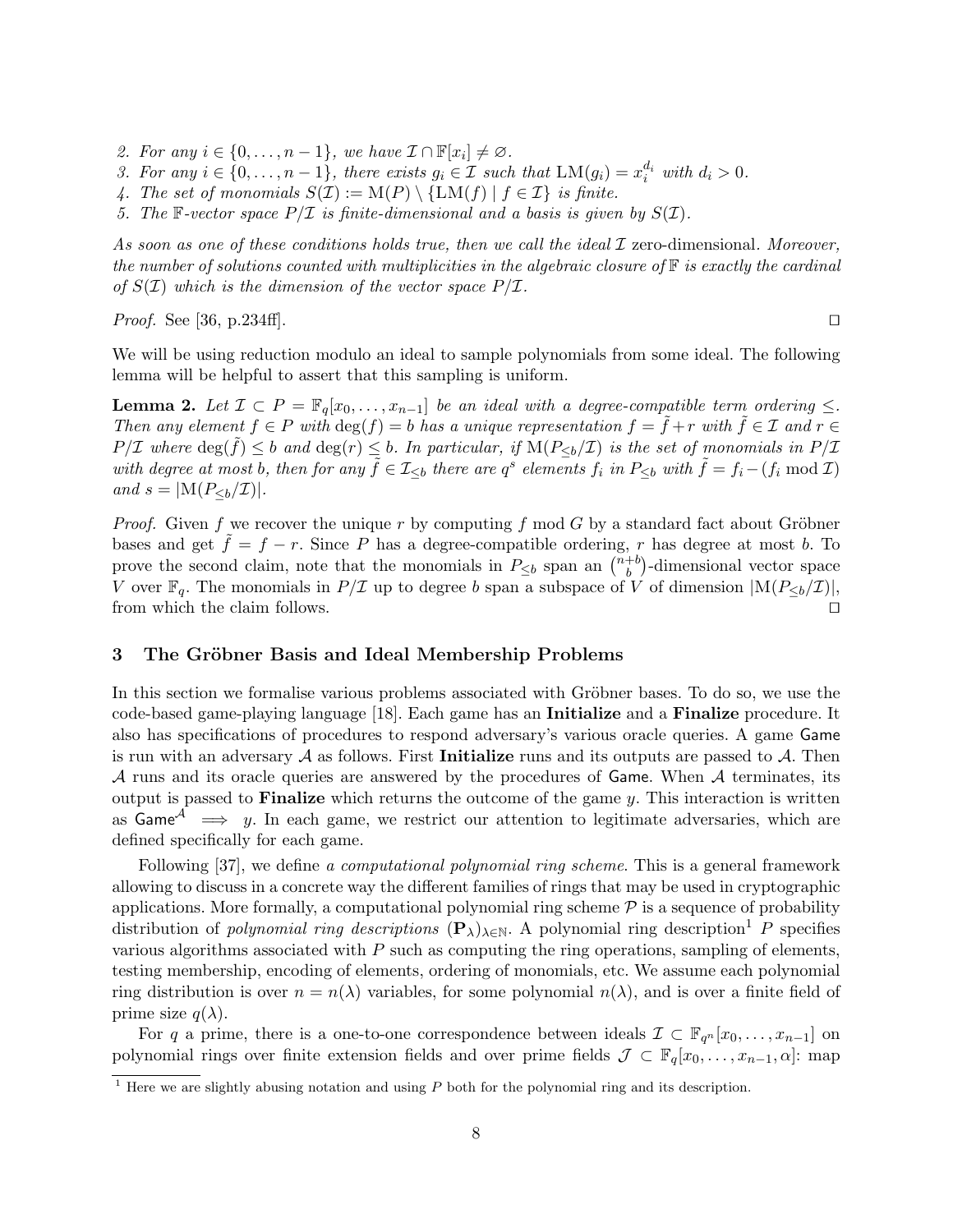a root of  $\mathbb{F}_{q^n}$  to  $\alpha$  and add the characteristic polynomial of  $\mathbb{F}_{q^n}$  to the generating basis. Hence, finite extension fields are covered by this definition. The ring  $\mathbb{Z}[x_0, \ldots, x_{n-1}]$  is not covered by our definition for brevity, but it can easily be generalised [16, Ch. 10].

Once  $\mathcal P$  is given and a concrete ring P is sampled, one can define various Gröbner basis generation algorithms on P. In this work we denote by GBGen $(1^{\lambda}, P, d, \ell)$  any PPT algorithm which outputs a reduced Gröbner basis G for some zero-dimensional ideal  $\mathcal{I} \subset P$  such that the last  $\ell$ elements of G have degree d and the remaining elements have degree 1 and such that  $(P \setminus \mathcal{I})_{\leq b}$  is not empty. Of particular interest to us is the Gröbner basis generation algorithm shown in Algorithm 2 called GBGen<sub>dense</sub>( $\cdot$ ). Throughout this paper we assume an implicit dependency of various parameters associated with P on the security parameter. Thus, we drop  $\lambda$  to ease notation. Finally, we always assume that  $LM(G)$  and hence  $S(\mathcal{I})$  is fixed by GBGen( $\cdot$ ) for each  $\lambda$ , and thus is known.

| <b>Algorithm 2:</b> Algorithm GBGen <sub>dense</sub> $(1^{\lambda}, P, d, \ell)$                                |
|-----------------------------------------------------------------------------------------------------------------|
| 1 begin                                                                                                         |
| if $d=0$ then return $\{0\}$ ;<br>$\mathbf{2}$                                                                  |
| for $0 \leq i \leq n$ do<br>3                                                                                   |
| if $i > n - \ell - 1$ then<br>$\bf{4}$                                                                          |
| $g_i \leftarrow x_i^d;$<br>5                                                                                    |
| else<br>6                                                                                                       |
| $g_i \leftarrow x_i;$<br>$\overline{7}$                                                                         |
| for $m_j \in M_{\leq \text{LM}(g_i)}$ do<br>8                                                                   |
| $\begin{array}{ l} & c_{ij} \leftarrow_{\$} \mathbb{F}_q;\\ & g_i \leftarrow g_i + c_{ij}m_j; \end{array}$<br>9 |
| 10                                                                                                              |
| <b>return</b> ReduceGB( $\{g_0, \ldots, g_{n-1}\}$ );<br>11                                                     |

We note that using Buchberger's First Criterion in Algorithm 2 is a special case of using Macaulay's trick [69].

Note that  $GBSen_{dense}(\cdot)$  for  $d = 1$  or any  $d > 1$  with  $\ell = 0$  captures the usual case of a set of polynomials which have a (unique) common root in the base field, and where  $LM(g_i) = x_i$  for all  $i, 0 \leq i \leq n$ . This case is common in cryptographic applications such as algebraic cryptanalysis, e.g., [46, 35, 40, 48, 44, 1, 2, 21, 47, 49], and is well studied. The next lemma—which is an easy consequence of Corollary 1—establishes that  $\mathsf{GBGen}_{\mathsf{dense}}(\cdot)$  returns a Gröbner basis with  $\dim(P/\mathcal{I}) = d^\ell$ .

**Lemma 3.** Let  $G = \{g_0, \ldots, g_{n-1}\} \subset P = \mathbb{F}[x_0, \ldots, x_{n-1}]$  be the set of polynomials defined as

$$
g_i := x_i^{d_i} + \sum c_{ij} m_j,
$$

where the sum is over  $m_j \in M_{\langle x_i^{d_i}, x_{ij} \in \mathbb{F}, n}$  and  $i = 0, \ldots, n$ . Then G is a Gröbner basis for the zerodimensional ideal  $\langle g_0, \ldots, g_{n-1} \rangle$ . Additionally, the dimension of the  $\mathbb{F}_q$ -vector space  $P/\langle g_0, \ldots, g_{n-1} \rangle$ is  $\prod_{i=0}^{n-1} d_i$ .

*Proof.* The Gröbner basis property follows from Corollary 1. Clearly,  $S(\mathcal{I}) = M(P) \setminus \{LM(f) | f \in$  $\mathcal{I}$  is the set of all monomials of the form  $\prod_{j=0}^{n-1} x_j^{\gamma_j}$  where all  $\gamma_j < d_j$ . Since there are  $\prod_{i=0}^{n-1} d_i$  such elements, this is also the dimension of the vector space by Lemma 1.  $\Box$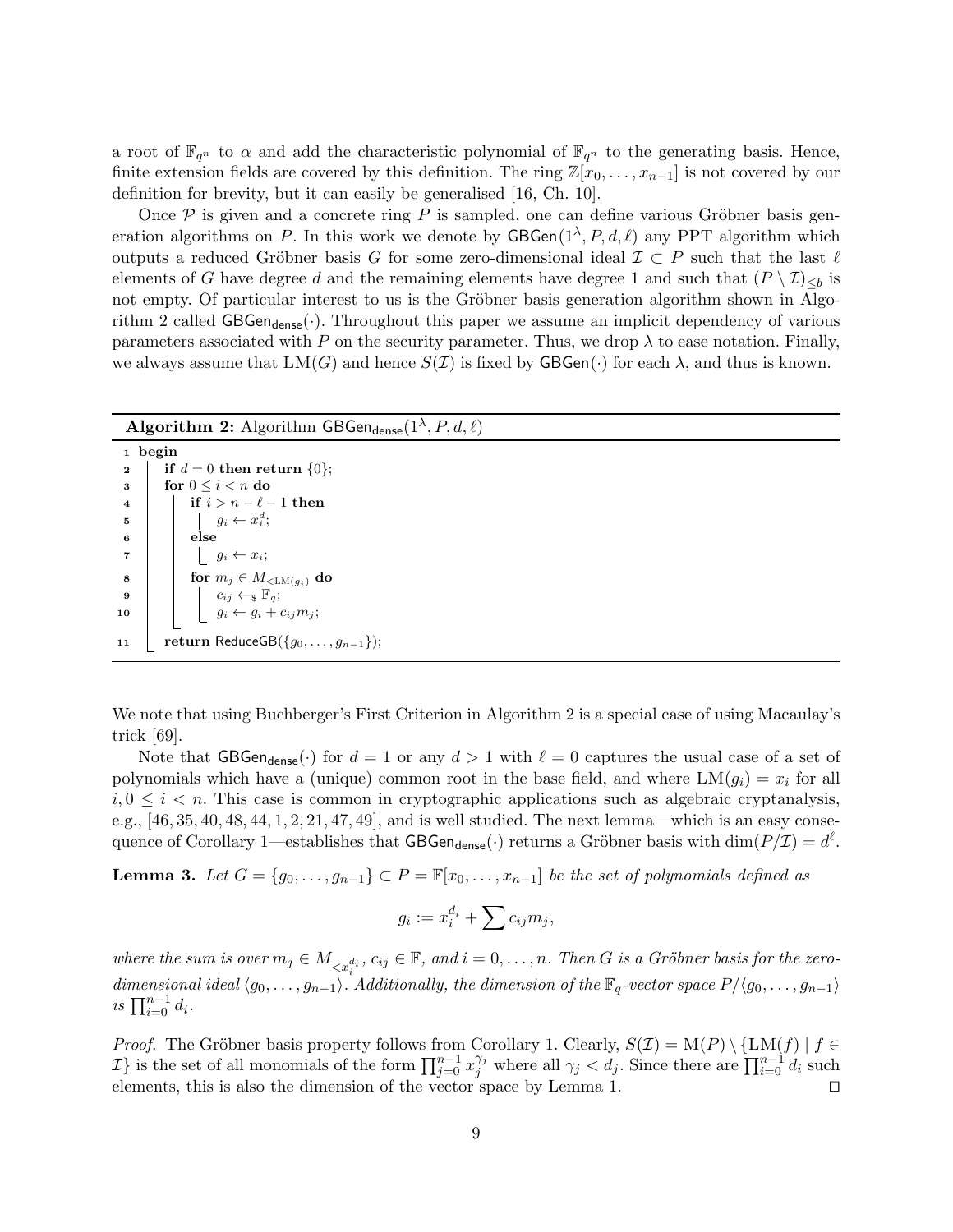Denote  $Q = P_{\leq b}/\mathcal{I}$  for b some fixed parameter and note here that  $P_{\leq b}/\mathcal{I} = (P/\mathcal{I})_{\leq b}$ , since the monomial order sorts by total degree first. In this work we are mainly interested in the case where Q has polynomially many elements. In this case we require  $\ell$  to be a constant but allow q to depend on  $\lambda$ . We note, however, that larger quotients are permitted by our definitions.

We now formally define the Gröbner basis problem, which is the problem of computing the Gröbner basis for some ideal  $\mathcal I$  given a set of polynomials  $f_0, \ldots, f_{m-1} \in \mathcal I$ .

**Definition 6 (The Gröbner basis (GB) problem).** The Gröbner basis problem is defined through game  $\text{GB}_{\mathcal{P},\text{GBGen}(\cdot),d,\ell,b,m}$  shown in Figure 1. The advantage of a PPT algorithm A in solving the GB problem is defined by

$$
\mathbf{Adv}_{\mathcal{P},\mathsf{GBGen}(\cdot),d,\ell,b,m,\mathcal{A}}^{\mathsf{gb}}(\lambda) := \Pr \left[\mathsf{GB}_{\mathcal{P},\mathsf{GBGen}(\cdot),d,\ell,b,m}^{\mathcal{A}}(\lambda) \Rightarrow \mathsf{T} \right].
$$

An adversary is legitimate if it calls the **Sample** procedure described in Figure 1 at most  $m = m(\lambda)$ times.

| Initialize( $1^{\lambda}, \mathcal{P}, d, \ell$ ):           | Sample():                                                         | <b>Finalize</b> $(G')$ : |
|--------------------------------------------------------------|-------------------------------------------------------------------|--------------------------|
| begin                                                        | begin                                                             | begin                    |
| $P \leftarrow_{\mathbb{S}} \mathbf{P}_{\lambda};$            | $f \leftarrow_{\$} P_{\leq b};$<br>$f \leftarrow f - (f \mod G);$ | return $(G = G')$ ;      |
| $G \leftarrow_{\$} \mathsf{GBGen}(1^{\lambda}, P, d, \ell);$ |                                                                   | end                      |
| return $(1^{\lambda}, P)$ ;                                  | return $f$ ;                                                      |                          |
| end                                                          | end                                                               |                          |

Fig. 1. Game  $\mathsf{GB}_{\mathcal{P},\mathsf{GBGen}(\cdot),d,\ell,b,m}$ .

It follows from Lemma 2 that the **Sample** procedure in Figure 1 returns elements of degree  $\leq b$ which are uniformly distributed in  $\langle G \rangle_{\leq b}$ . We note that usually we must require  $b \geq d$  in order to exclude the trivial case where Sample always returns zero or elements independent of some elements of the Gröbner basis.

We recall that given a Gröbner basis G of an ideal  $\mathcal{I}, r = f \mod \mathcal{I} = f \mod G$  is the normal form of f with respect to the ideal  $\mathcal I$ . We sometimes drop the explicit reference to  $\mathcal I$  when it is clear from the context which ideal we are referring to, and simply refer to  $r$  as the normal form of f. Furthermore  $f \in \mathcal{I}$  if and only if  $r = 0$ . This is the well-known ideal membership problem formalised below. We mention that solving this problem was the original motivation which led to the discovery of Gröbner bases [26].

Definition 7 (The ideal membership (IM) problem). The ideal membership problem is defined through game  $\mathsf{IM}_{\mathcal{P},\mathsf{GBGen}(\cdot),d,\ell,b,m}$  shown in Figure 2. The advantage of a PPT algorithm A in solving IM is defined by

$$
\mathbf{Adv}_{\mathcal{P},\mathsf{GBGen}(\cdot),d,\ell,b,m,\mathcal{A}}^{\mathsf{im}}(\lambda) := 2 \cdot \Pr \left[ \mathsf{IM}_{\mathcal{P},\mathsf{GBGen}(\cdot),d,\ell,b,m}^{\mathcal{A}}(\lambda) \Rightarrow \mathsf{T} \right] - 1.
$$

An adversary is legitimate if it calls the **Sample** procedure described in Figure 2 at most  $m = m(\lambda)$ times.

We note that in the above definition we have excluded the zero element in the sampling of the remainder when coin c takes value 0. This is to ensure than an algorithm can have an overwhelming advantage in solving the IM problem.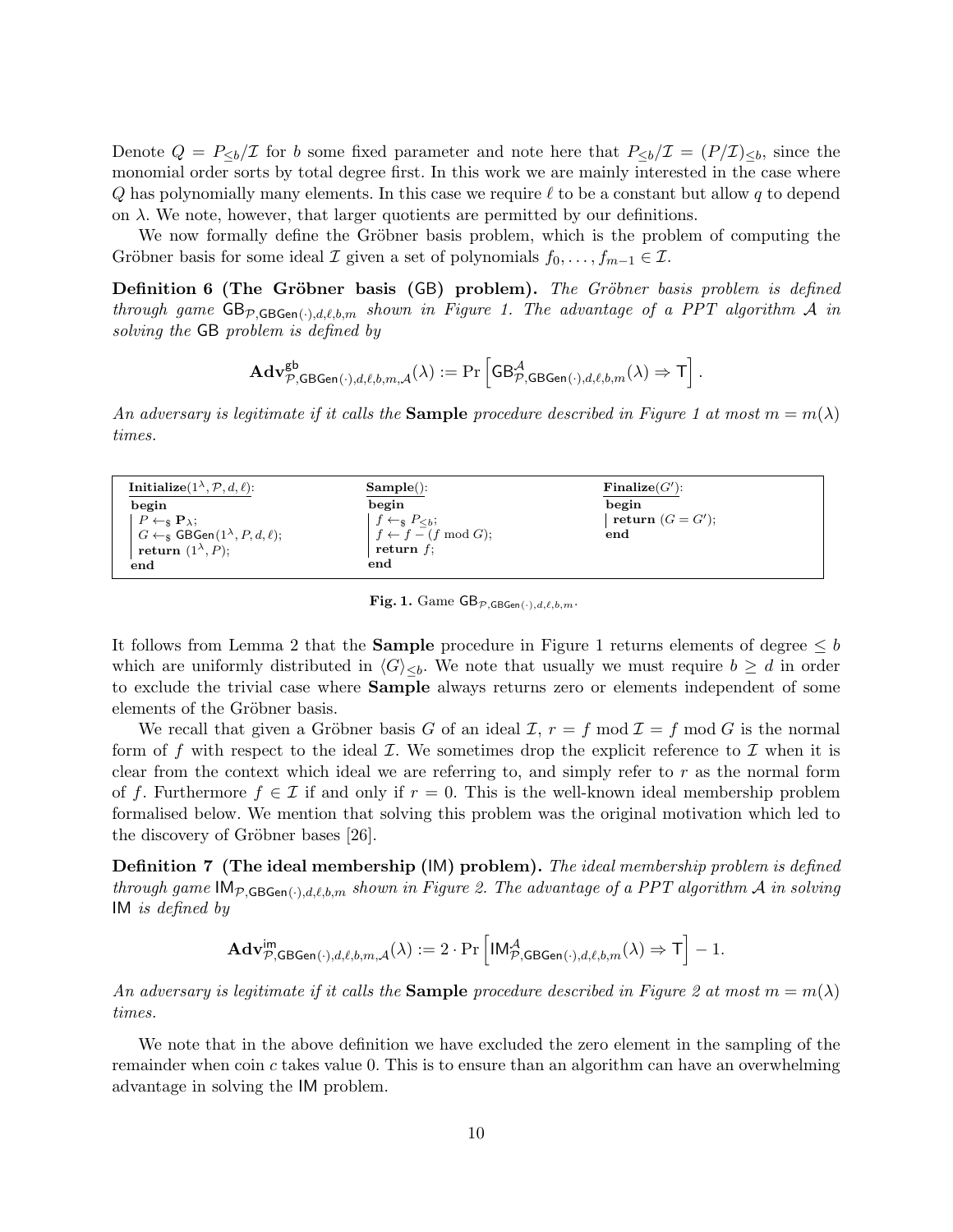| Initialize( $1^{\lambda}, \mathcal{P}, d, \ell$ ):                   | Sample():                                                                                        | $Challenge():$                          | Finalize $(c')$ :   |
|----------------------------------------------------------------------|--------------------------------------------------------------------------------------------------|-----------------------------------------|---------------------|
| begin                                                                | begin                                                                                            | begin                                   | begin               |
| $P \leftarrow_{\S} \mathbf{P}_{\lambda};$                            | $\begin{array}{l} \n\mid f \leftarrow_{\$} P_{\leq b}; \\ f' \leftarrow f \mod G; \n\end{array}$ | $f \leftarrow_{\mathbb{S}} P_{\leq b};$ | return $(c = c')$ ; |
| $G \leftarrow_{\mathsf{s}} \mathsf{GBGen}(1^{\lambda}, P, d, \ell);$ |                                                                                                  | $f \leftarrow f - (f \mod G);$          | end                 |
| $c \leftarrow_s \{0,1\};$                                            | return $f - f'$ ;                                                                                | if $c=0$ then                           |                     |
| $Q \leftarrow (P/\langle G \rangle)_{\leq b};$                       | end                                                                                              | $r \leftarrow_s Q \setminus \{0\};$     |                     |
| return $(1^{\lambda}, P)$ ;                                          |                                                                                                  | $f \leftarrow f + r$ ;                  |                     |
| end                                                                  |                                                                                                  | return $f$ :                            |                     |
|                                                                      |                                                                                                  | end                                     |                     |

Fig. 2. Game  $IM_{\mathcal{P},\text{GBGen}(\cdot),d,\ell,b,m}$ .

We define a game  $IM'_{\mathcal{P},\mathsf{GBGen}(\cdot),d,\ell,b,m}$  similarly to the game in Figure 2 except that the zero element is allowed when  $c = 0$  in the **Challenge** procedure (i.e.,  $r \leftarrow s Q \setminus \{0\}$  is replaced by  $r \leftarrow_{\S} Q$ ). The advantage of any adversary  $\mathcal A$  in a modified IM' game can be easily related to that in the IM game.

**Lemma 4.** For any adversary  $A$ ,

$$
\mathbf{Adv}_{\mathcal{P},\mathsf{GBGen}(\cdot),d,\ell,b,m,\mathcal{A}}^{\mathsf{im}'}(\lambda)=\left(1-\frac{1}{|Q|}\right)\cdot\mathbf{Adv}_{\mathcal{P},\mathsf{GBGen}(\cdot),d,\ell,b,m,\mathcal{A}}^{\mathsf{im}}(\lambda).
$$

*Proof.* Let p be the probability that A outputs 0 when the remainder of the challenge polynomial modulo G is zero. Let  $p'$  denote the probability that A outputs 1 when this remainder is nonzero. We have:

2 · Pr[
$$
\mathcal{A}
$$
 wins the IM game] – 1 =  $p + p' - 1$ ,  
2 · Pr[ $\mathcal{A}$  wins the IM' game] – 1 =  $p + \frac{1}{|Q|}(1 - p) + \left(1 - \frac{1}{|Q|}\right)p' - 1$   
=  $\left(1 - \frac{1}{|Q|}\right) \cdot (p + p' - 1)$ .

The lemma follows.  $\Box$ 

We show below that under certain conditions the GB and IM problems are equivalent. Informally, the reduction of the GB problem to the IM problem works as follows. Consider an arbitrary element  $g_i$  in the Gröbner basis G. We can write  $g_i$  as  $x_i^{d_i} - \tilde{g}_i$  for some  $\tilde{g}_i < g_i$ . Now, assume  $x_i^{d_i} - r_i$  is in the ideal and that  $r_i < x_i^{d_i}$ , i.e.,  $LM(x_i^{d_i} - r_i) = x_i^{d_i}$  and  $x_i^{d_i} - r_i \in \langle G \rangle$ . To find such an  $r_i$  we exhaustively search Q and hence require  $|Q| = \text{poly}(\lambda)$ . Repeat this process for all  $x_i^{d_i}$  and accumulate the results  $x_j^{d_i} - r_i$  in a list  $\tilde{G}$ . The list  $\tilde{G}$  is a list of elements in  $\langle G \rangle$  with  $LM(\tilde{G}) = LM(G)$  which implies that  $\tilde{G}$  is a Gröbner basis. We note that this is the core idea behind the FGLM algorithm [45] which allows to efficiently change the ordering of a Gröbner basis given access to an oracle computing normal forms with probability 1 (and also "Bulygin's attack" in a different context [29]).

Lemma 5. (IM overwhelmingly easy  $\implies$  GB overwhelmingly easy) Suppose the quotient size |Q| is polynomial in  $\lambda$ . Then for any PPT adversary A against the IM problem, there exists a PPT adversary B against the GB problem such that

$$
1-\text{poly}(\lambda)\cdot\big(1-\mathbf{Adv}_{\mathcal{P},\mathsf{GBGen}(\cdot),d,\ell,b,m,\mathcal{A}}^{\text{im}}(\lambda)\big)\leq \mathbf{Adv}_{\mathcal{P},\mathsf{GBGen}(\cdot),d,\ell,b,m+1,\mathcal{B}}^{\text{gb}}(\lambda),
$$

where  $\text{poly}(\lambda) := |\text{LM}(G)| \cdot (|Q| - 1).$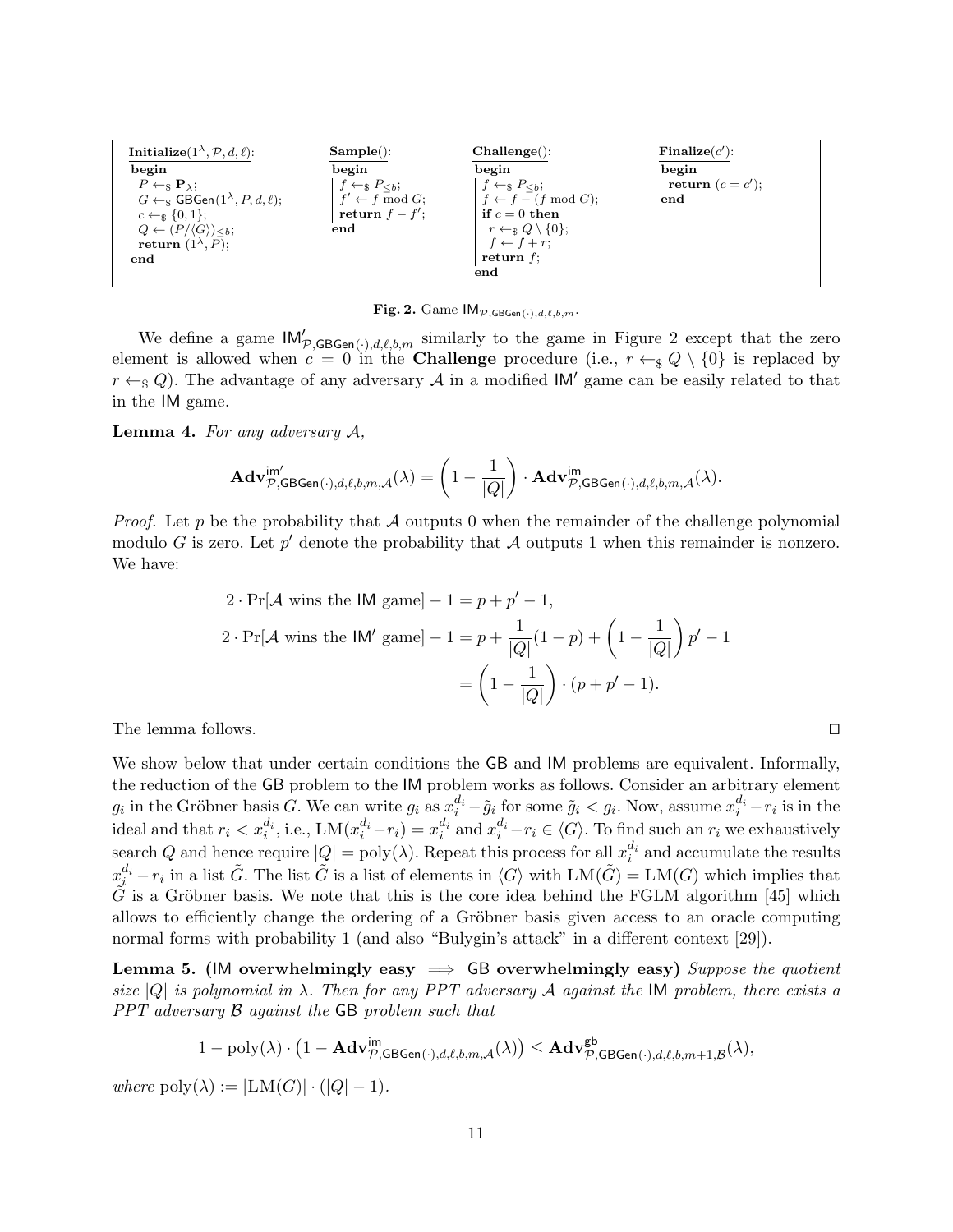(GB easy  $\implies$  IM easy) Conversely, for any PPT adversary A against the GB problem, there exists a PPT adversary B against the IM problem such that

 $\mathbf{Adv}_{\mathcal{P},\mathsf{GBGen}(\cdot),d,\ell,b,m,\mathcal{A}}^{\mathsf{gb}}(\lambda) \leq \mathbf{Adv}_{\mathcal{P},\mathsf{GBGen}(\cdot),d,\ell,b,m,\mathcal{B}}^{\mathsf{im}}(\lambda).$ 

*Proof.* Let us write  $P_{\mathcal{A}}^{\text{im}-0}$  (resp.,  $P_{\mathcal{A}}^{\text{im}-1}$ ) for the success probability of any algorithm  $\mathcal{A}$  against the IM problem conditioned on the event  $c = 0$  (uniform challenge) (resp.,  $c = 1$ ). Various parameters are implicitly understood from the context. By the definition of advantage, we have

$$
\mathbf{Adv}_{\mathcal{P},\mathsf{GBGen}(\cdot),d,\ell,b,m,\mathcal{A}}^{\text{im}} = P_{\mathcal{A}}^{\text{im-0}} + P_{\mathcal{A}}^{\text{im-1}} - 1.
$$

Now, to prove the first statement, we construct an algorithm  $\beta$  against the GB problem based on an algorithm  $\mathcal A$  against the IM problem. This algorithm is described in Algorithm 3.

#### Algorithm 3: GB adversary  $\beta$  from IM adversary  $\mathcal A$

```
1 begin
 2 | B receives (1^{\lambda}, P);
 \mathbf{s} \mid \tilde{G} \leftarrow \varnothing;4 query GB.Sample() to get f_0, \ldots, f_{m-1};
 \mathbf{5} query GB.Sample() to get f;
 6 for m \in LM(G) do
 7 | for b \in P/\mathcal{I} do
 \mathbf{s} | | run \mathcal{A}(1^{\lambda}, P) as follows:
 9 \mid \cdot \cdot \cdot \cdot if A queries IM. Sample() then
10 | | answer A's ith query with f_i; // we reuse f_i between different runs of A.
11 | | if \mathcal A queries M. Challenge() then
12 | \tilde{g}_i = m - b;13 | | | | return f + \tilde{g}_i;
14 \parallel if A calls IM. Finalize(c') then
\begin{array}{|c|c|c|c|c|}\hline \text{15} & & \end{array} \begin{array}{|c|c|c|c|}\hline \text{15} & & \end{array} \begin{array}{|c|c|c|c|}\hline \text{16} & & \end{array} \begin{array}{|c|c|c|c|}\hline \text{16} & & \end{array} \begin{array}{|c|c|c|c|}\hline \text{17} & & \end{array} \begin{array}{|c|c|c|c|}\hline \text{18} & & \end{array} \begin{array}{|c|c|c|c|}\hline \text{17} & & \end{array} \begin{array}{|c|16 G˜ ← G˜ ∪ {g˜i};
17 | | | | break;
18 call GB.Finalize(\tilde{G});
```
We lower-bound the probability that algorithm  $\beta$  returns the correct Gröbner basis based on the success probability of A. Note that if all of  $\mathcal{A}$ 's answers are correct, then  $\mathcal{B}$ 's output will be the Gröbner basis. Applying the union bound, we derive an upper bound on the failure probability of B by bounding the failure probability of A in each invocation. Let  $\varepsilon = P_{\mathcal{A}}^{\text{im-0}} + P_{\mathcal{A}}^{\text{im-1}} - 1$  be  $\mathcal{A}$ 's advantage. Now consider invocations of A with  $\tilde{g}_i = m - b \in \mathcal{I}$  within B. Then on such a query, A is run in an environment with the challenge bit being 1. By definition, the probability of  $\mathcal{A}$ 's failure in this case is  $1-P_{\mathcal{A}}^{\text{im-1}}$ . Now consider invocations with  $\tilde{g}_i \notin \mathcal{I}$ . Since we iterate over all remainders, the average (over the choice of b, such that  $\tilde{g}_i \notin \mathcal{I}$ ) failure probability for such invocations is  $1 - P_{\mathcal{A}}^{\text{im}-0}$ . The union bound leads to an upper bound of

$$
|{\rm LM}(G)|(1-P_{\mathcal{A}}^{\rm im-1})+|{\rm LM}(G)|(|Q|-1)(1-P_{\mathcal{A}}^{\rm im-0})
$$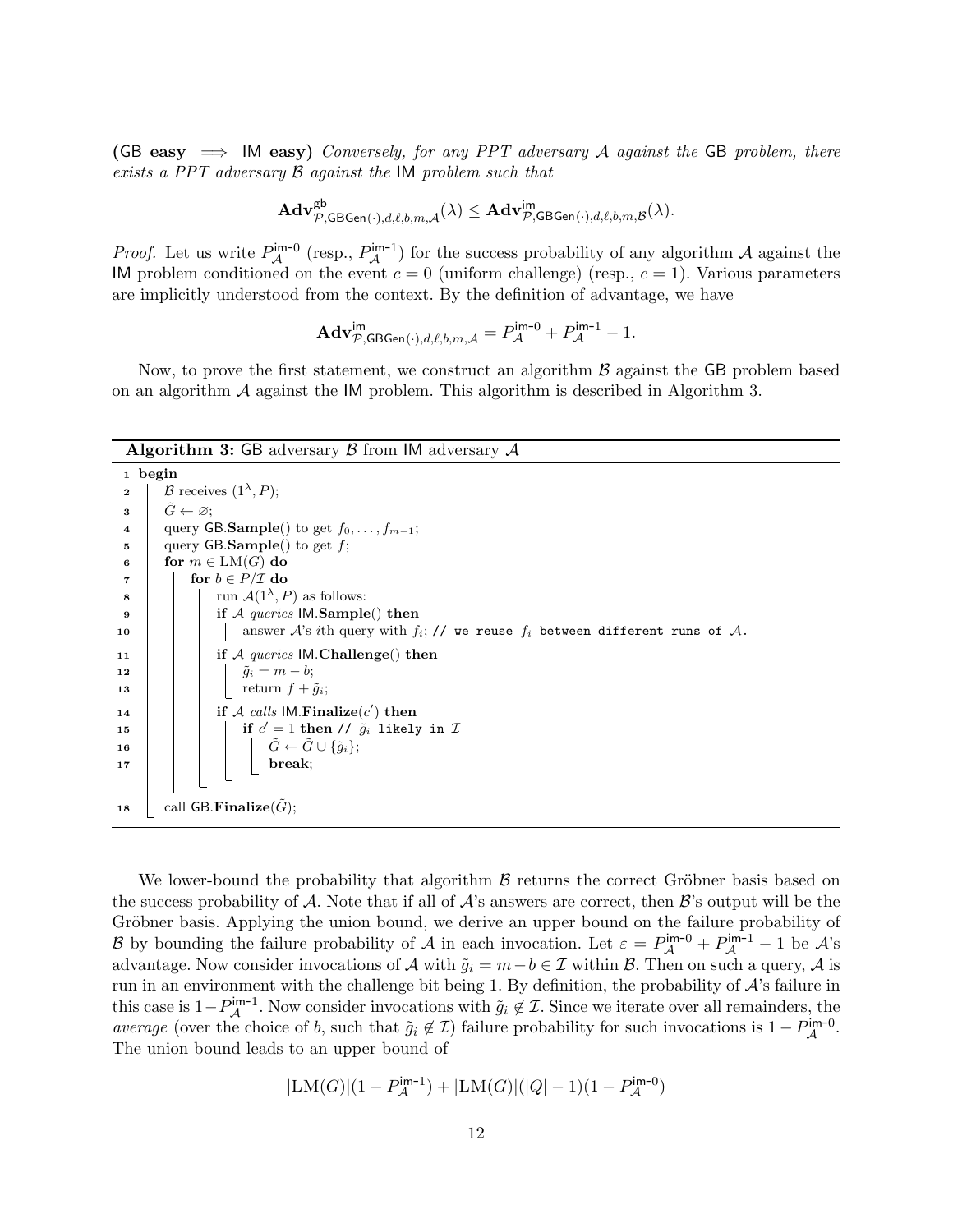on the failure probability of  $\beta$ , which in turn can be upper bounded by

$$
|\text{LM}(G)|(|Q|-1)(2-P_{\mathcal{A}}^{\text{im}-1}-P_{\mathcal{A}}^{\text{im}-0})=|\text{LM}(G)|(|Q|-1)(1-\varepsilon),
$$

as desired.

Finally, it is easy to see that Algorithm 3 runs in polynomial time. The outer loop is repeated  $|LM(G)|$  and the inner loop  $|P/\mathcal{I}|$  both of which are poly( $\lambda$ ). Algorithm B makes one additional query to **Sample** compared to A and hence needs  $m + 1$  samples.

## **Algorithm 4:** IM adversary  $\beta$  from GB adversary  $\mathcal A$

<sup>1</sup> begin 2 | B receives  $(1^{\lambda}, P)$ ;  $\mathbf{3}$  Query IM.Challenge() to get h; 4 Run  $A(1^{\lambda}, P)$  as follows:  $\mathfrak{s}$  if A queries GB.Sample() then  $\mathbf{6}$  | query IM.Sample() to get f;  $\tau$  | return f;  $\, {\bf s} \, \parallel \, \, {\bf if} \, \, \mathcal{A} \, \, calls \, \, \mathsf{GB}.\mathbf{Finalize}(G') \, \, {\bf then}$  $\mathbf{p}$  if G' is a red. Gröbner basis with the correct leading monomials then  $\begin{array}{c|c|c|c|c} \text{10} & & r \leftarrow h \bmod G'; \end{array}$ 11 | call IM. Finalize  $(1 - (r = 0));$  $_{12}$  else <sup>13</sup> c  $c' \leftarrow_{\$} \{0,1\};$ 14 | | call  $\mathsf{IM}.\mathbf{Finalize}(c');$ 

For the second statement, we construct  $\beta$  as in Algorithm 4. We use  $\mathcal A$  to find a candidate Gröbner basis  $G'$ . If  $G' = G$  we can compute the remainder r modulo the ideal spanned by the basis in polynomial time (cf. [36, p. 82]) and check if  $r = 0$ . So B will be successful whenever A is. By definition, the advantage of  $\beta$  is given by

$$
\begin{aligned}\n\mathbf{Adv}_{\mathcal{P},\mathsf{GBGen}(\cdot),d,\ell,b,m,\mathcal{B}}^{\mathsf{im}}(\lambda) &= 2 \cdot \Pr\left[\mathcal{B} \text{ successful}\right] - 1 \\
&= 2 \left(\Pr\left[\mathcal{B} \text{ successful} \mid \mathcal{A} \text{ successful}\right] - \frac{1}{2}\right) \cdot \Pr\left[\mathcal{A} \text{ successful}\right] \\
&\quad + 2 \left(\Pr\left[\mathcal{B} \text{ successful} \mid \mathcal{A} \text{ not successful}\right] - \frac{1}{2}\right) \cdot \Pr\left[\mathcal{A} \text{ not successful}\right].\n\end{aligned}
$$

The first summand is exactly what we need, so to finish the proof we need to show that the second summand is non-negative. This means, it remains to show that if  $G' \neq G$ , then B still has a nonnegative advantage, i.e.,  $\beta$  guesses c with probability at least 1/2. Indeed, if G' does not have the correct form,  $\beta$  simply guesses the bit c (leading to a zero advantage). Moreover, if  $G'$  has the right form, reduction modulo G' gives rise to an  $\mathbb{F}_q$ -linear map  $m_{G'} : P_{\leq b} \longrightarrow Q$ ,  $f \mapsto f \mod G'$ . Since surjective linear maps preserve uniform distributions on finite-dimensional vector spaces, it follows that

$$
\Pr_{f \leftarrow \S} P_{\leq b} [m_{G'}(f) = 0] = \frac{1}{|m_{G'}(P_{\leq b})|} \text{ and } \Pr_{f \leftarrow \S} T_{\leq b} [m_{G'}(f) = 0] = \frac{1}{|m_{G'}(\mathcal{I}_{\leq b})|}.
$$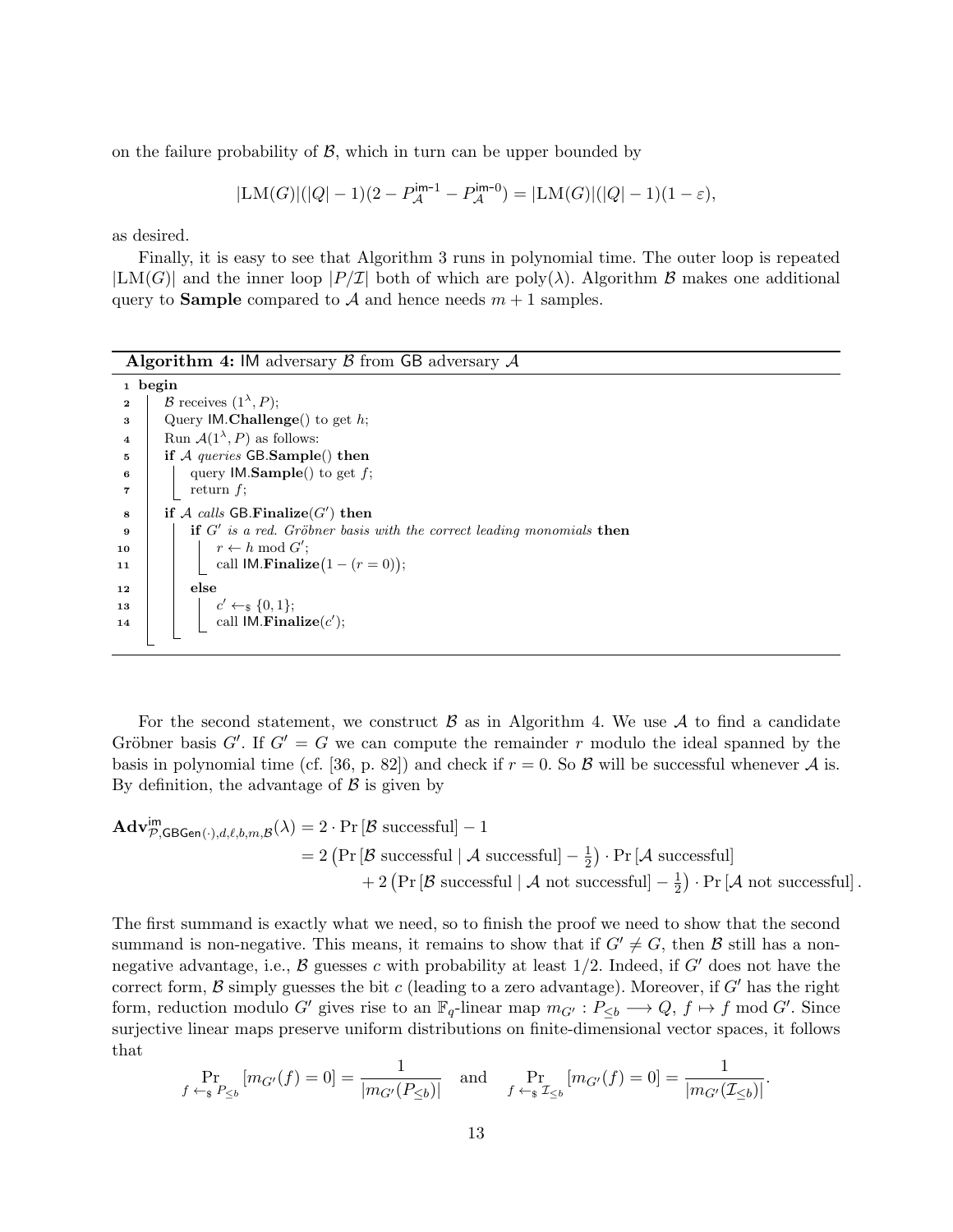Since  $\mathcal{I}_{\leq b} \subseteq P_{\leq b}$ , we get

$$
\Pr_{f \leftarrow_{\$} P_{\leq b}} [m_{G'}(f) = 0] \leq \Pr_{f \leftarrow_{\$} \mathcal{I}_{\leq b}} [m_{G'}(f) = 0].
$$

Now, let

$$
p_0 := \Pr_{f \leftarrow_{\$} P_{\leq b}} [f \in \mathcal{I}_{\leq b}] \quad \text{and} \quad p_1 := \Pr_{f \leftarrow_{\$} P_{\leq b}} [f \in P_{\leq b} \setminus \mathcal{I}_{\leq b}],
$$

where  $p_1 \neq 0$  since the quotient has positive dimension. Finally, let A be the event " $m_{G'}(f) = 0$ ." Then, since

$$
\Pr_{f \leftarrow \S} P_{\leq b} [A] = p_0 \cdot \Pr_{f \leftarrow \S} T_{\leq b} [A] + p_1 \cdot \Pr_{f \leftarrow \S} P_{\leq b} \setminus T_{\leq b} [A],
$$

we get

$$
p_0 \cdot \Pr_{f \leftarrow \S} \Pr_{\mathcal{I}_{\leq b}}[A] + p_1 \cdot \Pr_{f \leftarrow \S} \Pr_{P_{\leq b} \setminus \mathcal{I}_{\leq b}}[A] \leq \Pr_{f \leftarrow \S} \Pr_{\mathcal{I}_{\leq b}}[A]
$$
\n
$$
\iff p_1 \cdot \Pr_{f \leftarrow \S} \Pr_{P_{\leq b} \setminus \mathcal{I}_{\leq b}}[A] \leq (1 - p_0) \cdot \Pr_{f \leftarrow \S} \Pr_{\mathcal{I}_{\leq b}}[A]
$$
\n
$$
\iff p_1 \cdot \Pr_{f \leftarrow \S} \Pr_{P_{\leq b} \setminus \mathcal{I}_{\leq b}}[A] \leq p_1 \cdot \Pr_{f \leftarrow \S} \Pr_{\mathcal{I}_{\leq b}}[A]
$$
\n
$$
\iff \Pr_{f \leftarrow \S} \Pr_{P_{\leq b} \setminus \mathcal{I}_{\leq b}}[A] \leq \Pr_{f \leftarrow \S} \Pr_{\mathcal{I}_{\leq b}}[A].
$$

 $\Box$ 

REMARK. Lemma 5 only proves a weak form of the equivalence between IM and GB. That is, for Lemma 5 to be meaningful we require that the IM adversary returns the correct answer with overwhelming probability. First, this is due to the restriction that Sample can only be called a bounded number of times, and thus we cannot amplify the success probability of the IM adversary through repetition. We note that it is possible to prove a stronger statement than Lemma 5 for  $d = 1$  using the re-randomisation technique from [20] (cf. [5]). Second, Lemma 5 does not address "structural errors" when  $d > 1$ , e.g., an IM oracle which decides based on partial information only. For example, assume  $G = [x_0 + s_0x_{n-1}, x_1 + s_1x_{n-1}, \ldots, x_{n-1}^2 + s_{n-1}x_{n-1}]$  where  $s_i \leftarrow_{\$} \mathbb{F}_q$ . This is a valid Gröbner basis generated by an algorithm satisfying the requirements for  $\mathsf{GBGen}(\cdot)$ . We have that  $S(\mathcal{I}) = \{x_{n-1}, 1\}$  and by construction any  $f \in P$  with a nonzero constant coefficient is not an element of  $\mathcal{I} = \langle G \rangle$ . Hence, it is easy—although not overwhelmingly so—to solve the IM problem by considering the constant coefficient only. On the other hand, the GB problem is still assumed to be hard, as it requires to recover all  $s_i$ .

#### 3.1 Hardness assumptions

It is well known  $[15]$  that the worst-case complexity of the best algorithms of Gröbner bases computation is doubly exponential in the number of variables. However, in this work we are concerned with polynomial systems over finite fields, which do not achieve this worst-case complexity. In particular, we consider zero-dimensional ideals, i.e., ideals with a finite number of common roots. In this section, we recall a number of complexity results for these type of systems.

Lazard [64] showed that computing the Gröbner basis for a system of polynomials is equivalent to performing Gaussian elimination on so-called Macaulay matrices  $\mathcal{M}_{d,m}^{\text{acaulay}}$  for  $d, 1 \leq d \leq D$  for some D.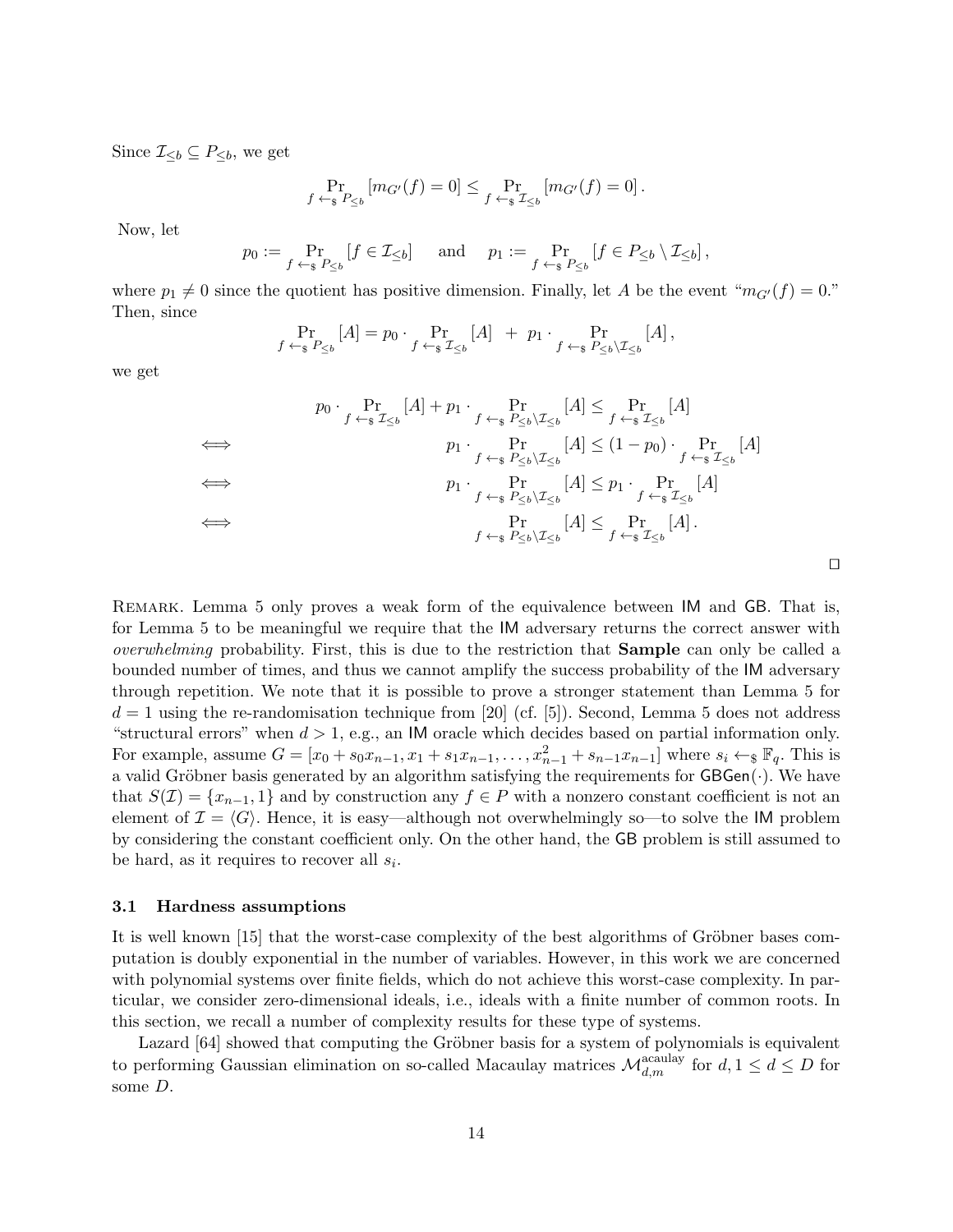**Definition 8 (Macaulay matrix).** For a set of m polynomials  $f_0, \ldots, f_{m-1} \in P$  we define the Macaulay matrix  $\mathcal{M}_{d,m}^{\rm acaulay}$  of degree d as follows. List "horizontally" all the degree  $\leq d$  monomials from largest to smallest sorted by some fixed monomial ordering. The smallest monomial comes last. Multiply each  $f_i$  by all monomials  $t_{i,j}$  of degree  $d - d_i$  where  $d_i = \deg(f_i)$ . Finally, construct the coefficient matrix for the resulting system:

$$
(t_{0,0}, f_0)
$$
monomials of degree  $\leq d$   
\n
$$
(t_{0,1}, f_0)
$$
  
\n
$$
(t_{0,2}, f_0)
$$
  
\n
$$
\vdots
$$
  
\n
$$
(t_{1,0}, f_1)
$$
  
\n
$$
\vdots
$$
  
\n
$$
(t_{m-1,0}, f_{m-1})
$$
  
\n
$$
(t_{m-1,1}, f_{m-1})
$$
  
\n
$$
\vdots
$$

**Theorem 3.** Let  $F = \{f_0, \ldots, f_{m-1}\}\$  be a set of polynomials in P. There exists a positive integer D for which Gaussian elimination on all  $\mathcal{M}_{d,m}^{\rm acaulay}$  matrices for  $d = 1, \ldots, D$  computes a Gröbner basis of  $\langle F \rangle$ .

The  $F_4$  algorithm [42] can be seen as another way to use linear algebra without knowing an a priori bound: it successively constructs and reduces matrices until a Gröbner basis is found. The same is true for the  $F_5$  algorithm when considered in " $F_4$ -style" [9, 3]. Consequently, the complexity is bounded by the degree D and the number of polynomials considered at each degree. For  $F_5$  [43] and the matrix- $F_5$  variant [50] we know that under some regularity assumptions all matrices have full rank which implies that the number of rows in the matrix is bounded by the number of columns. The number of monomials up to some degree d is bounded by  $\binom{n+d}{n}$  $n^{+d}$  and thus when considering some degree d the number of rows and columns of the matrices considered by  $F_5$  is also bounded above by  $\binom{n+d}{d}$  $\binom{+d}{d}$ . Thus, knowing the degree up to which  $F_5$  has to compute provides an upper bound on the complexity of Gröbner bases. For this, the following definition [12] is useful.

Definition 9 (Semi-regular sequence of degree D). Let  $f_0, \ldots, f_{m-1}$  be homogeneous polynomials in P whose degrees are  $d_0, \ldots, d_{m-1}$  respectively. We call this system a semi-regular sequence of degree D if:

1.  $\langle f_0, \ldots, f_{m-1} \rangle \neq \mathbb{F}[x_0, \ldots, x_{n-1}].$ 

2. For all  $0 \leq i < m$  and  $g \in \mathbb{F}[x_0, \ldots, x_{n-1}]$ ,

 $(\deg(g \cdot f_i) < D \text{ and } g \cdot f_i \in \langle f_0, \ldots, f_{i-1} \rangle) \implies g \in \langle f_0, \ldots, f_{i-1} \rangle.$ 

We call D the degree of semi-regularity of the system.

Definition 10 (Semi-regular sequence [12]). Let  $m > n$ , and  $f_0, \ldots, f_{m-1}$  be homogeneous polynomials of degree b in P generating an ideal  $\mathcal I$ . The system is said to be a semi-regular sequence if the Hilbert series [16] of  $\mathcal I$  with respect to the degree reverse lexicographical order is

$$
H_{\mathcal{I}}(z) = \sum_{k \ge 0} c_k z^k = \frac{(1 - z^b)^m}{(1 - z)^n}.
$$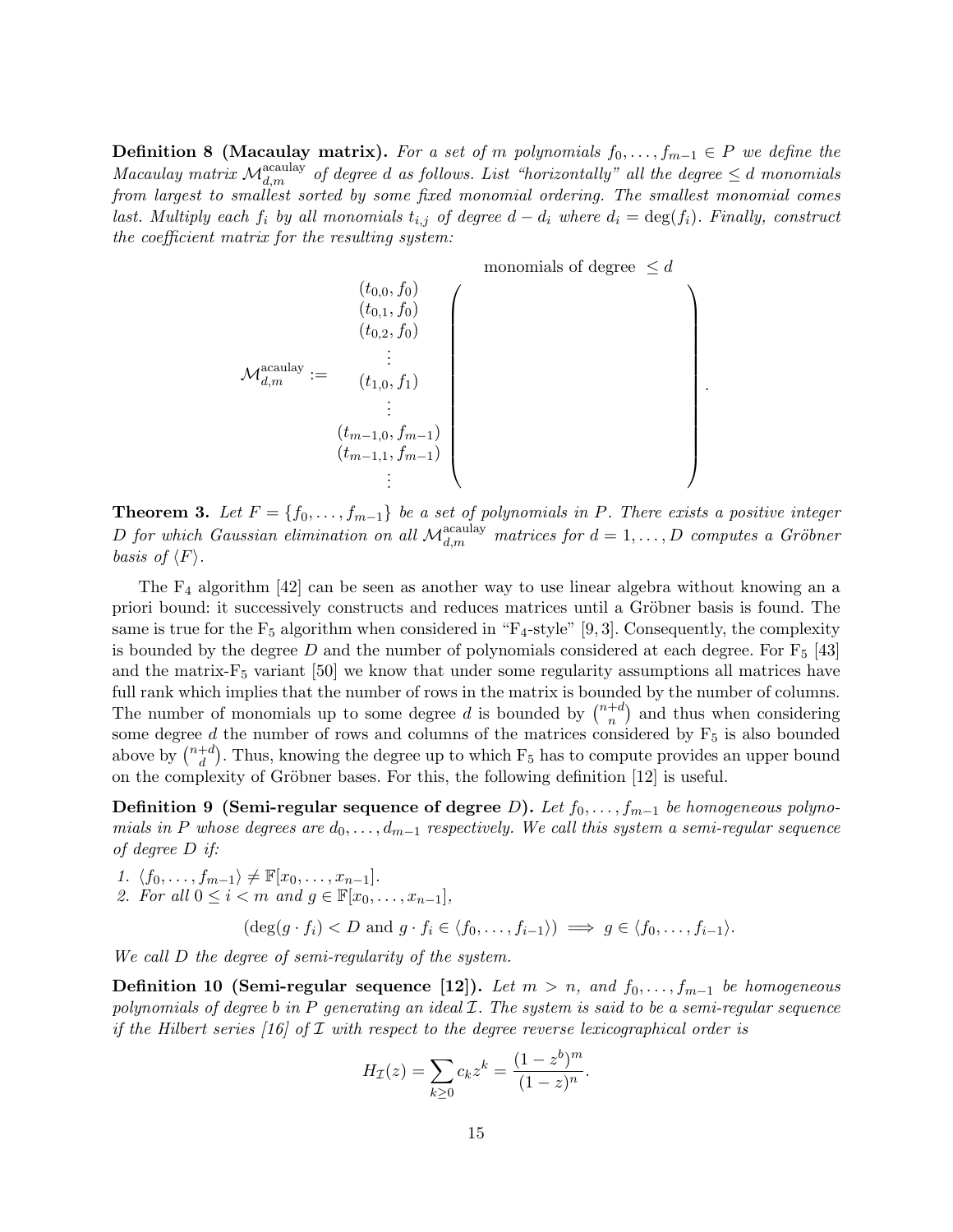Hence, for semi-regular sequences the degree of semi-regularity of the system is given by the index of the first non-positive coefficient of  $H<sub>\mathcal{I</sub>(z)$ .

This notion can be extended to affine polynomials by considering their homogeneous components of highest degree. It is conjectured that random systems are semi-regular with overwhelming probability. For semi-regular sequences, we have the following complexity result for F<sup>5</sup> [12, 13, 11].

**Theorem 4.** Assuming that  $F$  is a semi-regular sequence, the complexity of the currently best known algorithm (i.e.,  $F_5$ ) to solve the Gröbner basis problem is given by

$$
\mathcal{O}\biggl(\binom{n+D}{D}^\omega\biggr)
$$

where  $2 \leq \omega < 3$  is the linear algebra constant, and D is the degree of semi-regularity of the system.

Asymptotic bounds for the degree of semi-regularity for semi-regular sequences of degree 2 can be found in [12]. These bounds for the degree of regularity lead to the following complexity estimates for Gröbner basis computations.

**Corollary 2.** Let  $c \geq 0$ . Then for  $m(\lambda) = c \cdot n(\lambda)$  (resp.,  $m(\lambda) = c \cdot n(\lambda)^2$ ) quadratic polynomials in some ideal  $\mathcal{I} \subset \mathbb{F}_q[x_0, \ldots, x_{n-1}]$ , the Gröbner basis of  $\mathcal{I}$  can be computed in exponential (resp., polynomial) time in  $n(\lambda)$ .

Lemma 5 states that the IM problem is equivalent to the GB problem if we have access to an IM oracle which succeeds with overwhelming probability. Although we cannot show this equivalence in general, we assume that the two problems are indeed equivalent when  $d = 1$  (cf. [20, 5]):

**Definition 11 (The GB and IM assumptions).** Let P be such that  $n(\lambda) = \Omega(\lambda)$ . Assume  $b > 1$ ,  $d = 1$ , and that  $m(\lambda) = c \cdot n(\lambda)$  for a constant  $c \geq 1$ . Then the advantage of any PPT algorithm in solving the GB or the IM problem is negligible as function of  $\lambda$ .

## 4 Symmetric Polly Cracker: The Noise-Free Version

### 4.1 Homomorphic symmetric encryption

We start by defining what a homomorphic symmetric encryption scheme is.

SYNTAX. An *arity-t homomorphic symmetric encryption scheme* is specified by four PPT algorithms as follows.

- 1.  $Gen(1^{\lambda})$ . This is the key-generation algorithm, and is run by the receiver. On input a security parameter, it outputs a (secret) key SK and an (evaluation) public key PK. This algorithm also outputs the descriptions of a pair of compatible spaces FunSp and MsgSp.
- 2.  $Enc(m, SK)$ . This is the encryption algorithm, and is run by the sender. On input a message m, and a key SK, it returns a ciphertext c.
- 3. Eval( $c_0, \ldots, c_{t-1}, C$ , PK). This is the evaluation algorithm, and is run by an evaluator. On input t ciphertexts  $c_0, \ldots, c_{t-1}$ , a circuit C, and the public key, it outputs a ciphertext  $c_{evl}$ .
- 4. Dec( $c_{evl}$ , SK). This is the deterministic decryption algorithm, and is run by the receiver. On input an (evaluated) ciphertext  $c_{evl}$ , a key SK, it returns either a message m or a special failure symbol ⊥.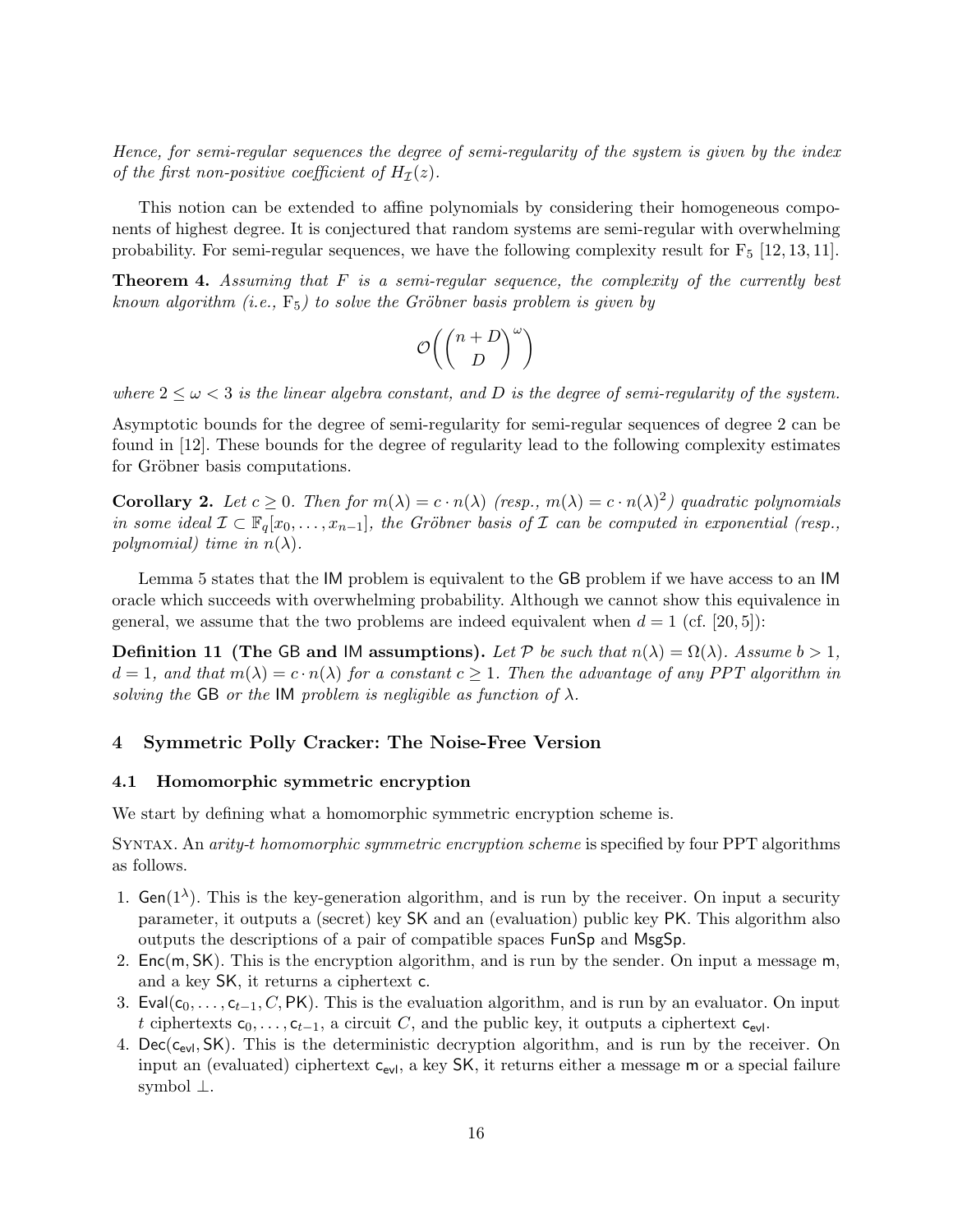CORRECTNESS. A homomorphic symmetric encryption scheme is *correct* if for any polynomial p, any  $\lambda \in \mathbb{N}$ , any  $(SK, PK) \in [Gen(1^{\lambda})]$ , any  $t = p(\lambda)$  messages  $m_i \in MsgSp(PK)$ , any circuit  $C \in \mathsf{FunSp}(\mathsf{PK})$  of arity t, any t ciphertexts  $c_i \in [\mathsf{Enc}(m_i, \mathsf{SK})]$ , and any evaluated ciphertext  $c_{\text{evl}} \in [\text{Eval}(c_0, \ldots, c_{t-1}, C, PK)],$  we have that  $\text{Dec}(c_{\text{evl}}, SK) = C(m_0, \ldots, m_{t-1}).$  Depending on the context, the correctness condition might also be imposed over freshly created ciphertexts.

Compactness. A homomorphic encryption scheme is compact if there exists a fixed polynomial bound B(·) so that for any  $(SK, PK) \in [Gen(1<sup>\lambda</sup>)]$ , any circuit  $C \in FunSp(PK)$ , any t messages  $m_i \in \mathsf{MsgSp}(\mathsf{PK}),$  any  $\mathsf{c}_i \in [\mathsf{Enc}(m_i,\mathsf{SK})]$ , and any  $\mathsf{c}_{\mathsf{evl}} \in [\mathsf{Eval}(\mathsf{c}_0,\ldots,\mathsf{c}_{t-1},C,\mathsf{PK})]$ , the size of  $\mathsf{c}_{\mathsf{evl}}$  is at most  $B(\lambda + |C(m_0, \ldots, m_{t-1})|)$  (independently of the size of C).

The syntax of a homomorphic public-key encryption scheme is defined similarly, with the exception that the encryption algorithm takes the public key rather than the secret key as an input.

#### 4.2 The scheme

In this section we formally define the (noise-free) symmetric Polly Cracker encryption scheme. We present a family of schemes parameterised not only by the underlying computational polynomial ring scheme  $P$ , but also by a Gröbner basis generation algorithm, which itself depends on a degree bound d, and a second degree bound b. However, to satisfy our security assumption (cf. Definition 11) we require  $d = 1$ . Our parameterised scheme, which we write as  $\mathcal{SPC}_{\mathcal{P},\mathsf{GBGen}(\cdot),d,\ell,b}$ , is presented in Figure 3. The message space is  $Q = P_{\leq b}/\mathcal{I}$ . As a vector space, Q is determined by the leading terms  $LM(G)$  alone and hence independent of the randomness of  $GBGen(\cdot)$ . However, as a ring, Q is only independent of the randomness of  $\mathsf{GBGen}(\cdot)$  if  $d = 1$ ; in that case  $Q = \mathbb{F}_q$ . Here, Q as a ring being independent of the randomness of  $GBGen(\cdot)$  means that we can perform ring operations in Q such that the result, represented as an element of  $Q \subset P$ , can be computed without knowledge of G. For  $d > 1$  this is not the case for multiplication.

| Gen $_{\mathcal{P},\mathsf{GBGen}(\cdot),d,\ell,b}(1^{\lambda})$ : | $Enc(m, SK)$ :                  | $Dec(c, SK)$ :            | $Eval(c_0, \ldots, c_{t-1}, C, PK)$ : |
|--------------------------------------------------------------------|---------------------------------|---------------------------|---------------------------------------|
| begin                                                              | begin                           | begin                     | begin                                 |
| $P \leftarrow_{\mathbb{S}} \mathbf{P}_{\lambda}$ :                 | $f \leftarrow_{\$} P_{\leq b};$ | $m \leftarrow c \mod G$ ; | apply the Add and Mult                |
| $G \leftarrow_{\Re} \mathsf{GBGen}(1^{\lambda}, P, d, \ell);$      | $f' \leftarrow f \mod G$ ;      | return m;                 | gates of C over $P$ ;                 |
| $SK \leftarrow (G, P, b);$                                         | $f \leftarrow f - f'$ ;         | end                       | return the result:                    |
| $PK \leftarrow (P, b);$                                            | $c \leftarrow m + f$ ;          |                           | end                                   |
| return (SK, PK);                                                   | return c:                       |                           |                                       |
| end                                                                | end                             |                           |                                       |

Fig. 3. The (noise-free) Symmetric Polly Cracker scheme  $\mathcal{SPC}_{\mathcal{P},\mathsf{GBGen}(\cdot),d,\ell,b}$ .

CORRECTNESS OF EVALUATION. Let  $d = 1$  and consider the two ciphertexts  $c_0 = \sum h_{0,j}g_j + m_0$ and  $c_1 = \sum h_{1,j}g_j + m_1$ . Addition and multiplication of the two ciphertexts  $c_0, c_1$  are given by

$$
c_0 + c_1 = \sum h_{0,j} g_j + m_0 + \sum h_{1,j} g_j + m_1
$$
  
=  $\sum (h_{0,j} + h_{1,j}) g_j + m_0 + m_1$ ,  
 $c_0 \cdot c_1 = (\sum h_{0,j} g_j + m_0) \cdot (\sum h_{1,j} g_j + m_1)$   
=  $(\sum h_{0,j} g_j) \cdot (\sum h_{1,j} g_j) + \sum h_{0,j} g_j \cdot m_1 + \sum h_{1,j} g_j \cdot m_0 + m_0 m_1$   
=  $\sum \tilde{h}_j g_j + m_0 m_1$ , for some  $\tilde{h}_j$ ,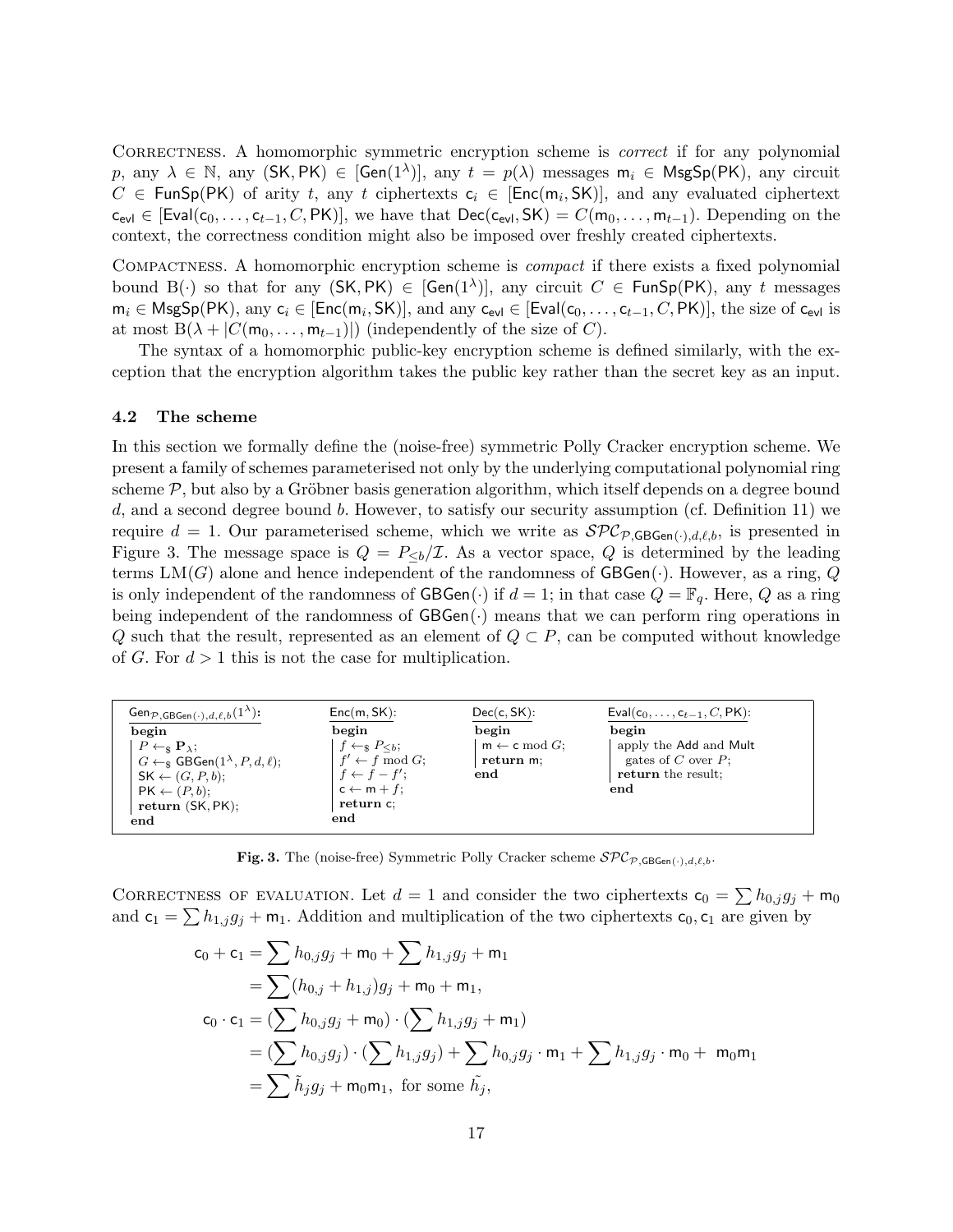from which the homomorphic features follow. Correctness of addition and multiplication for arbitrary numbers of operands follow from the associative laws of addition and multiplication in P.

Compactness. This scheme is not compact for general circuits. Although additions do not increase the size of the ciphertext, multiplications square the size of the ciphertext.

EFFICIENCY. If  $d = 1$  and  $q(\lambda) = \text{poly}(\lambda)$  we have to set  $n(\lambda) = \Omega(\lambda)$  to rule out exhaustive search for the Gröbner basis  $\{x_0 - b_0, \ldots, x_{n-1} - b_{n-1}\}$  where  $b_i \in \mathbb{F}_q$ . Message expansion is  $n^b$  with  $b \geq 1$ . That is, encrypting a single field element results in a ciphertext of length  $\binom{n+b}{b}$  $\binom{+b}{b} = \mathcal{O}(n^b)$ field elements. The complexity of both encryption and decryption for fresh ciphertexts are  $\mathcal{O}(n^b)$ ring operations. Decryption of ciphertexts with  $\mu$  levels of multiplications require  $\mathcal{O}(n^{2^{\mu}b})$  ring operations.

#### 4.3 Security

As we will show shortly, the above scheme only achieves a weak form of chosen-plaintext security where a limited number of ciphertexts can be eavesdropped on.

Definition 12 (m-IND-BCPA security). The m-IND-BCPA security of a (homomorphic) symmetrickey encryption scheme  $\mathcal{S}\mathcal{E}$  for a polynomial m is defined by requiring that the advantage of any PPT adversary A given by

$$
\mathbf{Adv}_{m,\mathcal{SE},\mathcal{A}}^{\mathsf{ind}\text{-}\mathsf{bcpa}}(\lambda) := 2\cdot \Pr\big[\mathsf{IND}\text{-}\mathsf{BCPA}_{m,\mathcal{SE}}^{\mathcal{A}}(\lambda) \Rightarrow \mathsf{T}\big] - 1
$$

is negligible as a function of the security parameter  $\lambda$ . Game IND-BCPA<sub>m, SE</sub> is shown in Figure 4. The difference with the usual **IND-CPA** security is that the adversary can query its encryption oracle at most  $m(\lambda)$  times.

| Initialize( $1^{\lambda}$ ):              | $\rm{Encrypt}(m)$ :          | Left-Right( $m_0, m_1$ ):                  | Finalize $(c')$ :   |
|-------------------------------------------|------------------------------|--------------------------------------------|---------------------|
| begin                                     | begin                        | begin                                      | begin               |
| $(SK, PK) \leftarrow_S Gen(1^{\lambda});$ | $i \leftarrow i+1$ ;         | $c \leftarrow_s$ Enc(m <sub>c</sub> , SK); | return $(c = c')$ ; |
| $c \leftarrow_{\mathbb{S}} \{0,1\};$      | if $i > m(\lambda)$ then     | return c;                                  | end                 |
| $i \leftarrow 0$ ;                        | return $\perp$ ;             | end                                        |                     |
| return PK;                                | $c \leftarrow_s$ Enc(m, SK); |                                            |                     |
| end                                       | return c:                    |                                            |                     |
|                                           | end                          |                                            |                     |

Fig. 4. Game IND-BCPA $_{m,S\mathcal{E}}$ . An adversary is legitimate if it calls oracle Left-Right exactly once on two message of equal lengths.

The security guarantees of this scheme are as follows.

**Theorem 5.** Let  $A$  be a PPT adversary against the m-IND-BCPA security of the scheme described in Figure 3. Then there exists a PPT adversary B against the IM problem such that for all  $\lambda \in \mathbb{N}$ we have<sup>2</sup>

$$
\mathbf{Adv}_{m,\mathcal{SPC},\mathcal{A}}^{\mathsf{ind}\textrm{-}\mathsf{bcpa}}(\lambda)=\frac{2\,|Q|}{|Q|-1}\cdot\mathbf{Adv}_{\mathcal{P},\mathsf{GBGen}(\cdot),d,\ell,b,m,\mathcal{B}}^{\mathsf{im}}(\lambda).
$$

<sup>&</sup>lt;sup>2</sup> We sometimes omit the subscript from schemes to ease notation. For example we have written  $SPC$  for  $\mathcal{SPC}_{\mathcal{P},\mathsf{GBGen}(\cdot),d,\ell,b}.$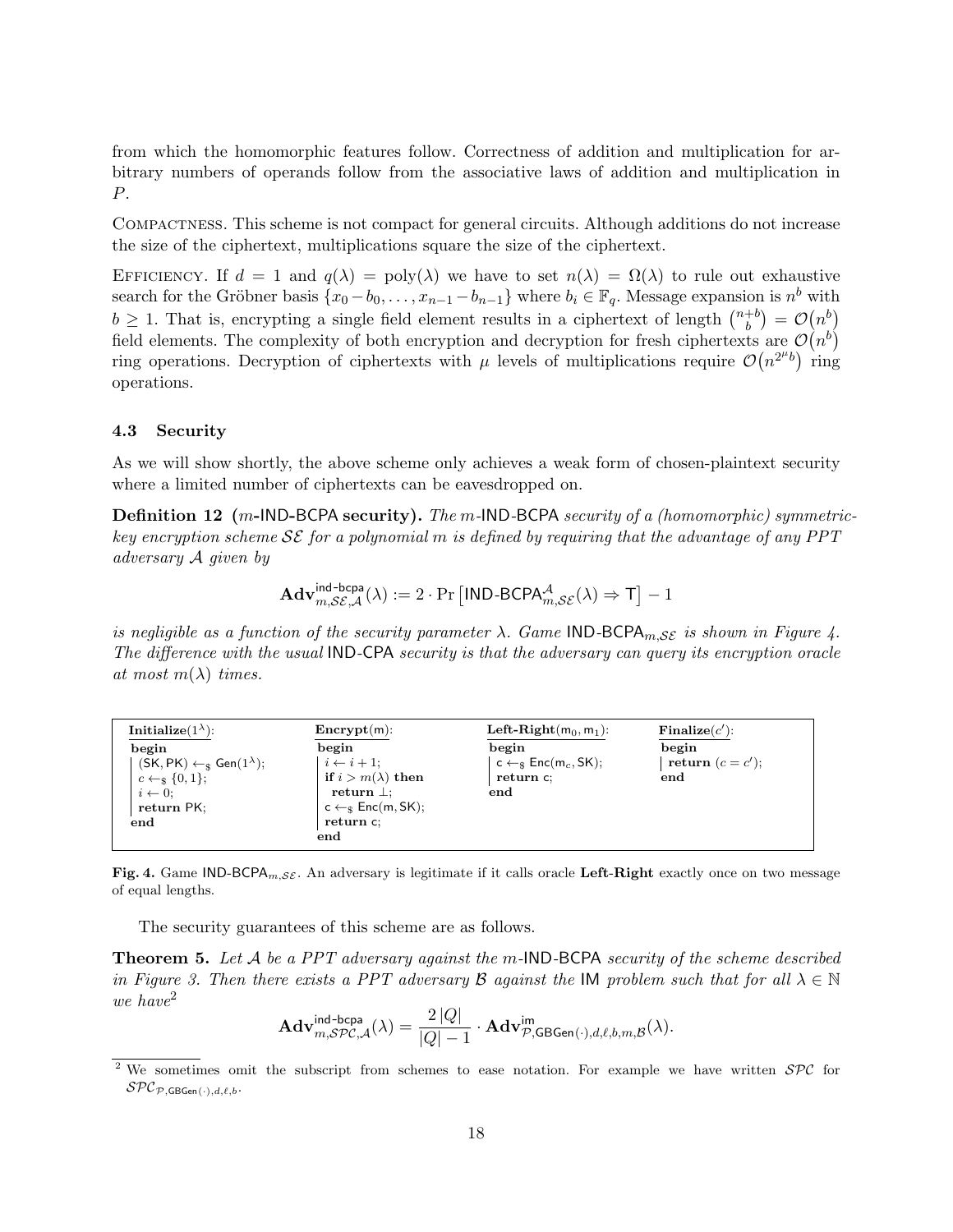Conversely, let A be a PPT adversary against the IM problem. Then there exists a PPT adversary B against the m-IND-BCPA security of the scheme described in Figure 3 such that for all  $\lambda \in \mathbb{N}$  we have

$$
\mathbf{Adv}_{\mathcal{P},\mathsf{GBGen}(\cdot),d,\ell,b,m,\mathcal{A}}^{\mathsf{im}}(\lambda) = \mathbf{Adv}_{m,\mathcal{SPC},\mathcal{B}}^{\mathsf{ind-bcpa}}(\lambda).
$$

Proof. The second part of the lemma is clear: the **Sample** oracle is easily simulated by asking for encryptions of 0. The **Challenge** oracle is answered by querying **Left-Right** on  $(0, r)$  where r is a uniformly chosen nonzero element of the quotient. Now deciding ideal membership directly leads to a distinguishing attack.

For the first part, we construct an algorithm  $\beta$  attacking the IM problem based on an algorithm A attacking the scheme as shown in Algorithm 5. To simplify the analysis, we compute the advantage of  $\beta$  in the IM' game and deduce the advantage of  $\beta$  in the IM game via Lemma 4.

|                         | <b>Algorithm 5:</b> IM adversary $\beta$ from IND-BCPA adversary $\mathcal A$      |  |  |
|-------------------------|------------------------------------------------------------------------------------|--|--|
|                         | 1 begin                                                                            |  |  |
| $\mathbf{2}$            | $\beta$ receives $(1^{\lambda}, P)$ ;                                              |  |  |
| $\bf{3}$                | run $A(1^{\lambda}, P)$ as follows;                                                |  |  |
| $\overline{4}$          | if $A$ queries IND-BCPA. Encrypt $(m)$ then                                        |  |  |
| 5                       | query IM. Sample() to get $f$ ; return $f + m$ ;                                   |  |  |
| 6                       | if A queries IND-BCPA.Left-Right( $m_0$ , $m_1$ ) then                             |  |  |
| $\overline{\mathbf{7}}$ | query IM.Challenge() to get $f$ ; $c \leftarrow_{\$} \{0,1\}$ ; return $f + m_c$ ; |  |  |
| 8                       | if A calls IND-BCPA. Finalize $(c')$ then                                          |  |  |
| 9                       | call IM. <b>Finalize</b> $(c = c')$ ;                                              |  |  |

Now if the sample returned from the **Challenge** oracle in  $\mathsf{IM}'$  to  $\mathcal{B}$  is uniform in  $P_{\leq b}$ , then the probability that  $c = c'$  is  $1/2$ . On the other hand, if the sample is an element of the ideal then adversary  $A$  is run in an environment which is identical to the m-IND-BCPA game. Hence in this case the probability that  $c = c'$  is equal to the probability that A wins the m-IND-BCPA game. Switching from IM' to IM gives a factor  $\frac{|Q|}{|Q|-1}$  by Lemma 4. The theorem follows. □

As a corollary, observe that when  $m(\lambda) = \mathcal{O}(\lambda^b)$  one can use Corollary 2—which states that Gröbner bases are easy once  $\mathcal{O}(n^b)$  elements from the ideal are available—to construct an adversary which breaks the IND-BCPA<sub>m, SE</sub> security of  $SPC$  in polynomial time. Thus we can only hope to achieve bounded security for this scheme.

# 5 Symmetric-to-Asymmetric Conversion

Given the security limitation of the symmetric Polly Cracker scheme, the goal for the rest of the paper is to convert the scheme to one which is not only fully IND-CPA-secure down to the problem of computing Gröbner bases but also is homomorphic and retains its generality. Once we achieve this, then it is possible to construct a public-key scheme using the additive homomorphic features of the symmetric scheme by applying various generic conversions. In section we pursue the less ambitious goal of constructing an additively homomorphic IND-CPA-secure public-key scheme from  $SPC$ . In the literature there are two prominent conversions based on additive homomorphicity: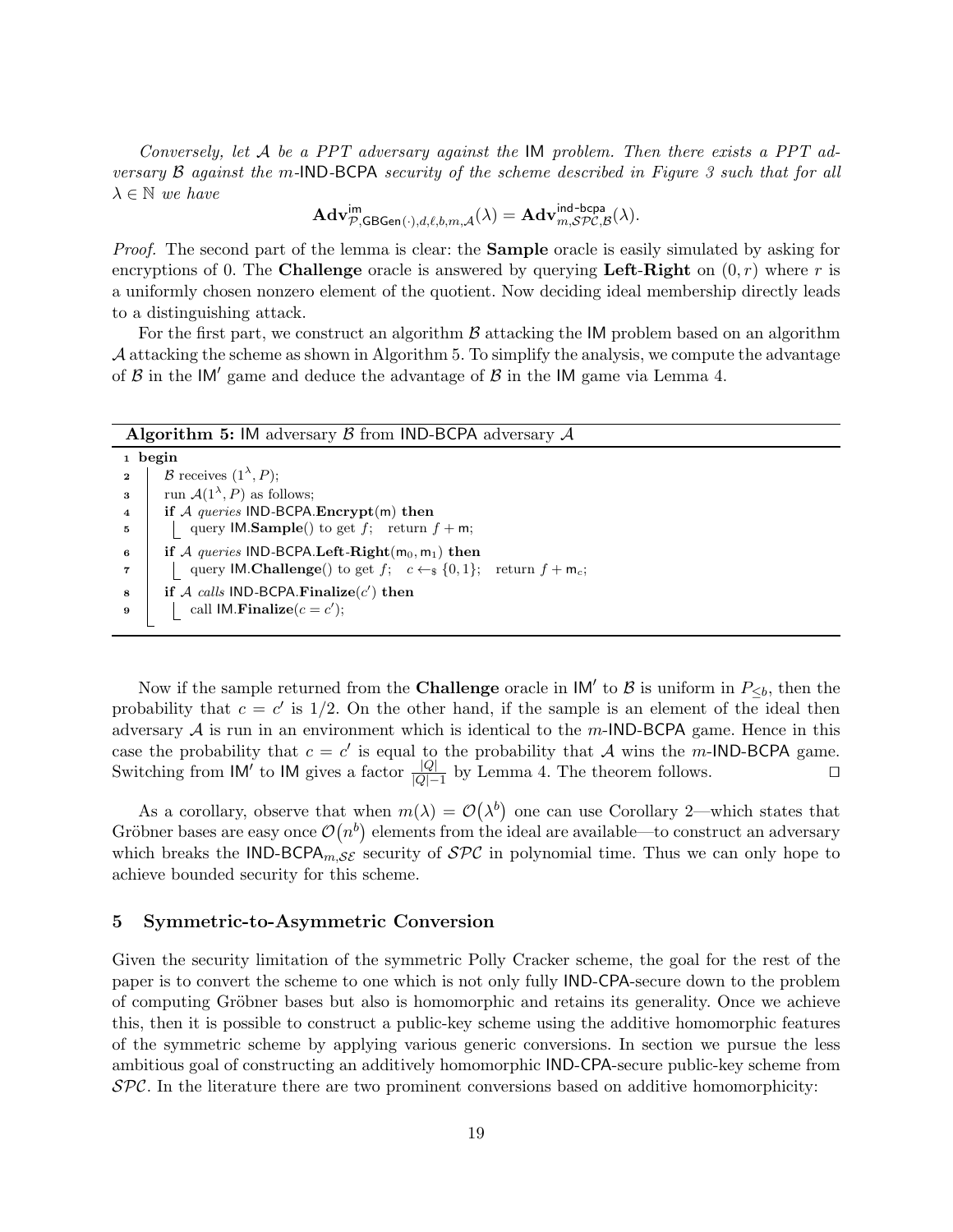- (A) Publish a set  $F_0$  of encryptions of zero as (part of) the public key. To encrypt  $m \in \{0,1\}$ compute  $c = \sum_{f_i \in S} f_i + m$  where S is a sparse subset of  $F_0$  [81].
- (B) Publish two sets  $F_0$  and  $F_1$  of encryptions of zero and one as (part of) the public key. To encrypt  $m \in \{0,1\}$  compute  $c = \sum_{f_i \in S_0} f_i + \sum_{f_j \in S_1} f_j$ , with  $S_0$  and  $S_1$  being sparse subsets of  $F_0$  and  $F_1$  respectively such that the parity of  $|S_1|$  is m. Decryption checks whether  $Dec(c, SK)$  is even or odd [75].

The security of the above transformations rests upon the (computational) indistinguishability of asymmetric ciphertexts from those produced directly using the symmetric encryption algorithm.

As noted above, since  $SPC$  is not IND-CPA-secure the above transformations cannot be used.<sup>3</sup> However, one could envisage a larger class of transformations which might lead to a fully secure additively homomorphic SE (or equivalently an additively homomorphic PKE) scheme. In this section we rule out a large class of such transformations. To this end, we consider PKE schemes which lie within the following design methodology.<sup>4</sup>

- 1. The secret key is the Gröbner basis G of a zero-dimensional ideal  $\mathcal{I} \subset P$ . The decryption algorithm computes c mod  $\mathcal{I} = c$  mod G (perhaps together with some post-processing such as a mod 2 operation). Thus, the message space is (essentially) Q. As before, we assume that  $S(\mathcal{I})$ —and hence Q as a vector space—is known.
- 2. The public key consists of elements  $f_i \in P$ . We assume that the remainders of these elements modulo the ideal  $\mathcal{I}$ , i.e.,  $r_i = f_i \mod \mathcal{I}$ , are known.
- 3. A ciphertext is computed using ring operations. In other words, it can be expressed as  $f =$  $\sum_{i=0}^{N-1} h_i f_i + r$ . Here  $f_i$  are as in the public key,  $h_i$  are some polynomials (possibly depending on  $f_i$ , and r is an encoding of the message in  $Q$ .
- 4. The construction of the ciphertext does not encode knowledge of  $\mathcal I$  beyond  $f_i$ . That is, we have

$$
\left(\sum_{i=0}^{N-1} h_i f_i + r\right) \bmod \mathcal{I} = \sum_{i=0}^{N-1} h_i r_i + r.
$$

Hence we have that  $\left(\sum_{i=0}^{N-1} h_i r_i + r\right) \in Q$  as an element of P.

5. The security of the scheme relies on the fact that elements  $f$  produced at step (3) are computationally indistinguishable from random elements in  $P_{\leq b}$ .

Although conditions 1–3 impose natural algebraic restrictions on the construction, and condition 5 provides a standard way to argue for security, condition 4 imposes some real restrictions on the set of allowed transformation, but strikes a reasonable balance between allowing a general statement without ruling out too large a class of conversions. It requires that the  $r_i$  and r do not encode any information about the secret key. We currently require this restriction on the "expressive power" of  $r_i$  and r so as to make a general impossibility statement. If  $r_i$  and r produce a nonzero element in  $\mathcal I$  using some arbitrary algorithm  $\mathcal A$ , we are unable to prove anything about the transformation. Furthermore, it is plausible that for any given  $A$  a similar impossibility result can be obtained if the remaining conditions hold (although we were unable to prove this).

<sup>&</sup>lt;sup>3</sup> As stated above, when applied to a *specific* scheme, the transformations might still result in secure schemes. However, it can be shown that the security of the transformed schemes are equivalent to that of the underlying scheme.

 $4$  We note that [62] does not fit this methodology.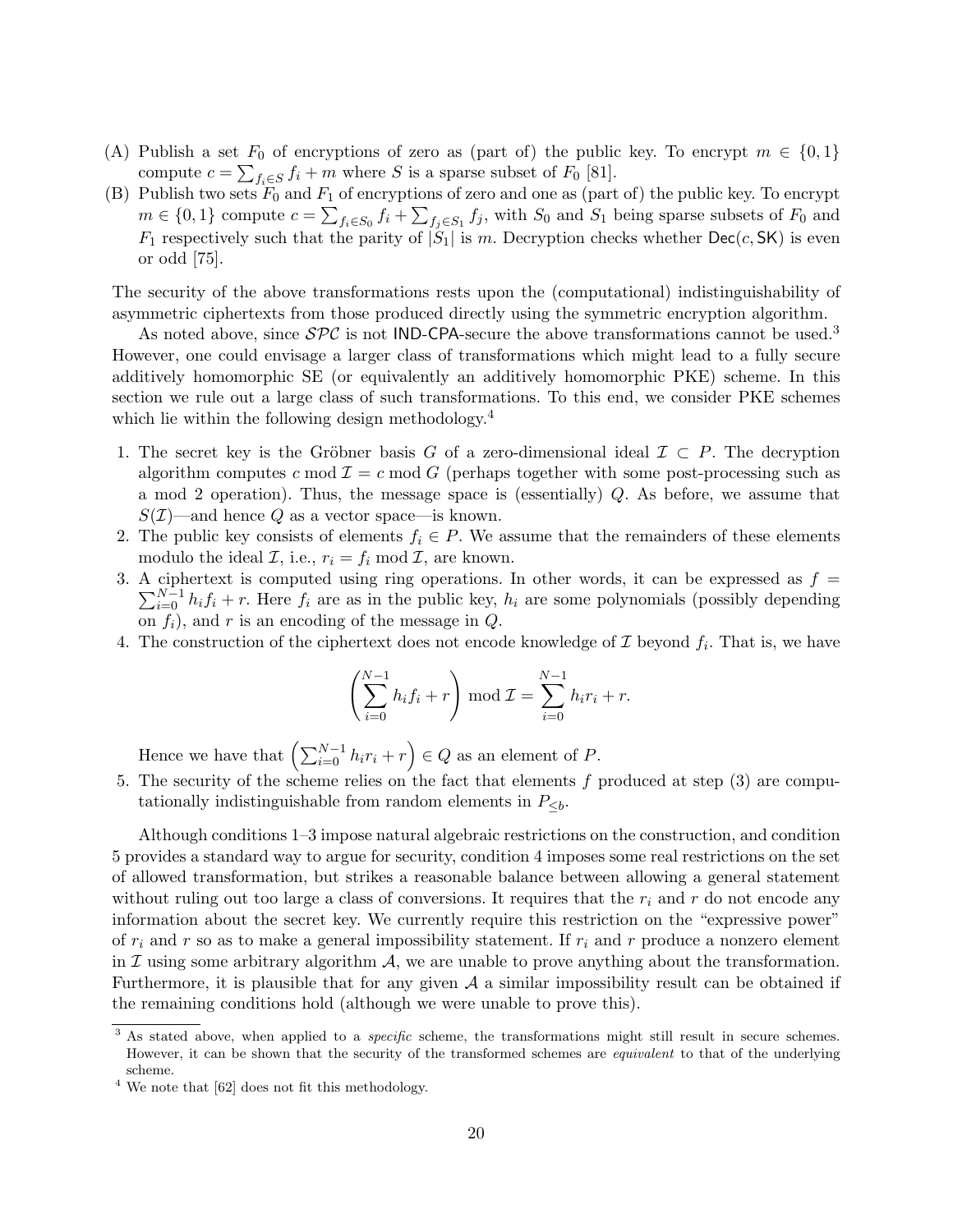Note that the two transformations listed above are special linear cases of this methodology. For transformation (A) we have that  $f_i \in \mathcal{I}$  (hence  $r_i = 0$ ),  $h_i \in \{0, 1\}$ , and  $r = m$ . For transformation (B) we have  $r_i = 0$  if  $f_i \in F_0$ ,  $r_i = 1$  if  $f_i \in F_1$ ,  $h_i \in \{0, 1\}$ , and  $r = 0$ .

To show that any conversion of the above form cannot lead to an IND-CPA-secure public-key scheme, we will use the following theorem from commutative algebra which was already used in [14] to discourage the use of Gröbner bases in the construction of public-key encryption schemes.

**Theorem 6 (Dickenstein et al. [38]).** Let  $\mathcal{I} = \langle f_0, \ldots, f_{m-1} \rangle$  be an ideal in the polynomial ring  $P = \mathbb{F}[x_0, \ldots, x_{n-1}],$  h be such that  $\deg(h) \leq D$ , and let  $h - (h \mod \mathcal{I}) = \sum_{i=0}^{m-1} h_i f_i$ , where  $h_i \in P$ and  $\deg(h_i f_i) \leq D$ . Let G be the output of some Gröbner basis computation algorithm up to degree D (i.e., all computations with degree greater than D are ignored and dropped). Then h mod  $\mathcal I$  can be computed by polynomial reduction of h via G.

The main result of this section is a consequence of the above theorem. It essentially states that uniformly sampling elements of the ideal up to some degree is equivalent to computing a Gröbner basis for the ideal. Note that Theorem 6 in itself does not provide this result, since there is no assumption about the "quality" of h. Hence, to prove this result we first show that the above methodology implies sampling as in Theorem 6 but with uniformly random output. Theorem 6 then allows us to compute normal forms, which in turn allows deciding ideal membership with success probability 1. This together with the fact that h is random allows us to compute a Gröbner basis by Lemma 5. Note that although we arrive at the same impossibility result using Corollary 2, the approach taken below better highlights the structure of the underlying problem.

**Theorem 7.** Let  $G = \{g_0, \ldots, g_{n-1}\}\$  be the reduced Gröbner basis of a zero-dimensional ideal  $\mathcal I$  in the polynomial ring  $P = \mathbb{F}[x_0, \ldots, x_{n-1}]$  where each  $\deg(g_i) \leq d$ . Assume that  $S(\mathcal{I})$  is known and that  $Q = P_{\leq b}/\mathcal{I}$  has s elements. Furthermore, let  $F = \{f_0, \ldots, f_{N-1}\}\$  be a set of polynomials with known  $r_i = f_i \text{ mod } \mathcal{I}$ . Let A be a PPT algorithm which given F produces elements  $f = \sum h_i f_i + r$ with  $\deg(f) \leq b, h_i \in P, b \leq B, \deg(h_i f_i) \leq B$ , and  $(f \mod \mathcal{I}) = \sum h_i r_i + r$ . Suppose further that the outputs of A are computationally indistinguishable from random elements in  $P_{\leq b}$ . Then there exists an algorithm which computes a Gröbner basis for I from F in  $\mathcal{O}(n^{\omega B} + |\overline{\mathrm{LM}}(G)| \cdot s \cdot n^{2b})$ field operations.

*Proof.* Let  $f = \sum_{i=0}^{N-1} h_i f_i + r$ . Writing  $\tilde{f}_i = f_i - r_i$ , we get that  $h = f - (f \mod \mathcal{I}) = \sum_{i=0}^{N-1} h_i \tilde{f}_i +$  $\tilde{r}$  for some  $\tilde{r} \in \overline{P_{\leq b}/\mathcal{I}}$ . Hence h satisfies the condition of Theorem 6, and we can compute the remainder of all elements of degree b produced by  $A$  by computing a Gröbner basis up to degree B. From Theorem 4 we know that this costs  $\mathcal{O}(n^{\omega B})$  field operations where  $\omega < 3$  is the linear algebra constant.

We now have an algorithm which returns the remainder for arbitrary elements of  $P_{\leq b}$  with probability 1. This follows since  $h$  is computationally indistinguishable from random elements in  $P_{\leq b}$ . More explicitly, we can generate the system parameters, including the Gröbner basis, and provide the algorithm with either an output of  $A$  or a random element. We can check for the correctness of the answer using the basis. Any non-negligible difference in algorithm's success rate translates to a break of the indistinguishability of the outputs of A.

Now given an algorithm which computes normal forms, it is trivial to construct an algorithm which decides ideal membership: compute the normal form and compare with zero. Furthermore, by Lemma 5, deciding ideal membership with overwhelming probability is equivalent to computing a Gröbner basis by making at most  $|LM(G)| \cdot s$  queries to the IM oracle where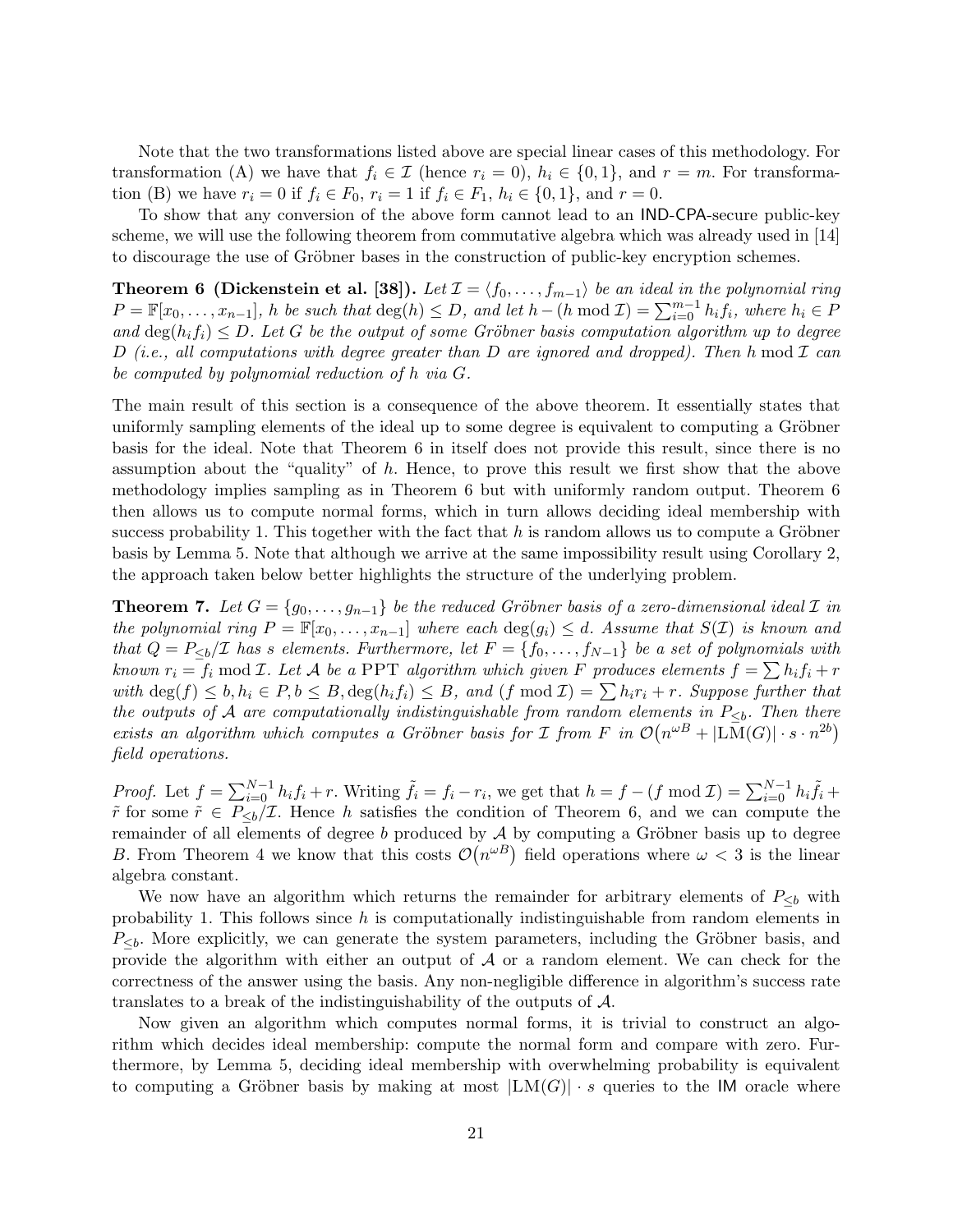both  $|LM(G)|$  and s are poly(n). Note that the IM oracle constructed here has success probability 1. Each IM query costs at most  $\binom{n+b}{b}$  $\left(\frac{b}{b}\right)^2 = \mathcal{O}(n^{2b})$  field operations. Therefore the overall cost of the second step is  $\mathcal{O}(|LM(G)| \cdot s \cdot n^{2b})$ .<sup>5</sup> Hence the overall complexity is  $\mathcal{O}(n^{\omega B})$  for the first step and  $\mathcal{O}(|LM(G)| \cdot s \cdot n^{2b})$  for the second step with  $b \leq B$  from which an overall complexity of  $\mathcal{O}(n^{\omega B} + |\text{LM}(G)| \cdot s \cdot n^{2b})$  follows.

Therefore, if for some degree  $b \geq d$  computationally uniform elements of  $P_{\leq b}$  can be produced using the public key  $f_0, \ldots, f_{N-1}$ , there is an attacker which recovers the secret key  $g_0, \ldots, g_{n-1}$  in essentially the same complexity. Hence, while conceptually simple and provably secure up to some bound, our symmetric Polly Cracker scheme  $\mathcal{SPC}_{\mathcal{P},\mathsf{GBGen}(\cdot),d,\ell,b}$  does not provide a valid building block for constructing a fully homomorphic public-key encryption scheme. We also stress that  $SPC$ is secure down to the IM problem with noticeable advantage, but in order to construct an adversary against the GB problem we need an IM oracle with overwhelming advantage.

REMARK. Although the above impossibility result is presented for public-key encryption schemes, due to the equivalence result of [75], it also rules out the existence of additively homomorphic symmetric Polly Cracker-style schemes with full IND-CPA security.

Our goal in the rest of the paper is to achieve full IND-CPA security for a symmetric Polly Cracker-type scheme down to the hardness of computing Gröbner bases. To this end, we introduce noisy variants of GB and IM in the next section. These variants ensure that the conditions of Theorem 7 do not hold any more. In particular, the condition that  $r_i = f_i \mod \mathcal{I}$  are known will be no longer valid.

# 6 Gröbner Bases with Noise

In this section, we introduce noisy variants of the problems presented in Section 3. The goal is to lift the restriction on the number of samples that the adversary can obtain and, following a similar design methodology to Polly Cracker, construct an IND-CPA-secure scheme. Put differently, we consider problems that naturally arise if we consider noisy encoding of messages in  $SPC$ . Similarly to [81, 74] we expect a problem which is efficiently solvable in the noise-free setting to be also hard in the noisy setting. We will justify this assumption in Section 6.1 by arguing that our construction can be seen as a generalisation of [81, 74].

The games below will be parameterised by a noise distribution  $\chi$ . The discrete Gaussian distribution is of particular interest to us.

**Definition 13 (Discrete Gaussian distribution).** Let  $\alpha > 0$  be a real number and  $q \in \mathbb{N}$ . The discrete Gaussian distribution  $\chi_{\alpha,q}$ , is a Gaussian distribution rounded to the nearest integer and reduced modulo q with mean zero and standard deviation  $\alpha q$ .

In what follows we assume that  $\chi$  is defined over Q, i.e., for  $d > 1$  we have that  $\chi$  is a multidimensional noise distribution. For example,  $\chi$  may simply consist of  $|S(\mathcal{I})_{\leq b}|$  independent discrete Gaussian distributions, one for each  $m \in S(\mathcal{I})_{\leq b}$ . However, as pointed out in [66] simply using the same Gaussian on each monomial is possibly not the best choice. Another notable special case is  $q = 2$ . In this case,  $\chi_{\alpha,2}$  is a Bernoulli distribution with just one parameter  $0 < p < 1$ , the probability that 1 is returned.

 $5$  In fact, this last step is unnecessary, since it can be shown that the output of the Gröbner basis computation up to degree  $B$  is a Gröbner basis for  $\mathcal{I}$ .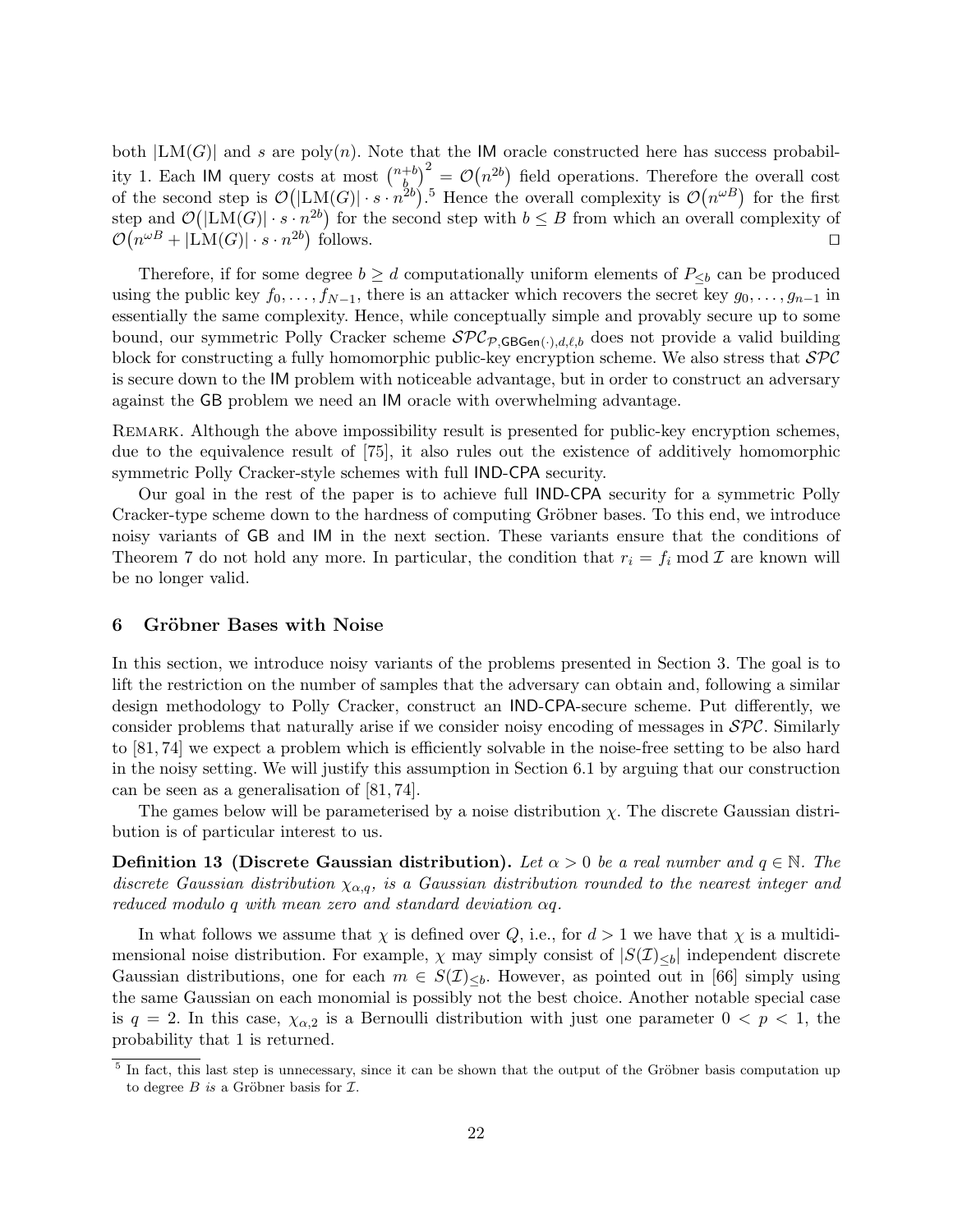We now define a noisy variant of the Gröbner basis problem. The task here is still to compute a Gröbner basis for some ideal  $\mathcal I$ . However, we are now only given access to a noisy sample oracle which provides polynomials which are not necessarily in  $\mathcal I$  but rather are "close" approximations to elements of  $\mathcal I$ . Here the term "close" is made precise using a noise distribution  $\chi$  on  $Q$ .

Definition 14 (The Gröbner basis with noise (GBN) problem). The Gröbner basis with noise problem is defined through game  $\text{GBN}_{\mathcal{P},\text{GBGen}(\cdot),d,\ell,b,\chi}$  shown in Figure 5. The advantage of a PPT algorithm A in solving the GBN problem is

$$
\mathbf{Adv}_{\mathcal{P},\mathsf{GBGen}(\cdot),d,\ell,b,\chi,\mathcal{A}}^{\mathsf{gbn}}(\lambda) := \Pr \left[ \mathsf{GBN}_{\mathcal{P},\mathsf{GBGen}(\cdot),d,\ell,b,\chi}^{\mathcal{A}}(\lambda) \Rightarrow \mathsf{T} \right].
$$

| Initialize( $1^{\lambda}, \mathcal{P}, d$ ):                 | Sample():                           | Finalize $(G')$ :   |
|--------------------------------------------------------------|-------------------------------------|---------------------|
| begin                                                        | begin                               | begin               |
| $P \leftarrow_{\mathbb{S}} \mathbf{P}_{\lambda}$ ;           | $f \leftarrow_{\$} P_{\leq b};$     | return $(G = G')$ ; |
| $G \leftarrow_{\$} \mathsf{GBGen}(1^{\lambda}, P, d, \ell);$ | $e \leftarrow_{\mathcal{R}} \chi$ ; | end                 |
| return $(1^{\lambda}, P)$ ;                                  | $f \leftarrow f - (f \mod G) + e;$  |                     |
| end                                                          | return $f$ ;                        |                     |
|                                                              | end                                 |                     |

Fig. 5. Game  $\text{GBN}_{\mathcal{P},\text{GBGen}(\cdot),d,\ell,b,\gamma}$ .

The essential difference between the noisy and noise-free versions of the Gröbner basis problem is that by adding noise we have eliminated the restriction on the adversary to call the Sample oracle a bounded number of times. Put differently, if  $\chi$  is the delta distribution, the GBN problem degenerates to the GB problem with an unbounded number of samples. Hence, in this case the GBN problem is easy. On the other hand if  $\chi$  is uniform, the GBN problem is information-theoretically hard. Thus, the choice of  $\chi$  greatly influences the hardness of the GBN problem. We leave the investigation of the noise parameter to future work.

As in the noise-free setting, we can ask various questions about the ideal  $\mathcal I$  generated by  $G$ . One such example is solving the ideal membership problem with access to noisy samples from  $\mathcal{I}$ . In our definition the adversary wins the game if it can distinguish whether an element was sampled uniformly from  $P_{\leq b}$  or from  $\mathcal{I}_{\leq b} + \chi$ .

Definition 15 (The ideal membership with noise (IMN) problem). The ideal membership with noise problem is defined through game  $\text{IMN}_{\mathcal{P},\text{GBGen}(\cdot),d,\ell,b,\chi}$  shown in Figure 6. The advantage of a PPT algorithm  $A$  in solving the IMN problem is defined by

$$
\mathbf{Adv}_{\mathcal{P},\mathsf{GBGen}(\cdot),d,\ell,b,\chi,\mathcal{A}}^{\mathsf{inm}}(\lambda) := 2 \cdot \Pr \Big[\mathsf{IMN}_{\mathcal{P},\mathsf{GBGen}(\cdot),d,\ell,b,\chi}^{\mathcal{A}}(\lambda) \Rightarrow \mathsf{T} \Big]-1.
$$

Our definition of the IMN problem can be seen as an instantiation of Gentry's ideal coset problem [52] since both problems require distinguishing uniformly chosen elements in  $P_{\leq b}$  from those in  $\mathcal{I}_{\leq b} + \chi$ .

Now, a pressing question is equivalence of the GBN and the IMN problem, i.e., decision-tosearch reduction. We have been able to prove this equivalence in the special case  $d = 1$  (see below). Intuitively, a straightforward reduction fails when  $d > 1$  because an IMN oracle does not have to consider the coefficient of every monomial in  $S(\mathcal{I})_{\leq b}$  when deciding ideal membership to be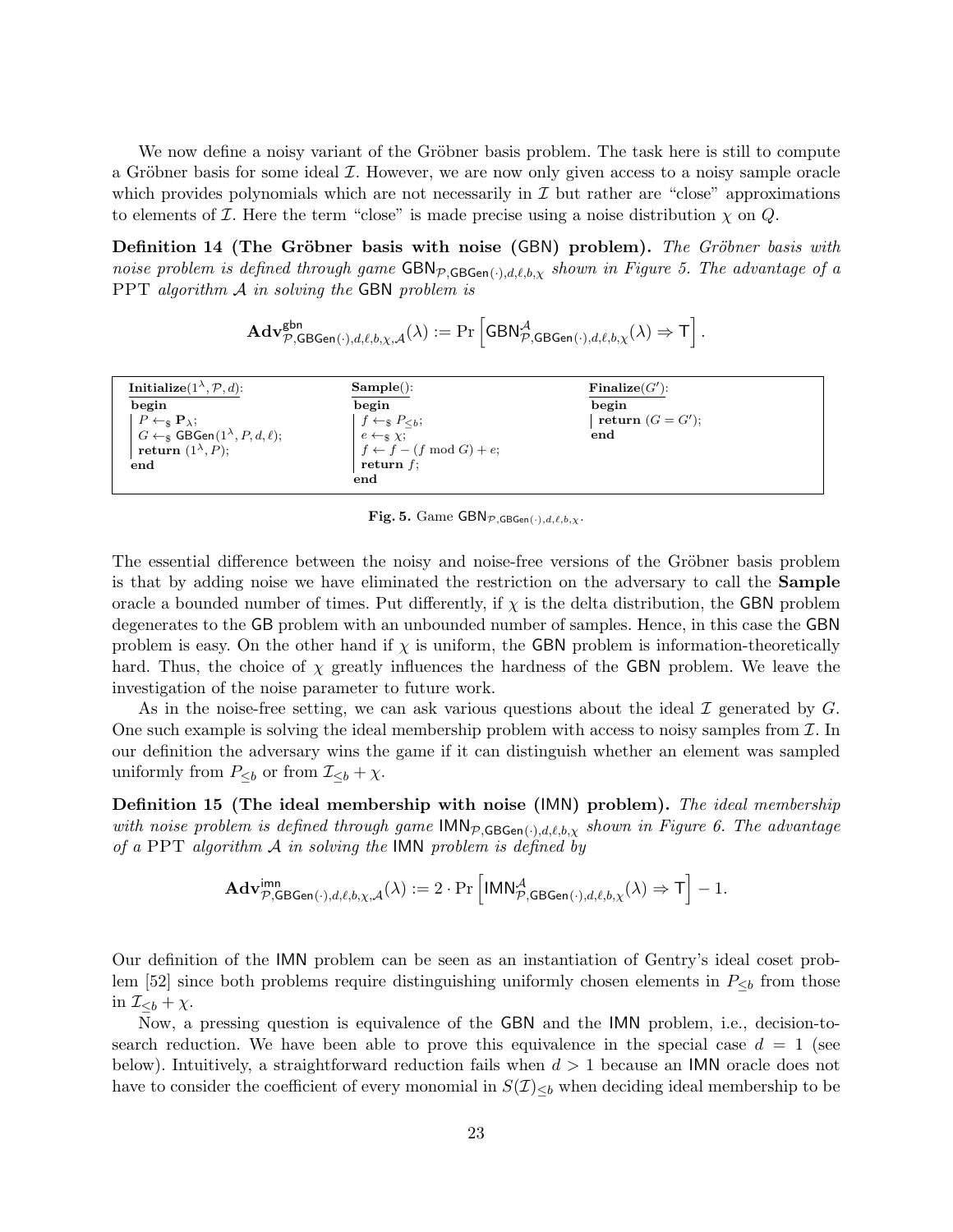| Initialize( $1^{\lambda}, \mathcal{P}, d$ ):                                   | Sample():                                                                                           | <b>Finalize</b> $(c')$ : |
|--------------------------------------------------------------------------------|-----------------------------------------------------------------------------------------------------|--------------------------|
| begin                                                                          | begin                                                                                               | begin                    |
| $P \leftarrow_{\$} \mathbf{P}_{\lambda};$                                      | $f \leftarrow_{\$} P_{\leq b};$<br>if $c = 1$ then                                                  | return $(c' = c)$ ;      |
| $G \leftarrow_{\$} \mathsf{G}\mathsf{B}\mathsf{Gen}(1^{\lambda}, P, d, \ell);$ |                                                                                                     | end                      |
| $c \leftarrow_{\$} \{0,1\};$<br>return $(1^{\lambda}, P);$                     | $e \leftarrow_{\$} \chi;$<br>$f' \leftarrow f \mod G;$<br>$f \leftarrow f - f' + e;$<br>return $f;$ |                          |
|                                                                                |                                                                                                     |                          |
| end                                                                            |                                                                                                     |                          |
|                                                                                |                                                                                                     |                          |
|                                                                                | end                                                                                                 |                          |
|                                                                                |                                                                                                     |                          |

Fig. 6. Game  $IMN_{\mathcal{P},\text{GBGen}(\cdot),d,\ell,b,\chi}$ . The adversary may call **Sample** multiple times.

successful. On the other hand, a GBN oracle must recover coefficients of all monomial. For example, let  $G = \{x_0+s_0x_{n-1}, \ldots, x_{n-2}+s_{n-2}x_{n-1}, x_{n-1}^2+s_{n-1}x_{n-1}\}$  and hence  $S(\mathcal{I})_{\leq b} = \{x_{n-1}, 1\}$ . Assume the noise distribution  $\chi$  is such that the coefficient for  $x_{n-1}$  of the noise is uniform  $\in \mathbb{F}_q$ , while the constant coefficient is always zero. For this shape and noise, it is easy to solve the IMN problem: any  $f \in P_{\leq b}$  with a nonzero constant coefficient is not an element of  $\mathcal{I} = \langle G \rangle$ . However, turning this oracle into an adversary against the GBN problem would require to recover all  $s_i$  which are not even considered by IMN. Furthermore, the coefficients of  $x_{n-1}$  are information-theoretically hidden, so the distribution on  $I_{\leq b} + \chi$  does not even depend on the  $s_i$  (cf. [61]).

In fact, this type of counterexample is essentially the only thing that can go wrong: for a weaker variant of the IMN problem, which we aptly call the weak IMN problem (and define below in such a way to ensure that the adversary has to consider all monomials) we are able to show a reduction to the GBN problem. In this definition we let  $s := \dim(Q) = |S(\mathcal{I})_{\leq b}|$ , which is independent of the randomness of GBGen( $\cdot$ ). Given  $\chi$ , we also define the distributions  $\chi^t$  for  $t \in S(\mathcal{I})_{\leq b}$  by sampling an element e from  $Q$  according to  $\chi$  and setting all but the coefficient corresponding to t to some independent uniform values.<sup>6</sup> Hence, all coefficients except that corresponding to t are informationtheoretically blinded. Any algorithm which can distinguish samples following  $\mathcal{I}_{\leq b} + \chi^t$  from uniform samples in  $P_{\leq b}$  for all t can be used to solve the GBN problem.

Definition 16 (The weak ideal membership with noise (WIMN) problem). The weak ideal membership with noise problem is defined through games  $\text{WIMN}_{G,\chi,t^*}$  for  $t^* \in S(\mathcal{I})_{\leq b}$  shown in Figure 7. The advantage of a PPT algorithm  $A$  in solving the WIMN problem is defined by

$$
\mathbf{Adv}_{\mathcal{P},\mathsf{GBGen}(\cdot),d,\ell,b,\chi,\mathcal{A}}^{\mathsf{wimm}}(\lambda) := \mathop{\mathbb{E}}_{G}\left[\min_{t^{\star}} \left(2 \cdot \Pr\left[\mathsf{WIMN}_{G,\chi,t^{\star}}^{\mathcal{A}}(\lambda) \Rightarrow \mathsf{T}\right] - 1\right)\right],
$$

where the expectation is taken over G sampled from GBGen $(1^{\lambda}, P, d, \ell)$ .

Our definition of advantage is somewhat non-standard but it bears similarities to game definitions in recent work on multi-instance security [17]. Indeed, we require that only those WIMN adversaries win the overall game which work for all  $t^* \in S(\mathcal{I})_{\leq b}$  for a particular Gröbner basis G. As we shall see, only such adversaries allow us to recover the full Gröbner basis. Also, we note that the term "weak" is justified by the relation between WIMN and IMN. It is easy to see that if the IMN problem is hard, then so is the WIMN problem, while, as we have seen, the converse is not necessarily true. Finally, if  $d = 1$  the IMN and WIMN problems are equivalent. We answer queries

<sup>&</sup>lt;sup>6</sup> Since the noise distribution  $\chi$  only enters our construction via  $\chi^t$ , this has the side effect of removing all dependencies between the coefficients. In particular, we may as well assume that  $\chi$  samples the coefficients of all monomials t independently.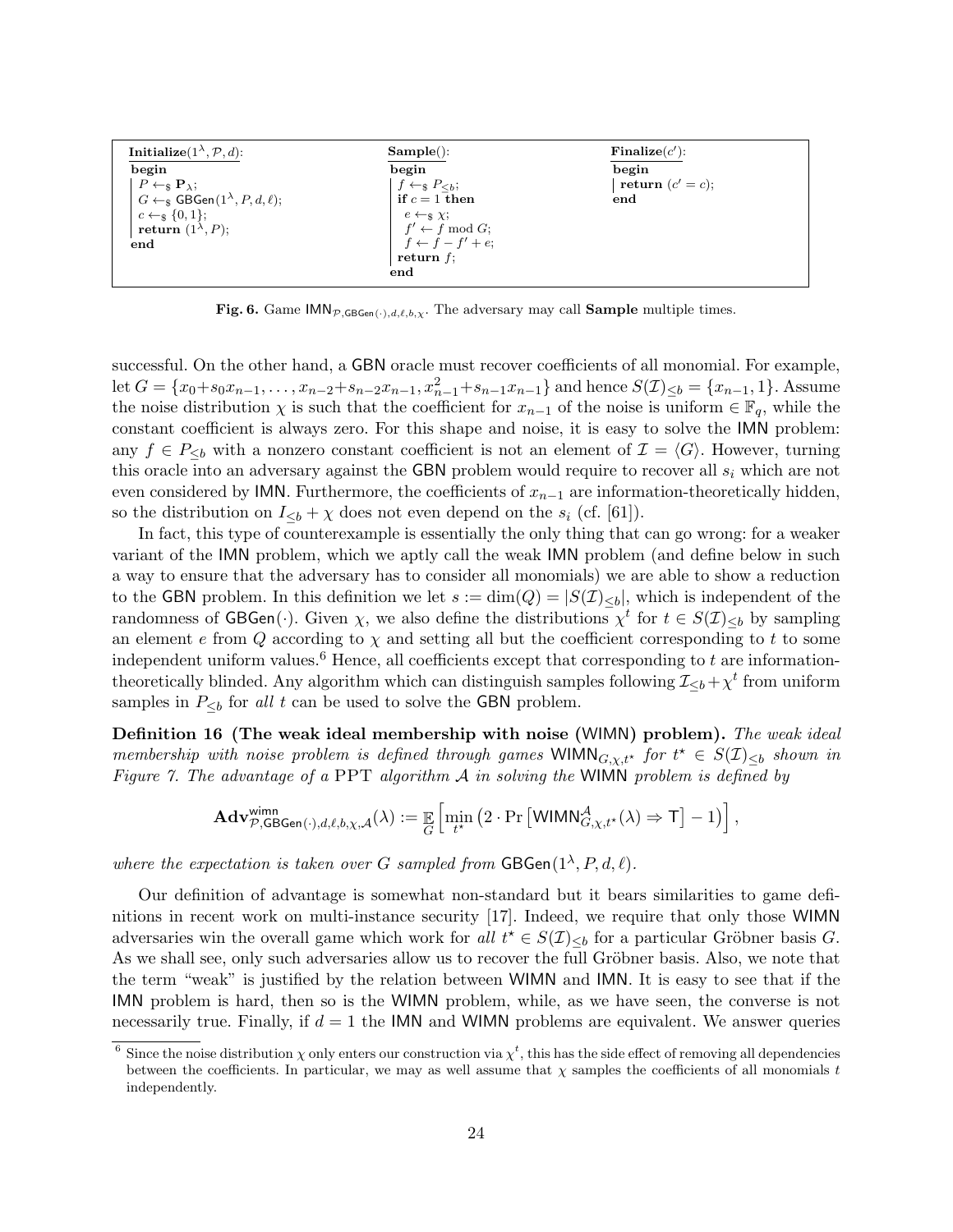| begin<br>begin<br>begin<br>begin                                                                                                                                                                                                 | Initialize $(G, \chi, t^{\star})$ :                                    | $Sample(t):$                                                                                             | $\text{Challenge}_{t\star}()$ : | Finalize $(c')$ :   |
|----------------------------------------------------------------------------------------------------------------------------------------------------------------------------------------------------------------------------------|------------------------------------------------------------------------|----------------------------------------------------------------------------------------------------------|---------------------------------|---------------------|
| if $c=1$ then<br>end<br>$e \leftarrow_s \chi^{t^*};$<br>$f' \leftarrow f \mod G;$<br>$f \leftarrow f - f' + e;$<br>end<br>$f' \leftarrow f \mod G$ ;<br>return $f$ ;<br>$f \leftarrow f - f' + e;$<br>return $f$ ;<br>end<br>end | $c \leftarrow_{\$} \{0, 1\};$<br>return $(1^{\lambda}, P, t^{\star});$ | $\left  \begin{array}{l} f \leftarrow_{\$} P_{\leq b}; \\ e \leftarrow_{\$} \chi^t; \end{array} \right.$ | $f \leftarrow \s F_{\leq b};$   | return $(c' = c)$ ; |

Fig. 7. Games WIMN<sub>G,  $\chi$ , $t^*$ . In each game, the adversary may call **Sample** with any monomials  $t \in S(\mathcal{I})_{\leq b}$  multiple</sub> times and **Challenge**<sub>t</sub> once.

to WIMN's  $\mathbf{Challenge}_{t^\star}$  and  $\mathbf{Sample}$  oracles with answers from IMN's  $\mathbf{Sample}$  oracle. If IMN's **Sample** follows  $I + \chi$ , WIMN runs in the right environment. If IMN's **Sample** follows a uniform distribution on  $P_{\leq b}$  then WIMN's receives no information about the problem instance and hence has advantage zero.

We next show that when q and  $|S(\mathcal{I})_{< b}|$  are polynomial in  $\lambda$  and the WIMN problem is hard, the GBN problem is also hard. The intuition behind the reduction is that the adversary can exhaustively search for the coefficients for each monomial  $t \in S(\mathcal{I})_{\leq b}$  independently and then use the WIMN solver for  $t$  to verify its guess. This is formalised in the lemma below.

**Lemma 6.** (WIMN easy  $\implies$  GBN easy) Suppose the finite field size q and  $|S(\mathcal{I})_{< b}|$  are polynomial in  $\lambda$ . Then for any polynomial p and any PPT adversary A against the WIMN problem there exists a PPT adversary B against the GBN problem such that

$$
\mathbf{Adv}_{\mathcal{P},\mathsf{GBGen}(\cdot),d,\ell,b,\chi,\mathcal{B}}^{\mathsf{gbn}}(\lambda) \geq (1-\mathrm{o}(1)) \cdot \mathbf{Adv}_{\mathcal{P},\mathsf{GBGen}(\cdot),d,\ell,b,\chi,\mathcal{A}}^{\mathsf{wimm}}(\lambda) + \mathrm{negl}(\lambda)
$$

for all values of  $\lambda \in \mathbb{N}$  such that

$$
\mathbf{Adv}_{\mathcal{P},\mathsf{GBGen}(\cdot),d,\ell,b,\chi,\mathcal{A}}^{\mathsf{wimm}}(\lambda) \geq \tfrac{1}{p(\lambda)}.
$$

*Proof.* We construct an adversary  $\beta$  against GBN from adversary  $\mathcal A$  against WIMN in Algorithm 6. Algorithm 6 runs  $\mathcal A$  in the environment it expects. This is clear for calls to the **Sample** $(t)$  oracle. For the **Challenge**<sub>t</sub><sup>\*</sup>() oracles, first assume that we guessed correctly and  $\beta$  is the coefficient of  $t^*$ of  $g_i \in G$  with leading monomial m. Since  $g_i$  and  $m + \beta \cdot t^*$  differ only by an element in Q with coefficient 0 for  $t^*$ , which is blinded by e, the challenge  $f + a \cdot (m + \beta \cdot t^*) + e$  follows the same distribution as  $f + a \cdot g_i + e$ . This in turn has the same distribution as  $\mathcal{I} + \chi^{t^*}$  as required. On the other hand, if we guessed incorrectly then  $f + a \cdot (m + b \cdot t^*) + e$  is uniform as a is independently uniform in  $\mathbb{F}_q$  and e is independently uniform for all coefficients of the quotient  $\neq t^*$ . Hence, A either sees elements following  $\mathcal{I} + \chi^{t^*}$  or uniform in  $P_{\leq b}$ .

Algorithm 6 runs in polynomial time. The outer loop terminates after at most  $|LM(G)| = n(\lambda)$ iterations. The two inner loops terminate after at most  $|S(\mathcal{I})|$  and q iterations, both of which are polynomial in  $\lambda$  by assumption.

Algorithm 6 is correct and returns the reduced Gröbner basis  $G'$  such that  $\langle G' \rangle = \mathcal{I}$ . For this, first note that whenever we make a fixed wrong guess  $\beta$ , the distribution of the challenge  $f + a \cdot (m + \beta \cdot t^*) + e$  presented to A does not depend on the value of  $\beta$  due to the multiplication by the uniform a. As a consequence, we can amplify the success probability of A by  $r(\lambda) = p(\lambda)^2 \lambda$ -fold repetition: Call G good if the minimal (over  $t^*$ ) conditional advantage of A (conditioned on G) is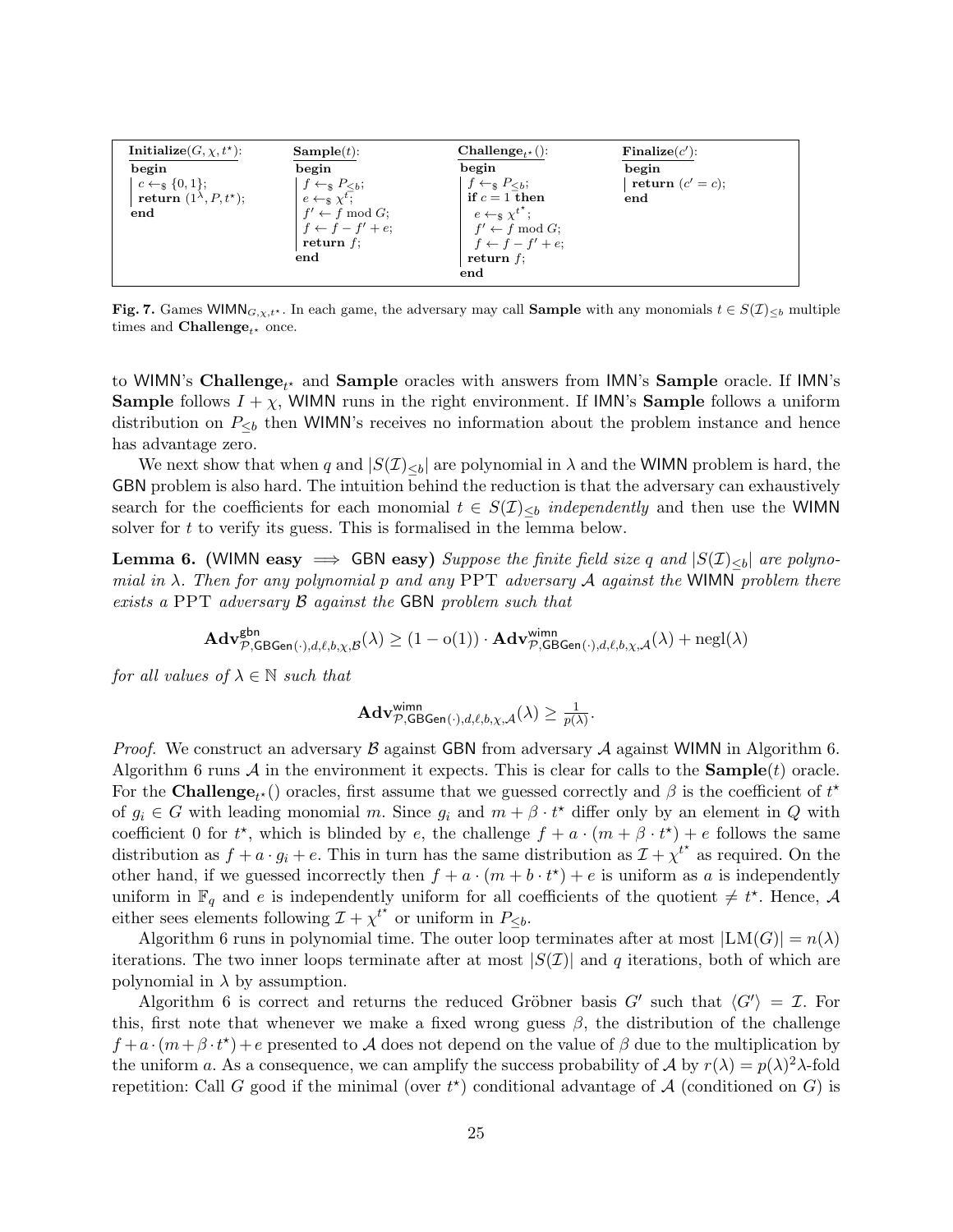Algorithm 6: GBN adversary  $\beta$  from WIMN adversary  $\mathcal A$ 

<sup>1</sup> begin 2 | B receives  $(1^{\lambda}, P)$ ;  $\begin{array}{ccc} \texttt{3} & \begin{array}{|c} \hline \end{array} & G' \leftarrow \varnothing; \end{array} \end{array}$ 4 for  $m \in LM(G)$  do  $\mathbf{5}$  |  $r \leftarrow 0;$  $\begin{array}{|c|c|c|}\hline \mathbf{6} & \multicolumn{1}{|c|}{\text{for }}t^{\star} \in S(\mathcal{I})_{\leq b}\text{ }\mathbf{do} \\\hline \end{array}$  $\tau$  | | for  $\beta \in \mathbb{F}_q$  do  $\begin{array}{c|c|c|c|c|c} \mathbf{s} & \mathbf{0} & \mathbf{0} & \mathbf{0} \end{array}$  $\mathbf{9} \quad | \quad | \quad | \quad \text{for } i \in \{1, \dots, \lambda p(\lambda)^2\} \text{ do } \texttt{ // amplification }$ 10 | | | |  $\text{run } \mathcal{A}(1^{\lambda}, P, t^{\star})$  as follows: 11 | | | if A queries WIMN.Sample(t) then 12  $\vert \vert \vert \vert$   $\vert$  query GBN.Sample() to get f; 13  $\vert \vert \vert \vert \vert$   $\vert e \leftarrow$  random polynomial  $\in Q$  but coefficient 0 for t; 14 | | | | | answer  $\mathcal{A}$ 's query with  $f + e$ ; 15 | | | | if A queries WIMN.Challenge<sub>t\*</sub> () then 16 | | | | |  $a \leftarrow_{\S} \mathbb{F}_q$ ; <sup>17</sup> e ← random polynomial ∈ Q but coefficient 0 for t ? ; 18  $\vert$   $\vert$   $\vert$   $\vert$   $\vert$   $\vert$  query GBN.Sample() to get f; 19 | | | | | return  $f + a \cdot (m + \beta \cdot t^*) + e;$  $\begin{array}{|c|c|c|c|}\hline \text{ } & & \end{array} \qquad \begin{array}{|c|c|c|c|}\hline \text{ } & & \end{array} \text{ if } \mathcal{A}\text{ calls WIMN}.\text{Finalize}(c') \text{ then }$ <sup>21</sup> if c <sup>0</sup> = 1 then // β · t ? likely a correct guess 22 | | | | | |  $C_{\beta} \leftarrow C_{\beta} + 1;$ 23 | | | | | | break; 24  $\Big|\phantom{i}\Big| \Big\|_r \left\langle r + r + \widetilde{\beta}\cdot t^\star \right\rangle$  for a maximal  $C_{\widetilde{\beta}}$ ; // majority vote  $25 \quad | \quad | \quad G' \leftarrow G' \cup \{m+r\};$  $\mathsf{a} \mathsf{a} \mathsf{b} = \mathsf{b} \mathsf{b}$  call GBN. Finalize  $(G')$ ;

at least  $\frac{1}{p(\lambda)\log\lambda}$ . By a standard argument, the probability that G is good must then be at least  $(1-\frac{1}{\log n})$  $\frac{1}{\log \lambda}$ )**Adv**<sup>wimn</sup><br> $\log \frac{1}{\gamma}$ ,GBGen(·),d,l,b, $\chi$ ,A( $\lambda$ ). For those good G, our choice of number of repetitions r is large enough to amplify the advantage  $A$  to overwhelming using Chernoff–Hoeffding bounds. Hence in each majority vote we will pick the correct value with overwhelming probability, so  $G' = G$  holds with overwhelming probability for good  $G$ , which finishes the proof.

REMARK. In the lemma above, we were able to amplify the success probability of any adversary which solves the WIMN problem with non-negligible advantage to one which has an overwhelming advantage via Chernoff bounds, since we have no a priori bound on the number of queries as we had in the noiseless setting. In contrast to Lemma 5 we also do not require |Q| to be polynomial in  $\lambda$  but only  $|S(\mathcal{I})_{\leq b}|$  and the field size q. Finally, because WIMN treats every monomial  $t^*$  independently, "structural errors" as in described after Lemma 5 are ruled out.

We note that when  $d = 1$  Lemma 6 implies IMN is hard if GBN is hard, as in this case WIMN and IMN are equivalent. Furthermore, it is easy to see that in this case a converse reduction can also be constructed because a WIMN adversary expects samples from **Sample**(1) which GBN's **Sample** oracle returns. Hence, for  $d = 1$  we an equivalence between the IMN, WIMN, and GBN problems holds. Moreover, in this case, we can also demonstrate an average-case-to-worst-case reduction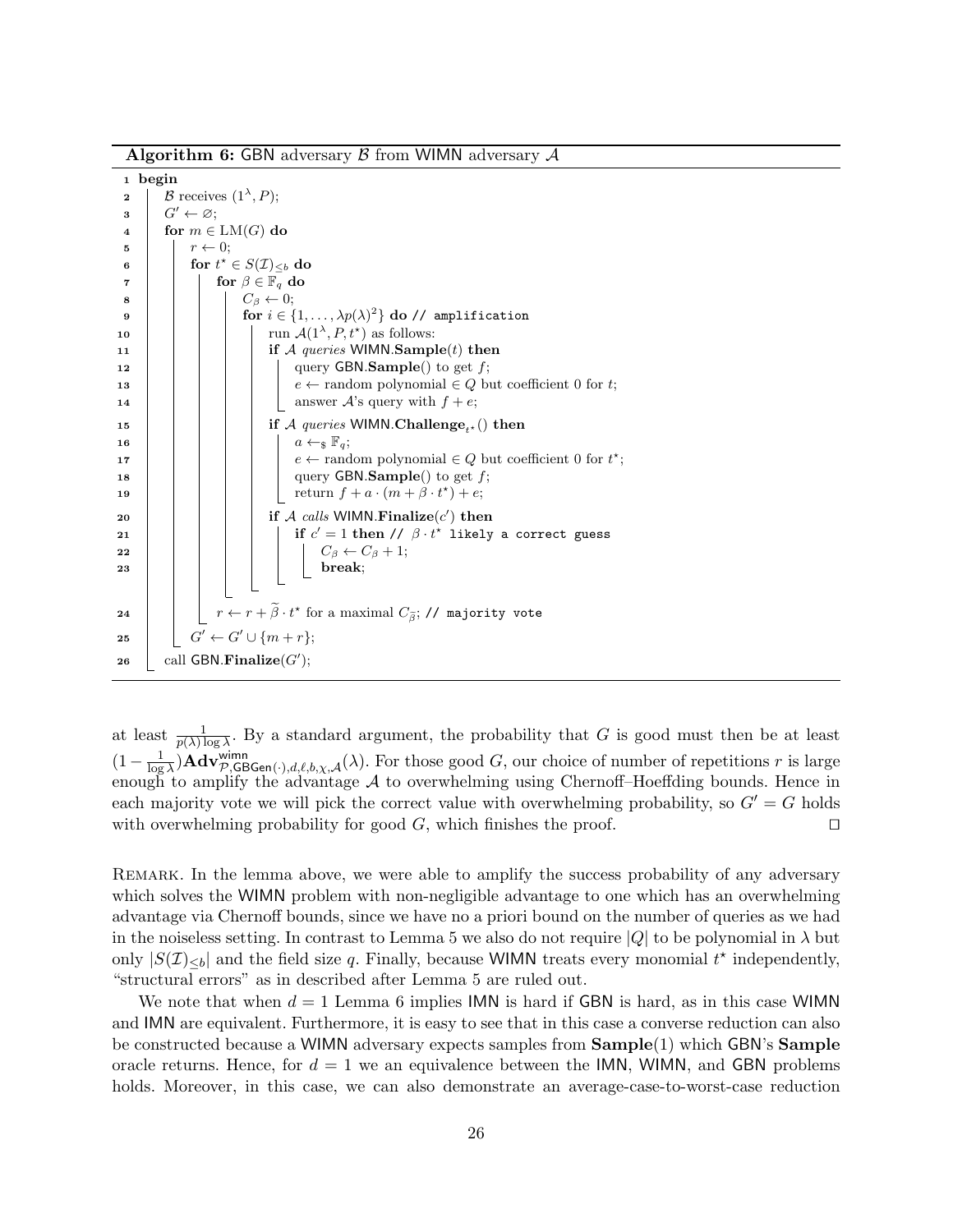analogous to that known for the LWE problem. That is, for  $d = 1$  we show below that if we can solve the IMN problem for a polynomial fraction of instances, then we can also solve it for all instances.

**Lemma 7 (Average-case-to-worst-case reduction for**  $d = 1$ ). Let A be a PPT adversary against  $\text{GBN}_{\mathcal{P},\text{GBGen}_{\text{dense}}(\cdot),1,\ell,b,\chi}$  that is successful for a polynomial fraction of all secrets. Then there exists a PPT adversary B which solves  $\text{GBN}_{\mathcal{P},G,1,\ell,b,\chi}$  on all instances G. That is, the basis is no longer sampled at random, but is fixed to be a specific value G. More precisely

$$
\mathbf{Adv}_{\mathcal{P},G,1,\ell,b,\chi,\mathcal{B}}^{\mathsf{gbn}}(\lambda) = 1 - \mathrm{negl}(\lambda)
$$

for all values of G, provided that  $\mathbf{Adv}_{\mathcal{P},\mathsf{GBGen}_{\mathsf{dense}}(\cdot),1,\ell,b,\chi,\mathcal{A}}^{\mathsf{gbn}}(\lambda) > \frac{1}{p(\lambda)}$  $\frac{1}{p(\lambda)}$  for a polynomial p.

Proof. The proof is similar to the proof of [74, Lemma 3.2]. The idea is to find a suitable class of transformations which allow us to randomise a specific Gröbner basis  $G$ . We remark that  $G$  should be a valid output of GBGen<sub>dense</sub>() for  $d = 1$ : it is of the form  $G = G_s := [x_0 - s_0, \ldots, x_{n-1} - s_{n-1}]$ where  $s_i \in \mathbb{F}$ . We also denote by  $\mathcal{I}_s$  the ideal generated by  $G_s$  and by  $\mathcal{J} = \mathcal{I}_{s, \leq b} + \chi$  the probability distribution on  $P_{\leq b}$  presented to B. We consider the transformation  $L_t : P \longrightarrow P$  defined by  $L_{\mathbf{t}}(f) := f(\mathbf{t})$  for any  $\mathbf{t} := (x_0 - t_0, x_1 - t_1, \ldots, x_{n-1} - t_{n-1})$  with  $t_i \in \mathbb{F}_q$ .

We remark that the image  $\mathcal{I}'$  of  $\mathcal{I}_s$  under  $L_t$  is  $\mathcal{I}_{s+t}$  (i.e., the ideal generated by  $G_{s+t}$ ). Indeed, since  $L_t$  is a bijection, there is a one-to-one correspondence between the zeroes of  $\mathcal{I}'$  and  $\mathcal{I}_s$ . This implies that the variety corresponding to  $\mathcal{I}'$  only consists of the single element  $s+t$ . Therefore, the unique Gröbner basis of  $\mathcal{I}'$  is  $G_{s+t}$ , and  $\mathcal{I}' = \mathcal{I}_{s+t}$ . Therefore,  $L_t$  allows to map  $\mathcal{I}_s + \chi$  to  $\mathcal{I}_{s+t} + \chi$ . It is clear that  $G_{s+t}$  is a valid output of GBGendense(). Moreover, the distribution of  $G_{s+t}$  is uniform on the image of  $GBGen_{dense}$ ).

Now, we use A a polynomial number of times on  $L_t(\mathcal{J})$ , each using a freshly chosen and uniform  $\mathbf{t} \leftarrow_{\S} \mathbb{F}^n$ . With overwhelming probability, A will output the correct Gröbner basis  $G_{s+t}$  at least once, from which we can recover s (and hence  $G_s$ ) and verify against  $\mathcal{J}$ .

Note that we can verify in PPT whether a given s' is correct for  $\mathcal{J} = \mathcal{I}_{s, \leq b} + \chi$ . Indeed, as soon as  $\mathbf{s} = \mathbf{s}'$  then  $\mathcal{J}(\mathbf{s}')$ —the evaluation of polynomials distributed according to  $\mathcal{J}$  on  $\mathbf{s}'$ —is distributed according to  $\chi$ , because  $\mathcal{I}_s(s') = 0$ . In contrast, whenever  $s \neq s'$ ,  $\mathcal{J}(s') = \mathcal{I}_{s, \leq b}(s') + \chi$  is uniform. This is the case, because the evaluation of a polynomial at a given point is a surjective linear map from  $\mathcal{I}_{s, \leq b}$  to F, and such maps preserve the uniform distribution. Hence, to verify that a given s' is correct for  $\mathcal J$  we have to decide whether each polynomial in  $\mathcal J(\mathbf s')$  is uniform or follows  $\chi$ . We can obtain overwhelming confidence in polynomial time if  $\chi$  is a Gaussian distribution [73, Lemma 3.6].

More generally, we may use A to verify in PPT whether a given s' is correct for  $\mathcal{J} = \mathcal{I}_{s, \leq b} + \chi$ for any distribution  $\chi$ . Indeed, to verify s' against s, we test whether the probability that A returns  $G_{\mathbf{u}}$  when presented with samples from  $\mathcal{I}_{\mathbf{u},\leq b}+\mathcal{J}(\mathbf{s}')$  for a uniform  $\mathbf{u}\in\mathbb{F}^n$  is  $\geq \frac{1}{n}$  $rac{1}{p}$  or equal to  $rac{1}{q^n}$ . Since  $\frac{1}{p} - \frac{1}{q^n}$  is noticeable, we can obtain overwhelming confidence in polynomial time.

We note that this proof strategy does not apply to  $d > 1$  for two reasons. First, it is not necessarily true that we have more maps  $L_t$  than secrets as the space of the secrets increases with d but the number of maps does not. Second, if we have noise on non-constant coefficients our maps change the noise distribution.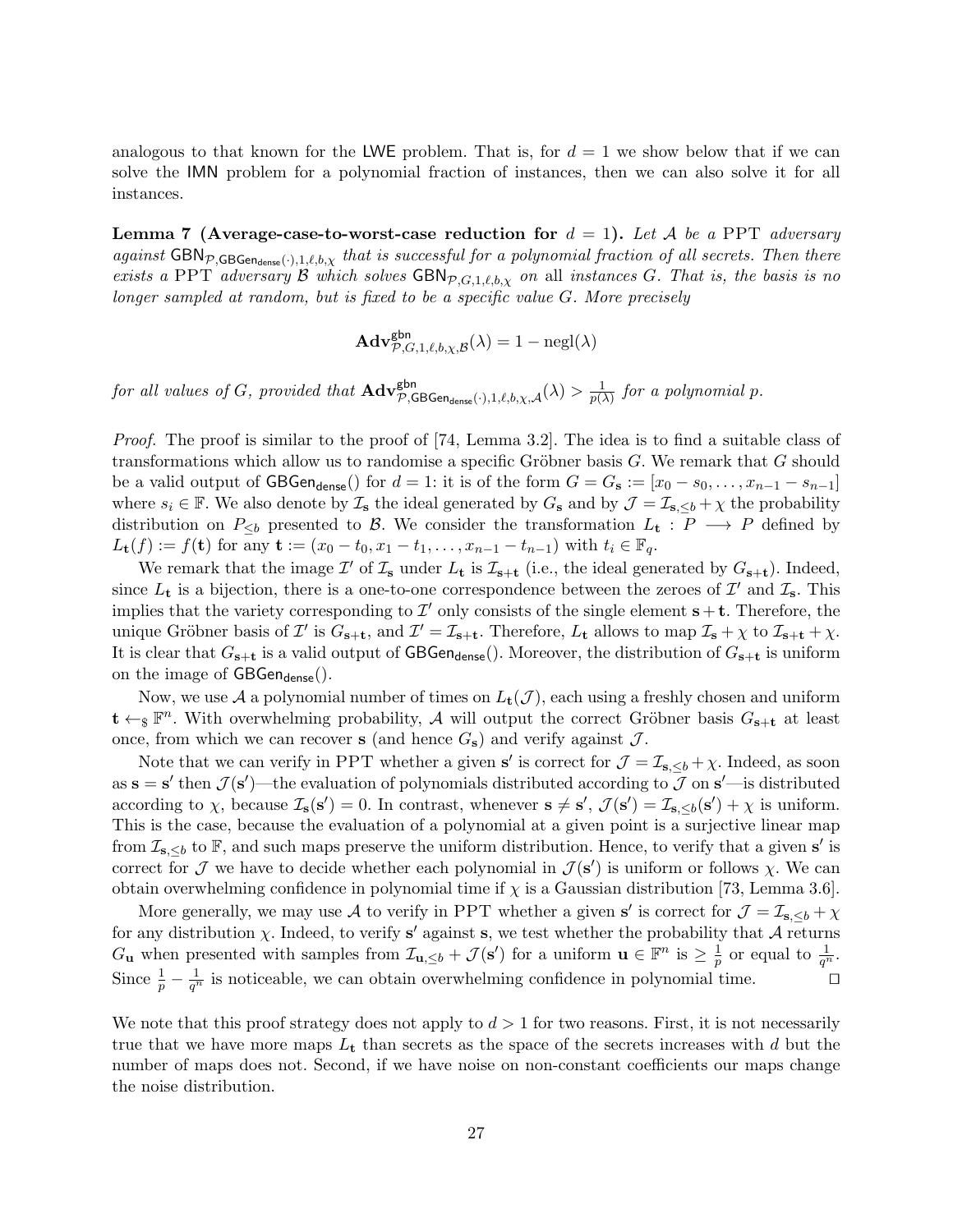### 6.1 Hardness assumptions and justifications

In this subsection we investigate the hardness of the GBN, WIMN, and IMN problems. We first consider the GBN problem and relate it to the well-established LWE problem [74]. Then, we discuss the relation between the GBN problem and various approximate GCD problems [81]. Third, we discuss the special case  $q = 2$  by relating the GBN problem to the well-known Max-3SAT problem, and more generally when  $d = 1$  to Max-MQ, the problem of finding an assignment for polynomials  $f_0, \ldots, f_{m-1} \in \mathbb{F}_q[x_0, \ldots, x_{n-1}]$  such that the majority of them evaluate to zero.

Finally, we consider known attacks against the GBN problem. We start by recalling the LWE problem.

Definition 17 (The learning with errors (LWE) problem). The learning with errors problem is defined though game  $LWE_{n,q,\chi}$  shown in Figure 8. The advantage of a PPT algorithm A in solving LWE is

$$
\mathbf{Adv}_{n,q,\chi,\mathcal{A}}^{\mathsf{Iwe}}(\lambda) := \Pr \left[ \mathsf{LWE}_{n,q,\chi}^{\mathcal{A}}(\lambda) \Rightarrow \mathsf{T} \right].
$$

| Initialize( $1^{\lambda}$ ):                                                                                | Sample():                                                                                                                                       | Finalize $(s')$ : |
|-------------------------------------------------------------------------------------------------------------|-------------------------------------------------------------------------------------------------------------------------------------------------|-------------------|
| begin                                                                                                       | begin                                                                                                                                           | begin             |
| $\left  \begin{array}{l} n \leftarrow n(\lambda); \\ s \leftarrow_{\$} \mathbb{Z}_q^n; \end{array} \right.$ | $\left   \begin{array}{l} a \leftarrow_{\$} \mathbb{Z}^n_q; \\ e \leftarrow_{\$} \chi; \\ b \leftarrow e + \sum_i a_i s_i; \end{array} \right.$ | return $s = s'$ : |
|                                                                                                             |                                                                                                                                                 | end               |
| return $(1^{\lambda}, n)$ ;                                                                                 |                                                                                                                                                 |                   |
| end                                                                                                         | return $(a, b)$ ;                                                                                                                               |                   |
|                                                                                                             | end                                                                                                                                             |                   |

Fig. 8. Game LWE<sub>n,q, $\chi$ </sub>.

From the definition of LWE it is easy to see that GBN can be considered as a nonlinear generalisation of LWE if  $q$  is a prime. In other words, we have equivalence between these problems if we consider  $b = d = 1$  in GBN. This is formalised in the next lemma.

**Lemma 8 (LWE hard**  $\implies$  **GBN hard for**  $b = d = 1$ ). Let q be a prime. Then for any PPT adversary A against the GBN problem<sup>7</sup> with  $b = d = 1$ , there exists a PPT adversary B against the LWE problem such that

$$
\mathbf{Adv}_{\mathcal{P},\mathsf{GBGen}(\cdot),1,\ell,1,\chi,\mathcal{A}}^{\mathsf{gbn}}(\lambda) = \mathbf{Adv}_{n,q,\chi,\mathcal{B}}^{\mathsf{live}}(\lambda).
$$

*Proof.* We construct an adversary  $\beta$  against the LWE problem based on an adversary  $\mathcal A$  against the GBN problem for  $d = 1$  and  $b = 1$ . Algorithm B initialises A with P. Whenever A calls its **Sample** oracle, B queries its own **Sample** oracle to obtain  $(a, b)$  where  $a = (a_0, \ldots, a_{n-1})$ . It returns  $\sum a_i x_i - b$  to A. This is a valid GBN sample of degree  $b = 1$ . The **Challenge** oracle is answered similarly. When A calls its **Finalize** on G, since  $d = 1$ , we can assume w.l.o.g. that G is of the form  $[x_0 - s_0, \ldots, x_{n-1} - s_{n-1}]$  with  $s_i \in \mathbb{F}_q$ . Algorithm B terminates by calling its **Finalize** oracle on  $s = (s_0, \ldots, s_{n-1}).$ 

Adversary B is successful whenever A is. Indeed, from  $\sum a_i x_i - b = 0$  it follows that  $\sum a_i s_i = e$ and hence that s satisfies the LWE samples  $(a, \sum a_i s_i + e)$ . Finally, it is easy to see that B runs in polynomial time and uses polynomially many samples.  $\Box$ 

<sup>&</sup>lt;sup>7</sup> Here P is a distribution which returns  $P = \mathbb{F}_q[x_0, \ldots, x_{n-1}]$  with q as in the LWE game. Algorithm GBGen(·) returns  $[x_0 - s_0, \ldots, x_{n-1} - s_{n-1}]$  for some  $s_i \in \mathbb{F}_q$ , which is the only choice for  $d = 1$ .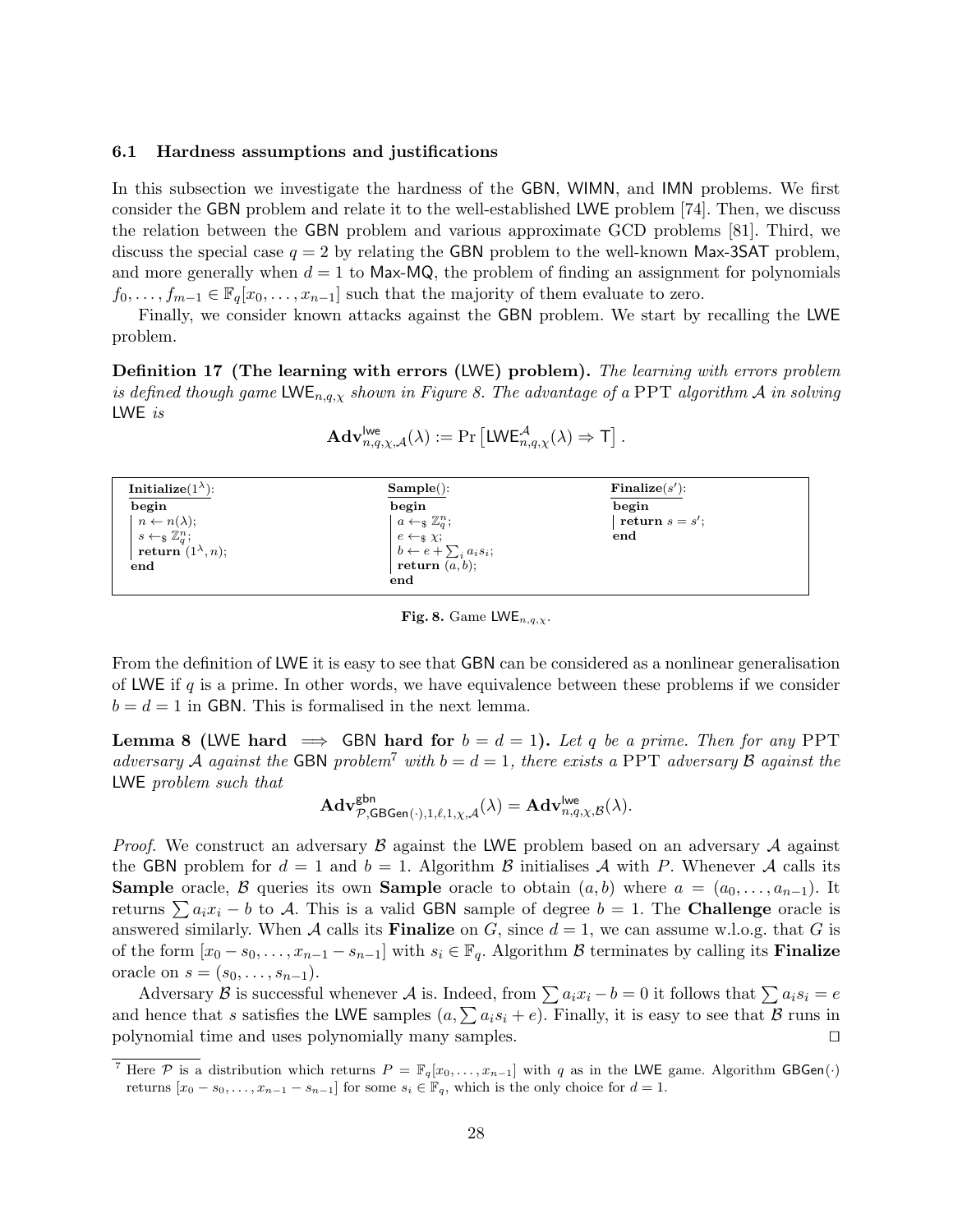This result can be generalised to any  $b = d$  if we allow  $\ell = n$  and consider the amortised variant of Regev's LWE scheme from [71] where each monomial m of  $Q_{< b}$  corresponds to one parallel instance of Regev's original scheme. Note, however, that  $\ell = n$  implies an exponentially large quotient.

**Lemma 9** (LWE hard  $\implies$  GBN hard for  $b = d$ ,  $\ell = n$ , and GBGen(·) = GBGen<sub>dense</sub>(·)). Let q be a prime, and assume that  $\chi$  outputs  $e \leftarrow_{\$} \chi$  ,  $e = \sum_{m \in Q} e_m \cdot m$ , where the  $e_m$  are chosen independently, their distribution possibly depending on m. Then for any  $PPT$  adversary  $\mathcal A$  against the GBN problem with  $b = d$ , there exists a PPT adversary  $\beta$  against the amortised LWE problem from [71] such that

$$
\mathbf{Adv}_{\mathcal{P},\mathsf{GBGen}_{\mathsf{dense}}(\cdot),d,n,b,\chi,\mathcal{A}}^{\mathsf{gbn}}(\lambda) \leq \mathbf{Adv}_{n,q,\chi,\mathcal{B}}^{\mathsf{live}}(\lambda).
$$

*Proof (Sketch)*. Samples from GBN if  $b = d$  are necessarily of the form  $c = \sum t_i g_i + e$  where  $t_i \in \mathbb{F}_q$ . Write  $c = \sum c_m m$  where the sum is over all monomials in c. The coefficients  $\in Q$  of c are  $c_{\tilde{m}} = \sum t_i g_{i,\tilde{m}} + e_{\tilde{m}}$  where  $\tilde{m} \in Q$ ,  $g_{i,\tilde{m}}$  is the coefficient for  $\tilde{m}$  in  $g_i$ , and  $e_{\tilde{m}}$  is the coefficient of  $\tilde{m}$  in e. These are noisy random linear combinations of the secrets  $g_{i,\tilde{m}}$  as in LWE. For  $\tilde{m} \in Q_{< b}$ , the  $g_{i,\tilde{m}}$  are uniform. All monomials  $\notin Q$  are of the form  $x_i^d$  and we have that the coefficient of  $x_i^d = \text{LM}(g_i)$  is  $t_i$ , exactly as in the amortised construction from [71].

Note that for coefficients  $\tilde{m} \in Q_{=b}$ , we can get LWE instances where some of the secret coefficients  $g_{i,\tilde{m}}$  are always zero and so these instances will be easier, which is why we don't have equality between the advantages above.

RELATION TO THE APPROXIMATE GCD PROBLEM. The GBN problem for  $n = 1$  is the approximate GCD problem over  $\mathbb{F}_q[x]$ . Contrary to the approximate GCD problem over the integers (cf. [81, 33, 31, 32]), this problem has not yet received much attention (a variant of this problem is investigated in [32]), and hence it is unclear under which parameters it is hard. However, as mentioned in Section 2, the notion of a Gröbner basis can be extended to  $\mathbb{Z}[x_0, \ldots, x_{n-1}]$ , which in turn implies a version of the GBN problem over Z. This can be seen as a direct generalisation of the approximate GCD problem in Z.

THE  $q = 2$  CASE. Recall that if  $b = d = 1$  we have an equivalence with the LWE problem (or the well-known problem of learning parity with noise if  $q = 2$ ). More generally, for  $d = 1$  we can reduce Max-3SAT instances to GBN instances by translating each clause individually to a Boolean polynomial. However, in Max-3SAT the number of samples is bounded and hence this reduction only shows the hardness of GBN with a bounded number of samples. Still, the Gröbner basis returned by an arbitrary algorithm  $\mathcal A$  solving GBN using a bounded number of samples will provide a solution to the Max-3SAT problem. Vice versa, we may convert a GBN instance for  $d = 1$  to a Max-3SAT instance (more precisely a Partial Max-SAT instance where some clauses must be satisfied) by running an ANF-to-CNF conversion algorithm [10].

THE  $d = 1$  CASE. When  $d = 1$  the GBN problem is closely related to the Max-MQ problem. In [60] it was shown that if all  $f_i$  are square-free it is NP-hard to approximate this problem to within a factor of  $q-\epsilon$  for  $\epsilon$  a small positive number. Latter [85] proves that the minimal approximation ratio that can be achieved in polynomial time for  $Max-MQ$  is q. The most significant difference between GBN for  $d = 1$  and Max-MQ is that the latter treats polynomials either as correct or incorrect, and no notion of "smallness" of noise exists. It follows from the properties of the Gaussian distribution that a Max-MQ oracle solves the GBN problem for  $d = 1$ .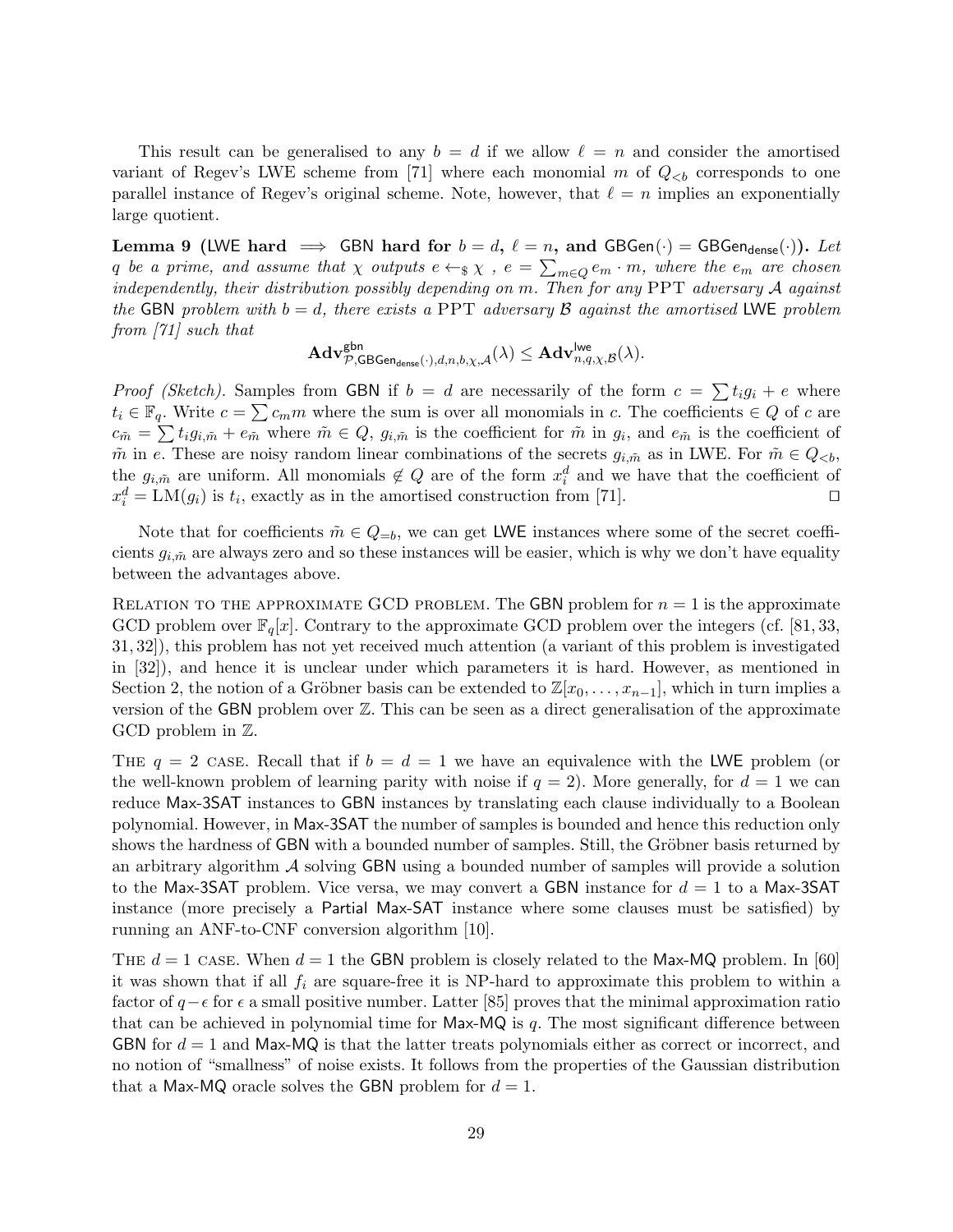Known attacks. Finally, we consider known attacks to understand the difficulty of the GBN problem. Recall, that if  $b = d = 1$  Lemma 8 states that we can solve the LWE problem if we can solve the GBN problem. Conversely, for any  $b \geq d$  and  $d = 1$  the best known attack against the GBN problem is to reduce it to the LWE problem similarly to the linearisation technique used for solving nonlinear systems of equations in the noise-free setting. Let  $N = \binom{n+b}{b}$  $\binom{+b}{b}$  be the number of monomials up to degree b. Let  $\mathcal{M}: P \longrightarrow \mathbb{F}_q^N$  be a mapping of polynomials in  $P$  to vectors in  $\mathbb{F}_q^N$  by assigning to the *i*th component of the image vector the coefficient of the *i*th monomial  $\in M_{\leq b}$ . Then, in order to reduce GBN with n variables and degree b to LWE with  $N$  variables, reply to each LWE Sample query by calling GBN's **Sample** oracle to retrieve f, computing  $v = \mathcal{M}(f)$  and returning  $(a, b)$ with  $a := (v_{N-1}, \ldots, v_1)$  and  $b := -v_0$ . When the LWE adversary queries **Finalize** on s, query GBN's Finalize oracle with  $[x_0 - s_0, \ldots, x_{n-1} - s_{n-1}]$ . Correctness follows from the correctness of linearisation in the noise-free setting  $[8]$ . Furthermore, the LWE problem in N variables and with respect to the discrete Gaussian noise distribution  $\chi_{\alpha,q}$  is considered to be hard if

$$
\alpha \geq \frac{3}{2} \cdot \max\left(\frac{1}{q}, 2^{-2\sqrt{N \log q \log \delta}}\right)
$$

for an appropriate choice of  $\delta$ , which is the quality of the approximation for the shortest vector problem. With the current lattice algorithms  $\delta = 1.01$  is hard, and  $\delta = 1.005$  is infeasible [68].

Perhaps the most interesting attack on the LWE problem from the perspective of this work is that due to Arora and Ge [8]. This attack reduces the problem of solving linear systems with noise to the problem of solving (structured) nonlinear noise-free systems. We may apply this technique directly to GBN, i.e., without going through LWE first, and reduce it to GB with large b. However, it seems this approach does not improve the asymptotic complexity of the attack.

Finally, certain conditions to rule out exhaustive search for the noise (and reduction to a noisefree system) must be imposed.

We conclude this section by explicitly stating our hardness assumption.

Definition 18 (The GBN and WIMN assumptions). Let b,  $d \in \mathbb{N}$  with  $b \geq d$ . Let P be a polynomial ring distribution and  $\chi_{\alpha,q}$  be the discrete Gaussian distribution. Suppose the parameters n,  $\alpha$ , and q (all being a function of  $\lambda$ ) satisfy the following set of conditions:

- 1.  $n \geq \sqrt[6]{\lambda}$  to rule out linearisation attacks.
- 2. GBGen(·) is instantiated with GBGendense(·), and q and  $|S(\mathcal{I})_{< b}|$  are poly( $\lambda$ ) such that Lemma 6 applies.
- 3.  $(\alpha q)^{nd^{\ell}} \approx 2^{\lambda}$  so exhaustive search over the noise or the secret key is ruled out.
- 4.  $\alpha q \geq 8$  as suggested in [65].
- 5. For  $N := \binom{n+b}{b}$  $\binom{+b}{b}$  and  $\delta := 1.005$  we have  $\alpha \geq \frac{3}{2}$  $rac{3}{2} \cdot \max\left\{\frac{1}{q}\right\}$  $\frac{1}{q}, 2^{-2\sqrt{N \log q \log \delta}} \Big\},$  and hence the best known attacks against the LWE problem are ruled out  $\ket{68, 76}$ .

Then the advantage of any PPT algorithm in solving the GBN or the WIMN problem is negligible as a function of  $\lambda$ .

# 7 Polly Cracker with Noise

In this section we present a fully IND-CPA-secure Polly Cracker-style symmetric encryption scheme and prove it secure down to the hardness of the GBN problem. Our parameterised scheme,  $\mathcal{SPCN}_{\mathcal{P},\mathsf{GBGen}(\cdot),d,\ell,b,\chi}$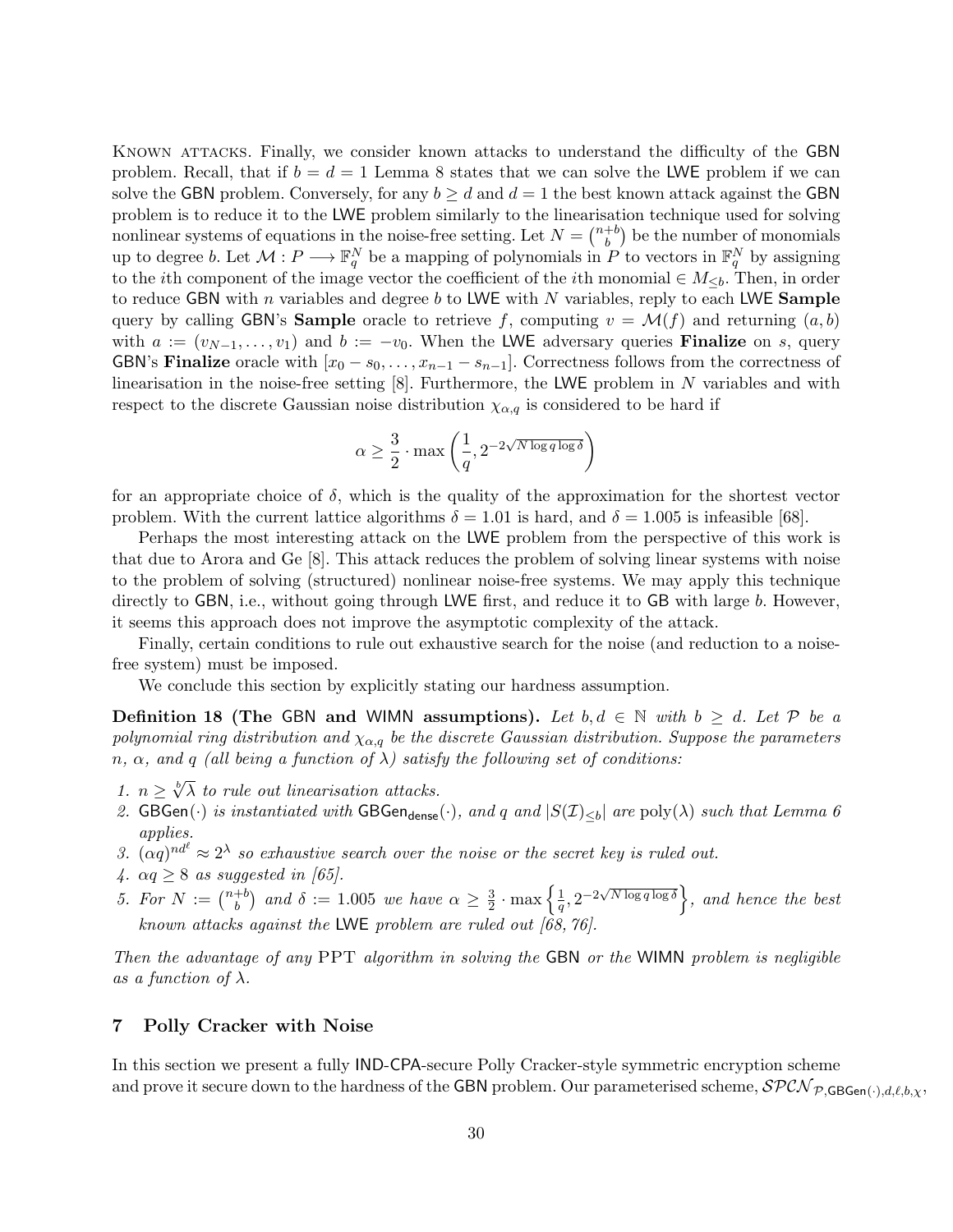is shown in Figure 9. Here we represent elements in  $\mathbb{F}_q$  as integers in the interval  $[-\lfloor \frac{q}{2} \rfloor, \lfloor \frac{q}{2} \rfloor]$  $\frac{q}{2}]$ . This convention is also used in the definition of noise. All the computations are performed in the ring P as generated by Gen. Furthermore, we assume that  $gcd(q, 2) = 1$ . This condition is needed for the correctness and the security of our scheme. The message space is  $\mathbb{F}_2$  (although we note that this can be generalised to other small fields).

CORRECTNESS OF EVALUATION. For any choice of d,  $\mathcal{SPCN}_{\mathcal{P},\mathsf{GBGen}(\cdot),d,\ell,b,\chi}$  is additively homomorphic. However, to achieve multiplicative homomorphicity we need to set  $d = 1$  as in Section 4. Hence, we restrict our attention to  $d = 1$  and define the size of the noise as the logarithm of distance to zero over the integers. Addition and multiplication of the two ciphertexts  $c_0 = \sum h_{0,j}g_j + 2e_0 + m_0$ and  $\mathsf{c}_1 = \sum h_{1,j} g_j + 2e_1 + \mathsf{m}_1$  are given by

$$
c_0 + c_1 = \sum h_{0,j}g_j + 2e_0 + m_0 + \sum h_{1,j}g_j + 2e_1 + m_1
$$
  
=  $\sum (h_{0,j} + h_{1,j})g_j + 2(e_0 + e_1) + (m_0 + m_1),$   
 $c_0 \cdot c_1 = (\sum h_{0,j}g_j + 2e_0 + m_0) \cdot (\sum h_{1,j}g_j + 2e_1 + m_1)$   
=  $(\sum h_{0,j}g_j) \cdot (\sum h_{1,j}g_j + 2e_1 + m_1)$   
+  $(2e_0 + m_0) \cdot (\sum h_{1,j}g_j)$   
+  $(4e_0e_1 + 2e_0m_1 + 2e_1m_0 + m_0m_1)$   
=  $\sum \tilde{h}_jg_j + 2(2e_0e_1 + e_0m_1 + e_1m_0) + m_0m_1$  for some  $\tilde{h}_j$ .

The homomorphic features follow. Correctness of addition and multiplication for arbitrary numbers of operands follow from the associative laws of addition and multiplication in P up to overflows.

| Gen $_{\mathcal{P},\text{GBGen}(\cdot),d,\ell,b,\chi}(1^{\lambda})$ :                                                                                                                                                                                                                                                                                                                                                             | $\mathsf{Dec}((\mathsf{c}_t)_{t\in S(\mathcal{I})_{\leq b}}, \mathsf{SK})$ :                                                                                                                                                                                           |
|-----------------------------------------------------------------------------------------------------------------------------------------------------------------------------------------------------------------------------------------------------------------------------------------------------------------------------------------------------------------------------------------------------------------------------------|------------------------------------------------------------------------------------------------------------------------------------------------------------------------------------------------------------------------------------------------------------------------|
| begin<br>$P \leftarrow_{\mathfrak{S}} \mathbf{P}_{\lambda}$ :<br>$G \leftarrow_{\Re} \mathsf{GBGen}(1^{\lambda}, P, d, \ell);$<br>$SK \leftarrow (G, P, b, \chi);$<br>$PK \leftarrow (P, b, \chi);$<br>return (SK, PK);<br>end                                                                                                                                                                                                    | begin<br>$G \leftarrow$ SK:<br>for $t \in S(\mathcal{I})_{\leq b}$ do<br>$r_t \leftarrow \mathsf{c}_t \mod G;$<br>$m'_t \leftarrow$ coeff. of t in $r_t$ ;<br>$m_t \leftarrow m'_t \mod 2;$<br>return $\oplus_{t \in S(\mathcal{I})_{\leq b}}$ m <sub>t</sub> ;<br>end |
| Enc(m, SK):<br>begin<br>$G \leftarrow SK:$<br>pick $m_t \in \{0,1\}$ s.t. $m = \bigoplus_{t \in S(\mathcal{I})_{\leq h}} m_t$ ;<br>for $t \in S(\mathcal{I})_{\leq b}$ do<br>$\left  \begin{array}{l} f \leftarrow_{\$} P_{\leq b}; \\ f \leftarrow f - (f \bmod G); \end{array} \right.$<br>$e \leftarrow_{\mathbb{S}} \chi^t$ ;<br>$c_t \leftarrow f + 2e + m_t \cdot t;$<br>return $(c_t)_{t \in S(\mathcal{I}) < b}$ ;<br>end | $Eval(c_0, \ldots, c_{t-1}, C, PK)$ :<br>begin<br>apply Add and Mult gates<br>of C over $P$ for each<br>index $t$ independently;<br>return the result:<br>end                                                                                                          |

Fig. 9. The symmetric Polly Cracker with noise scheme,  $\mathcal{SPCN}_{\mathcal{P},\mathsf{GBGen}(\cdot),d,\ell,b,\chi}$ .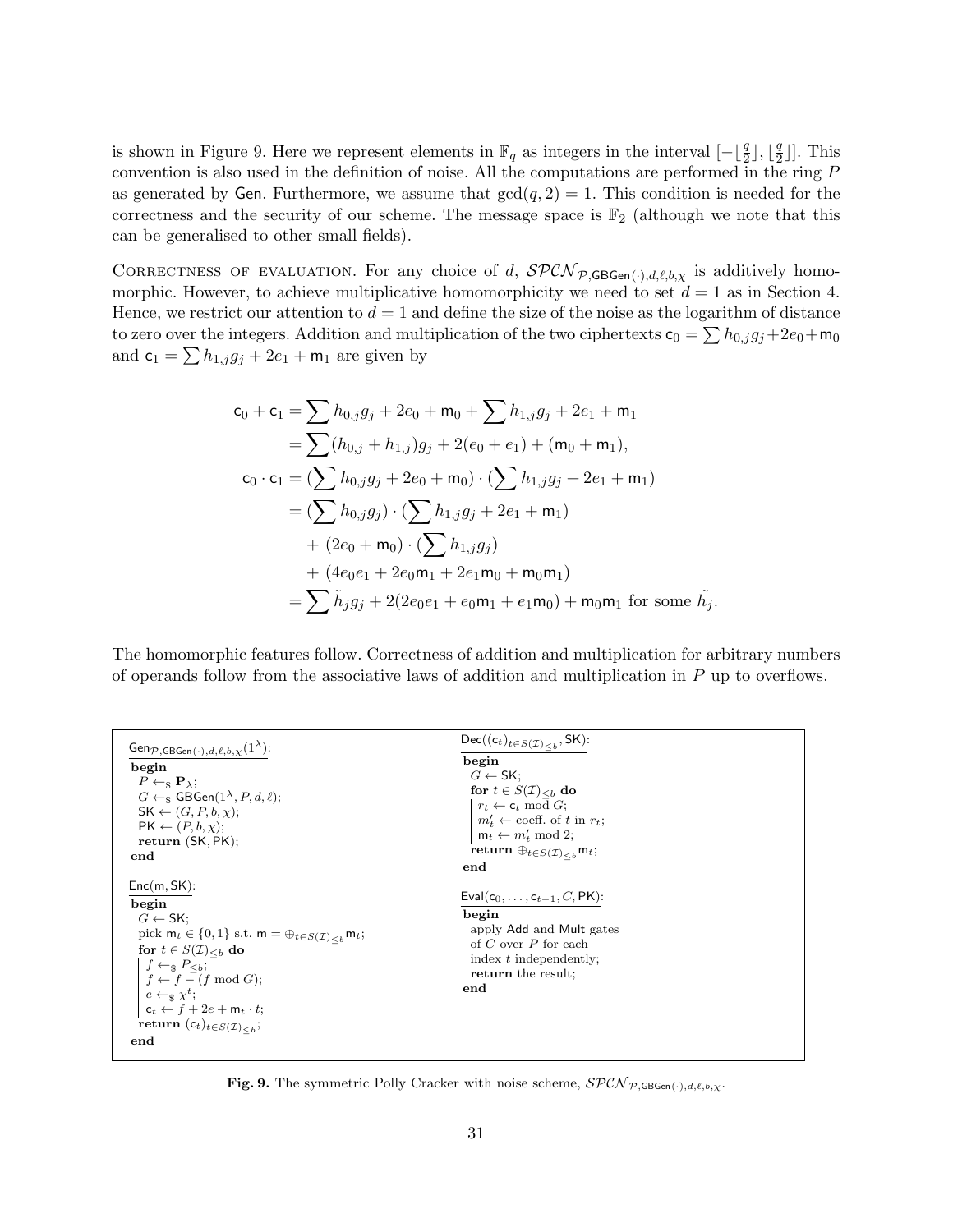PERMITTED CIRCUITS. Circuits composed of Add and Mult gates can be seen as multivariate Boolean polynomials in t variables over  $\mathbb{F}_2$ . We can consider the generalisation of this set of polynomials to  $\mathbb{F}_q$  (i.e., when the coefficients are in  $\mathbb{F}_q$ ). In order to define the set of permitted circuits (which will be parameterised by  $\alpha > 0$ ) we first embed the Boolean polynomials into the ring of polynomials over Z. For  $\chi_{\alpha,q}$ , the probability of noise being larger than  $k\alpha q$  is at most  $\exp(-k^2/2)$ . We say that a circuit is valid if for any  $(s_0, \ldots, s_{t-1})$  with  $s_i \leq t \alpha q$  the outputs are less than q for some parameter t. This restriction ensures that no overflows occur when polynomials are evaluated over  $\mathbb{F}_q$ . Section 9 discusses how to set  $\alpha$  and q in order to allow for evaluation of polynomials of some fixed degree  $\mu$ .

Compactness. Additions do not increase the size of the ciphertext, but they do increase the size of the error by at most one bit. Multiplications square the size of the ciphertext and increase the bit size of the noise by approximately  $log(8e_0e_1)$  bits The theorem below states the security properties of the above scheme.

**Theorem 8.** Let  $b \geq d$  be arbitrary and let A be a PPT adversary against the IND-CPA security of the scheme in Figure 9. Then there exists a PPT adversary B against the WIMN problem such that for all  $\lambda \in \mathbb{N}$  we have

$$
\mathbf{Adv}_{\mathcal{SPCN},\mathcal{A}}^{\mathsf{ind-cpa}}(\lambda) = 2 \cdot \mathbf{Adv}_{\mathcal{P},\mathsf{GBGen}(\cdot),d,\ell,b,\chi,\mathcal{B}}^{\mathsf{wind}}(\lambda).
$$

*Proof.* We construct an algorithm B against the WIMN problem for some arbitrary but fixed  $t^* \in$  $S(\mathcal{I})_{\leq h}$  based on A attacking the IND-CPA security of the scheme. Roughly speaking, this algorithm runs  $A$  and answers its encryption queries using the provided sample oracle. Algorithm  $B$  answers A's left-or-right query by constructing the ciphertext components for  $t \in S(\mathcal{I})_{\leq b}$  using its sample oracle when  $t \neq t^*$ , and its challenge oracle when  $t = t^*$ . See Algorithm 7 for the details.

Algorithm 7 is correct. If the samples returned by the **Challenge**<sub>t</sub>, oracle to  $\mathcal{B}$  are uniform in  $P_{\leq b}$ , then the probability that  $c = c'$  is 1/2. On the other hand, if the sample is a noisy element of the ideal, then adversary  $A$  is run in an environment which is identical to the IND-CPA game. Note that since  $gcd(q, 2) = 1$ , multiplications by 2 at lines 9 and 19 do not affect the distribution of f (apart from doubling the noise, which is necessary to get the IND-CPA game environment). Hence in this case the probability that  $c = c'$  is equal to the probability that A wins the **IND-CPA** game. The theorem follows.  $\Box$ 

The above theorem, Lemma 6 and the recent results in [75] which establish the equivalence of symmetric and asymmetric homomorphic encryption schemes leads to the first provably secure public-key encryption scheme reducible to the hardness of computing Gröbner bases for random systems. This provides a positive answer to the challenges raised by Barkee et al. [14] (and later also by Gentry [52]). We note here that the transformation—as briefly described in Section 5—only uses the additive features of the scheme and does not require full homomorphicity.

# 8 Trading Degrees for Noise

The product of two polynomials of degree  $b$  is a polynomial of degree  $2b$ , and hence the size of the ciphertext squares if two ciphertexts are multiplied together. In this section, we discuss how to reduce polynomials of degree  $b$  to polynomials of degree  $b'$  by performing proxy re-encryption. Proxy re-encryption allows to transform a ciphertext intended for a party A to a ciphertext for a party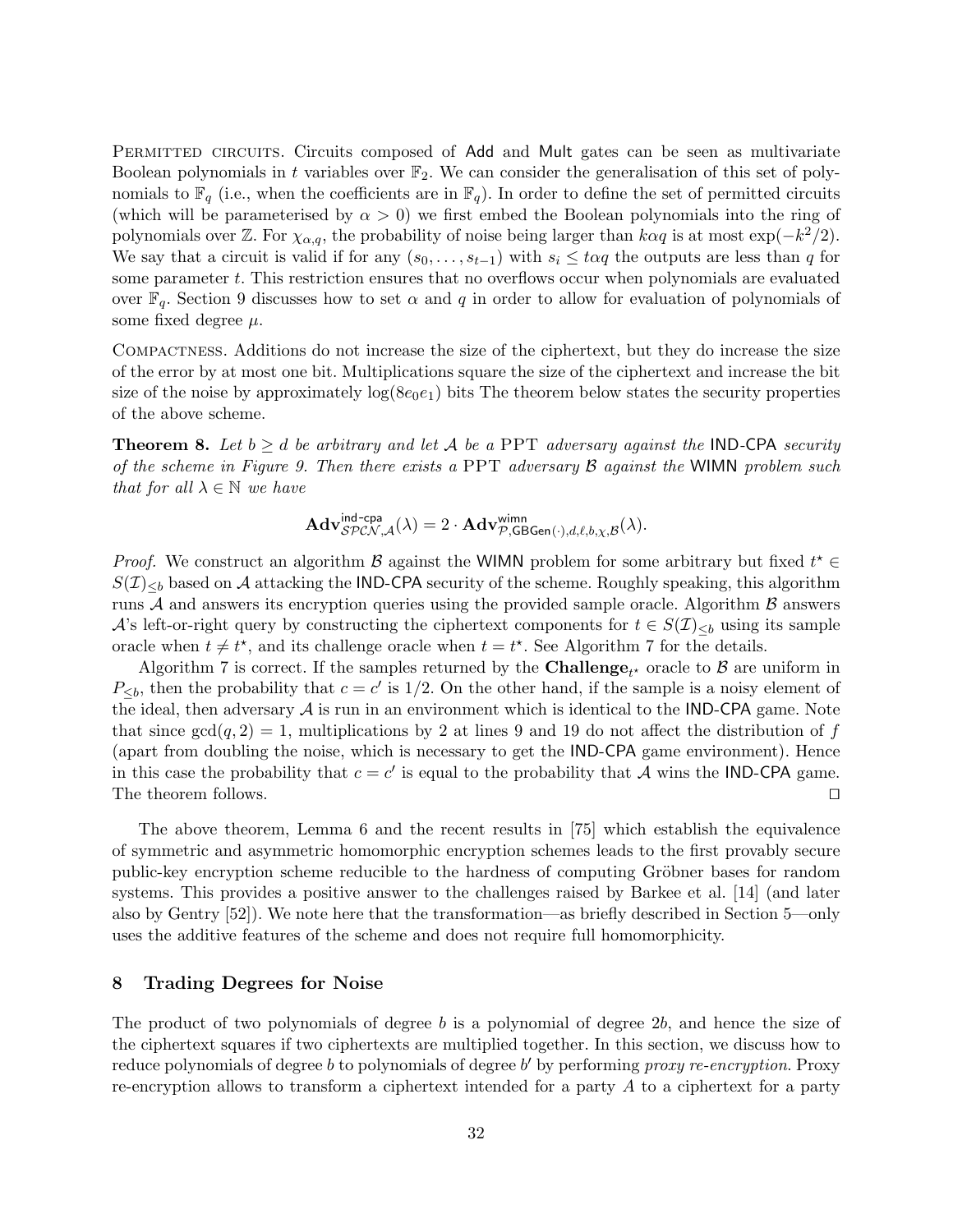Algorithm 7: WIMN<sub>t</sub><sup>\*</sup> adversary  $\beta$  from IND-CPA adversary  $\mathcal A$ 

```
1 begin
 2 | B receives (1^{\lambda}, P);
 \mathsf{sum} run \mathcal{A}(1^{\lambda}, P) as follows;
 4 if A queries IND-CPA. Encrypt(m) then
 5 | | pick m_t \in \{0, 1\} s.t. m = \bigoplus_{t \in S(\mathcal{I}) \leq b} m_t;6 for t \in S(\mathcal{I})_{\leq b} do
 \tau | | query WIMN.Sample(t) to get f;
 \begin{array}{c|c|c|c|c} \mathbf{s} & \mathbf{0} & \mathbf{0} & \mathbf{c}_t \leftarrow 2f + \mathsf{m}_t \cdot t; \end{array}9 | return (c_t)_{t \in S(\mathcal{I}) < b};10 if A queries IND-CPA.Left-Right(m_0, m_1) then
11 c \leftarrow_{\$} \{0,1\};12 | pick m_t \in \{0, 1\} s.t. m_c = \bigoplus_{t \in S(\mathcal{I}) \leq b} m_t;13 for t \in S(\mathcal{I})_{\leq b} do
14 if t = t^* then
15 | | | query WIMN.Challenge<sub>t</sub>\phi () to get f;
16 else
17 | | | query WIMN.Sample(t) to get f;
18 ct ← 2f + mt · t;
19 | return (c_t)_{t \in S(\mathcal{I}) < b};
20 if A calls IND-CPA. Finalize(c') then
21 | call Finalize(c = c');
```
B with the help of a (unidirectional) re-encryption key  $K_{A\rightarrow B}$ . Hence, after each multiplication we can apply this re-encryption for  $K_{A\rightarrow A}$  to reduce the size of our ciphertexts at the cost of increasing the noise.

We discuss how one can achieve the above functionality for our scheme.<sup>8</sup> Let  $P = \mathbb{F}_q[x_0, \ldots, x_{n-1}]$ and suppose that  $G_A = \{g_0, \ldots, g_{n-1}\}\$  and  $G_B = \{h_0, \ldots, h_{n-1}\}\$  are two (possibly distinct) Gröbner bases for ideals  $\mathcal{I}_A \subset P$  and  $\mathcal{I}_B \subset P$ . Finally, suppose  $P/\mathcal{I}_A = P/\mathcal{I}_B$  as vector spaces (the equality always holds for  $d = 1$ ). To re-encrypt a ciphertext intended for  $G_A$  under key  $G_B$  we first generate a re-encryption key  $G_{A\rightarrow B}$  using Algorithm 8, and then use this key in Algorithm 9—the re-encryption algorithm—to obtain a ciphertext under  $G_B$ .

The central idea behind these algorithms is the equivalence between different representations of elements in  $P/\mathcal{I}$ . While for the most part of this work we identify elements in  $P/\mathcal{I}$  with elements f mod I, Algorithms 8 and 9 make use of different representations of elements in  $P/L$ . For example, if  $x+1$  is an element of a Gröbner basis  $G_A$ , both  $f = x$  and  $r = -1$  represent the same element in  $P/\mathcal{I}_A$  since f mod  $G_A = r$ , i.e., x mod  $G_A = -1$ . Hence, if we are interested in  $P/\mathcal{I}_A$  (our messages live in  $P/\mathcal{I}$ ) we can use f and r interchangeably. That is, for some  $f = \sum c_i m_i$  with monomials  $m_i$  and coefficients  $c_i \in \mathbb{F}_q$ , we can compute the first decryption step, i.e.,  $\mathsf{m} + 2e = f \bmod \mathcal{I}_A$ , as  $\sum (c_i m_i \text{ mod } \mathcal{I}_A)$ . Furthermore, since  $P/\mathcal{I}_A = P/\mathcal{I}_B$ , we may encrypt the encoded message  $\mathsf{m} + 2e$ for  $G_B$  by computing

$$
f' = (f \bmod \mathcal{I}_A) + \tilde{f} = \sum (c_i m_i \bmod \mathcal{I}_A) + \tilde{f} = \mathsf{m} + 2e + \tilde{f} \text{ for } \tilde{f} \in \mathcal{I}_B.
$$

<sup>&</sup>lt;sup>8</sup> Since the construction only uses additions, this feature also applies to the LWE-based encryption scheme as previously observed in http://xagawa.net/pdf/20100120\_SCIS\_PRE.pdf.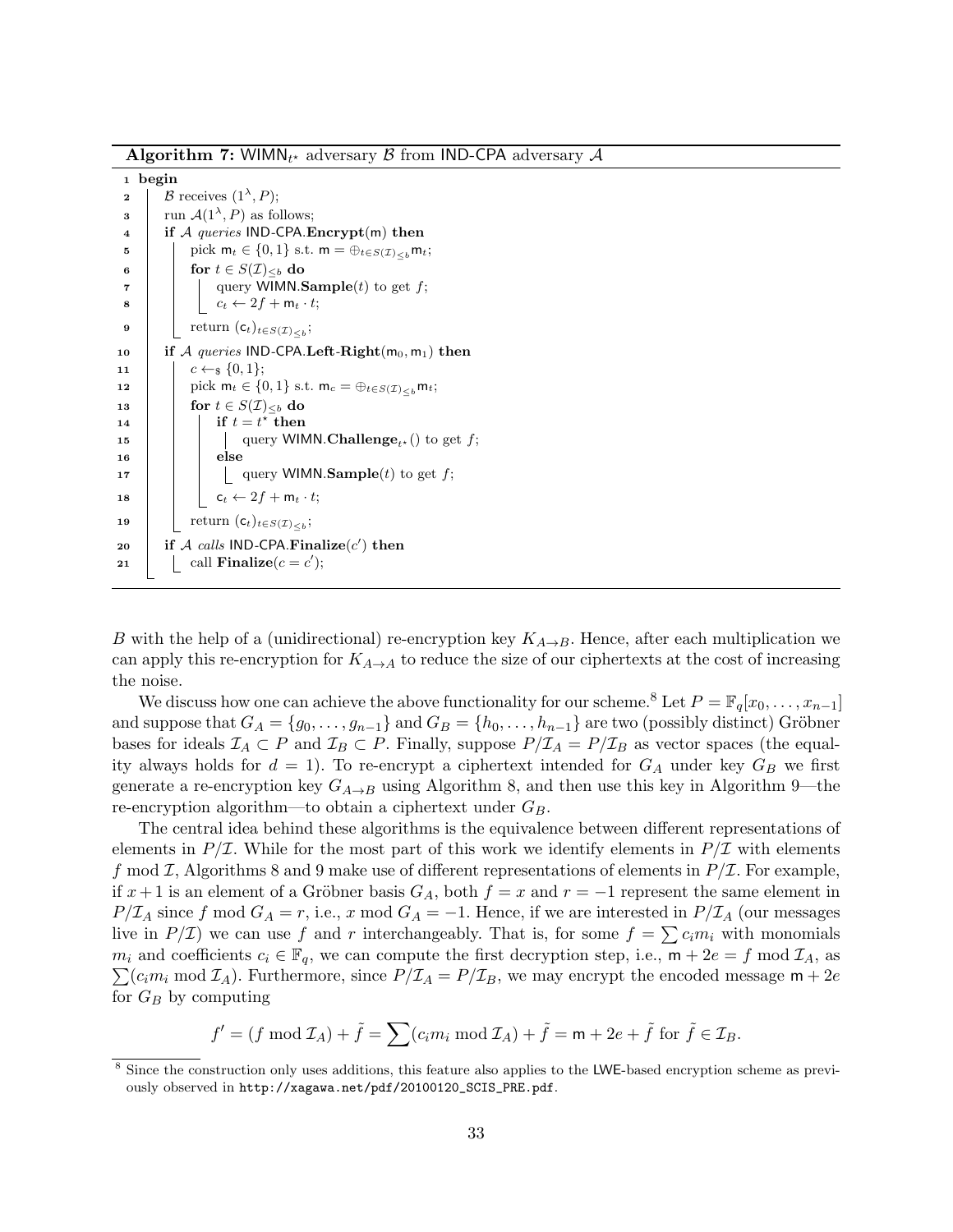Hence, we get that  $f' \mod \mathcal{I}_B = f \mod \mathcal{I}_A$ .

Algorithm 8: Generating a re-encryption key (Re-encryptionKey)

**Input:**  $G_A$  – a Gröbner basis **Input**:  $f'_0, \ldots, f'_{s-1}$  – polynomials of degree b' encrypting zero under a Gröbner basis  $G_B$ **Input:**  $b - a$  bound on the degree of polynomials **Input:**  $y$  – sparsity parameter <sup>1</sup> begin 2  $G_{A\rightarrow B} \leftarrow \varnothing;$  $3 \quad | \quad \text{for } m \in M_{\leq b} \text{ do}$ 4  $m' \leftarrow m \mod G_A;$  $\quad \ \ \, \mathsf{s} \quad \quad \mid \quad \mathbf{for} \,\, 0 \leq j < \lceil \log_2(q/2) \rceil \,\, \mathbf{do}$ 6  $\vert \vert$  s  $\leftarrow$  s a sparse subset of  $\{0, \ldots, s-1\}$  of size y;  $\tau$  |  $f'_{2^j \cdot m} \leftarrow \sum_{i \in \mathbf{s}} f'_i;$  $\begin{array}{|c|c|c|c|c|}\n\hline\n8 & & \phantom{0} & G_{A\rightarrow B}[2^j\cdot m] & \leftarrow & f'_{2^j\cdot m} + 2^j\cdot m';\n\hline\n\end{array}$ 9 return  $G_{A\rightarrow B}$ ;

Now, using the key  $G_{A\rightarrow B}$  we may re-encrypt a ciphertext f under  $G_A$  to a ciphertext f' under  $G_B$  using Algorithm 9.

```
Algorithm 9: Re-encryption
```

```
Input: f - a polynomial in P of degree at most b
      Input: G_{A\rightarrow B} – a re-encryption key from key G_A to key G_B1 begin
  2 \mid f' \leftarrow 0;3 for monomials m appearing in f do
  4 c ← the coefficient in f of m, represented as an integer in \left(-\lfloor \frac{q}{2} \rfloor, \lfloor \frac{q}{2} \rfloor \rfloor;5 \mid m' \leftarrow 0;\begin{array}{|c|c|c|}\ \text{\hspace{0.3cm}6}\ \text{\hspace{0.3cm}of}\ \text{\hspace{0.3cm}for}\ 0\leq j<\lceil \log_2(q/2)\rceil\ \text{\hspace{0.3cm}do} \end{array}\tau | | if the jth bit of |c| is set then
  \begin{array}{|c|c|c|c|c|}\hline \hspace{0.2cm}8 & & \hspace{0.2cm} & \hspace{0.2cm} & \hspace{0.2cm} & \hspace{0.2cm} & \hspace{0.2cm} & \hspace{0.2cm} & \hspace{0.2cm} & \hspace{0.2cm} & \hspace{0.2cm} & \hspace{0.2cm} & \hspace{0.2cm} & \hspace{0.2cm} & \hspace{0.2cm} & \hspace{0.2cm} & \hspace{0.2cm} & \hspace{0.2cm} & \hspace{0.2cm} & \hspace{0.2cm} & \hspace{0.2cm}9 \mid \text{if } c < 0 \text{ then}10 m0 ← −1 · m0
;
11 \vert f' \leftarrow f' + m';\begin{array}{cc} 12 \end{array} return f';
```
**Lemma 10.** Let  $G_A$  be a Gröbner basis. Let  $f'_0, \ldots, f'_{s-1}$  be polynomials of degree b' encrypting zero under a Gröbner basis  $G_B$ . We set  $G_{A\rightarrow B}$  = Re-encryptionKey( $G_A$ ,  $[f_0, \ldots, f_{s-1}], b, y$ ) for some  $b > 0$  and  $y > 0$ . Finally, let f be an encryption of m under key  $G_A$  with  $\deg(f) \leq b$ . It holds that  $f' = \text{Re-encryptionKey}(f, G_{A \to B})$  is a re-encryption of message m under  $G_B$  with  $\deg(f') \leq b'$ . Furthermore, Re-encryptionKey(f,  $G_{A\rightarrow B}$ ) adds a noise of bit size  $\log \log(q) + b \log(n + 1) + \log(y) +$  $|e'_{max}|$ , where  $|e'_{max}|$  is the maximum bit size of the noise in any of the  $f'_{i}$ 's.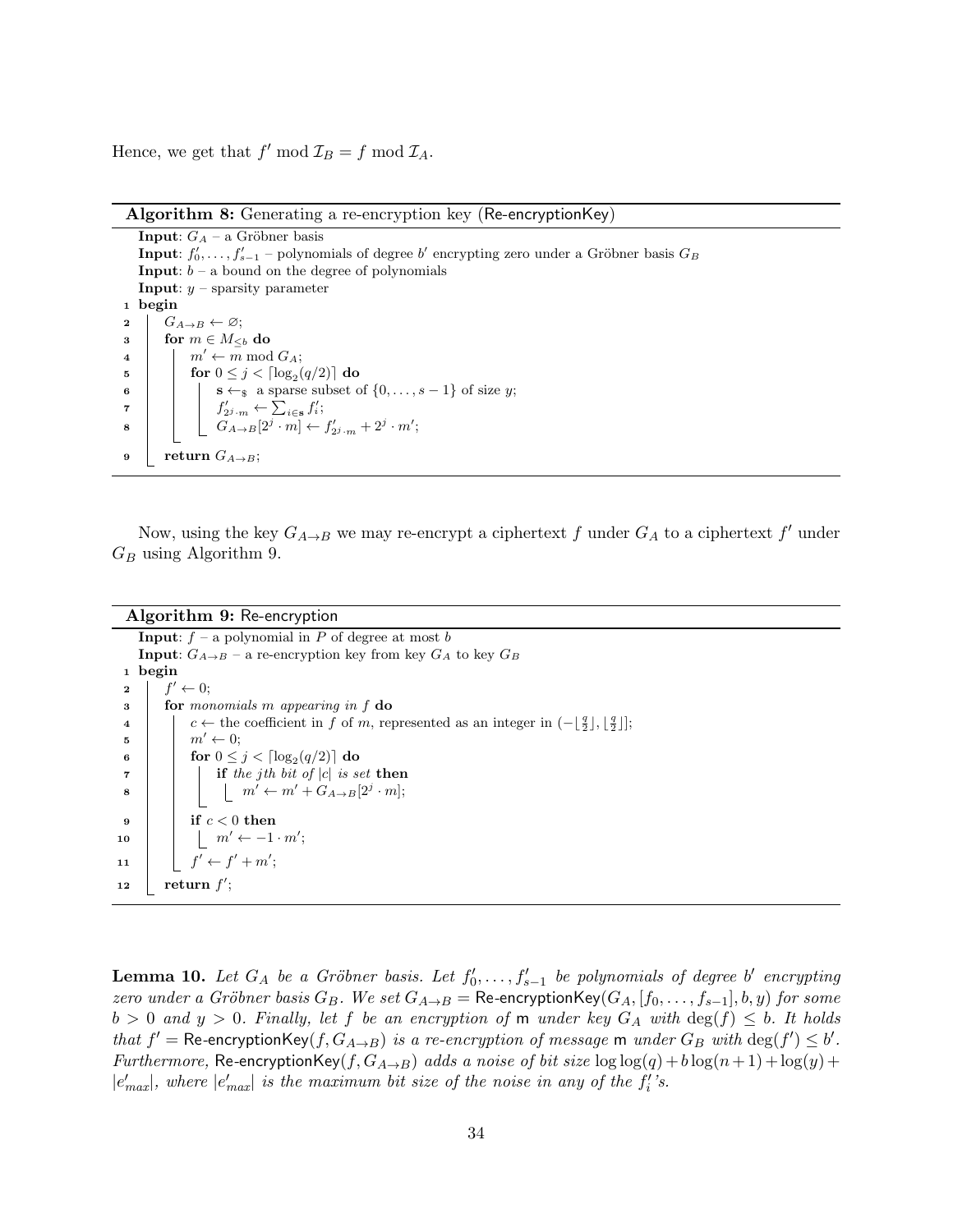*Proof.* Let f be an encryption of a message m under the key  $G_A$  and  $G_{A\rightarrow B}$  be a re-encryption key generated using Algorithm 8. We want to show that Re-encryption $(f, G_{A\rightarrow B})$  is an encryption of a message m under the key  $G_B$ . Let then m be a monomial of f, and c be the coefficient of m in f, represented as an integer in  $\left(-\lfloor \frac{q}{2} \rfloor, \lfloor \frac{q}{2} \rfloor\right)$  $\frac{q}{2}$ ]. To simplify the notation, we set  $t = \log_2(\lfloor \frac{q}{2} \rfloor)$  $\frac{q}{2}$ ]). By definition, we can write

$$
c \cdot m = s(c) \cdot \sum_{j=0}^{t-1} c_j \cdot 2^j \cdot m,
$$

the c<sub>j</sub>'s being the binary decomposition of the absolute value of c, and  $s(c) \in \{-1, +1\}$  the sign of  $\boldsymbol{c}.$ 

It is clear that Re-encryption will transform each term  $c \cdot m$  (c is a constant and m is a monomial):

$$
\textsf{Re-encryptionKey}(c \cdot m, G_{A \to B}) = s(c) \cdot \sum_{j=0}^{t-1} c_j \cdot G_{A \to B} [2^j \cdot m].
$$

For any  $0 \leq j \leq t$ , by definition we have

$$
G_{A\rightarrow B}[2j \cdot m] = f'_{2j \cdot m} + 2j \cdot (m \bmod G_A),
$$

where the  $f'_{2}$  $Z'_{2^j \cdot m}$  are as in Algorithm 8. Since  $P/\mathcal{I}_A = P/\mathcal{I}_B$ , it holds that  $(m \mod G_A) \in P/\mathcal{I}_B$ . As a consequence, each  $G_{A\rightarrow B}[2^j \cdot m] \mod G_B$  is a noisy encoding of  $2^j(m \mod G_A)$ . More precisely,

$$
\begin{aligned} \text{Re-encryptionKey}(c \cdot m, G_{A \to B}) \text{ mod } G_B &= \left( s(c) \cdot \sum_{j=0}^{t-1} c_j \left( f'_{2^j \cdot m} + 2^j (m \text{ mod } G_A) \right) \right) \text{ mod } G_B \\ &= \left( c \cdot (m \text{ mod } G_A) + s(c) \cdot \sum_{j=0}^{t-1} \left( c_j f'_{2^j \cdot m} \right) \right) \text{ mod } G_B \\ &= c \cdot (m \text{ mod } G_A) + s(c) \cdot \sum_{j=0}^{t-1} \left( 2 \, c_j e'_{2^j \cdot m} \right), \end{aligned}
$$

where  $2 e_1'$  $y'_{2^j \cdot m}$  is the noisy part of  $f'_2$  $\mathbf{z}'_{2^j \cdot m}$ , namely  $2 e'_2$  $y'_{2^j \cdot m} = f'_2$  $C'_{2^j \cdot m}$  mod  $G_B$ .

Now, for any polynomial f, we denote by  $T(f)$  the *terms* of f. (Recall that a term is a monomial times a constant.) We have

Re-encryptionKey
$$
(f, G_{A\to B})
$$
 =  $\sum_{c \cdot m \in \mathcal{T}(f)}$  Re-encryptionKey $(c \cdot m, G_{A\to B})$   
 =  $\sum_{c \cdot m \in \mathcal{T}(f)} \left( s(c) \cdot \sum_{j=0}^{t-1} (c_j f'_{2^j \cdot m}) + c \cdot (m \mod G_A) \right)$ .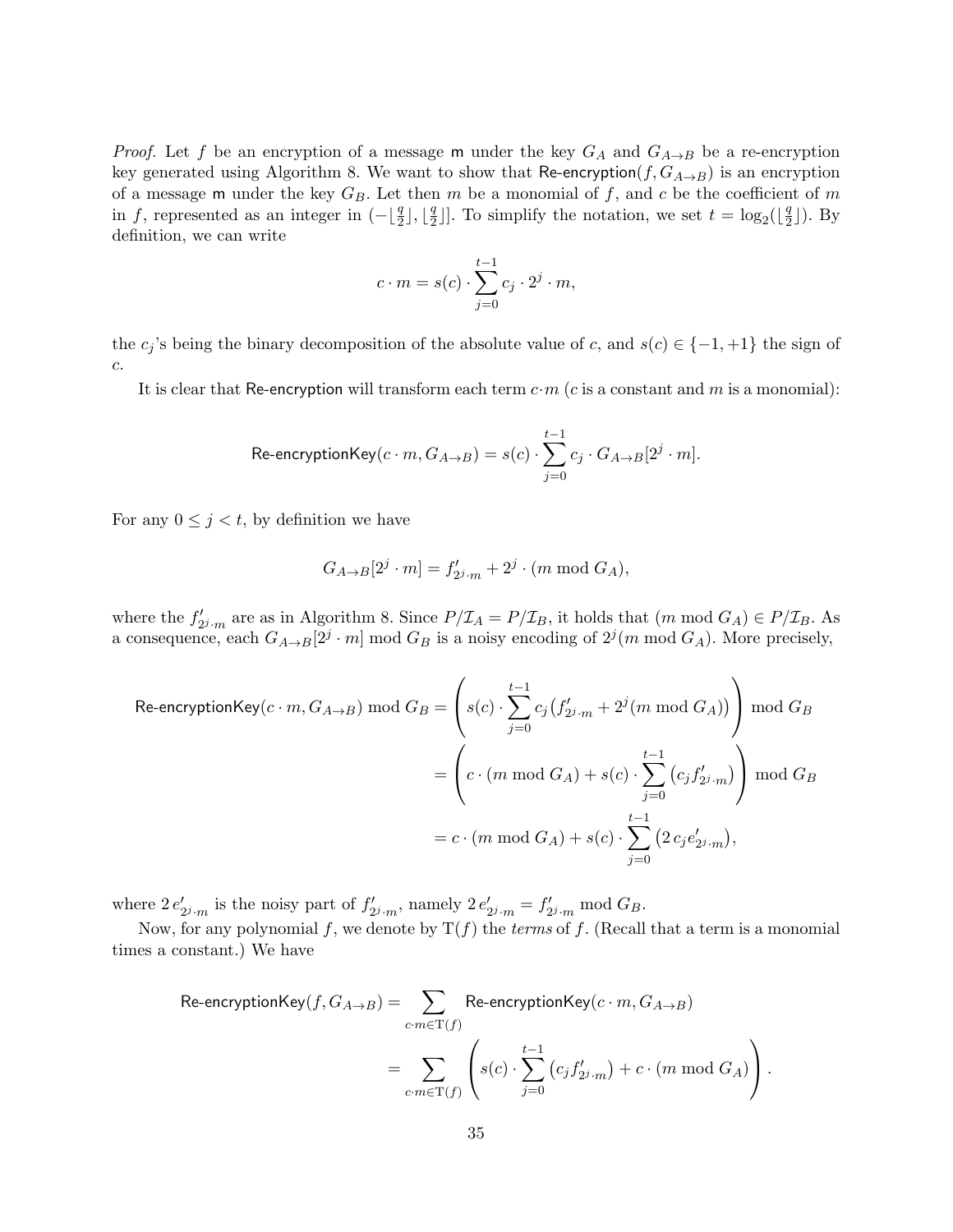Hence,

$$
\begin{aligned}\n\text{Re-encryptionKey}(f, G_{A \to B}) \text{ mod } G_B &= \sum_{c \cdot m \in \text{T}(f)} \text{Re-encryptionKey}(c \cdot m, G_{A \to B}) \text{ mod } G_B \\
&= \sum_{c \cdot m \in \text{T}(f)} \left( s(c) \cdot \sum_{j=0}^{t-1} \left( c_j f'_{2^j \cdot m} \right) + c \cdot (m \text{ mod } G_A) \right) \text{ mod } G_B \\
&= \sum_{c \cdot m \in \text{T}(f)} \left( s(c) \cdot \sum_{j=0}^{t-1} \left( 2 c_j e'_{2^j \cdot m} \right) + c \cdot (m \text{ mod } G_A) \right) \\
&= \sum_{c \cdot m \in \text{T}(f)} \left( s(c) \cdot \sum_{j=0}^{t-1} \left( 2 c_j e'_{2^j \cdot m} \right) \right) + \sum_{c \cdot m \in \text{T}(f)} c \cdot (m \text{ mod } G_A) \\
&= \sum_{c \cdot m \in \text{T}(f)} \left( s(c) \cdot \sum_{j=0}^{t-1} \left( 2 c_j e'_{2^j \cdot m} \right) \right) + 2e + \mathsf{m} = 2e' + \mathsf{m},\n\end{aligned}
$$

where  $e' = \sum_{c \cdot m \in \mathrm{T}(f)} \left( s(c) \cdot \sum_{j=0}^{t-1} \left( 2 c_j e_j^j \right) \right)$  $\mathcal{L}'_{2^j \cdot m}$ ) + 2e  $\in P/\mathcal{I}_B$ . Also, note that  $\mathsf{m} + 2e = \sum_{c \cdot m \in \mathrm{T}(f)} c \cdot$  $(m \mod G_A) = f \mod G_A$  holds because of the additive/multiplication-by-a-constant homomorphic features of the encryption scheme. All elements in  $G_{A\to B}$  are of degree at most  $b'$ . Hence, the degree of the output of Algorithm 9 is at most  $b'$ .

Finally, if  $|e'_{\text{max}}|$  is the maximal bit size of noise in any of the  $f'_{i}$  used to generate  $G_{A\rightarrow B}$  by Algorithm 8, then entries of  $G_{A\to B}$  have maximal noise of bit size  $log(y) + |e'_{\text{max}}|$ . Now, given a polynomial of degree b, Algorithm 9 performs at most  $log(q)$   $\binom{n+b}{b}$  $\binom{+b}{b} \leq \log(q)(n+1)^b$  additions of polynomials with noise of size  $log(y) + |e'_{\text{max}}|$ . Hence, the bit size of the noise added in Algorithm 9 will be  $(\log \log(q) + b \log(n+1) + \log(y) + |e'_{\text{max}}|)$ . Additionally, Algorithm 9 will "copy" the noise from  $f$ .

To consider security, we first discuss re-encryption under the same key, i.e., when  $G_A = G_B$ . If  $b = b'$ , the key  $G_{A\to A}$  can be publicly constructed given access to encryptions of zero by requesting a fresh encryption of zero f and storing  $G_{A\to A}[2^j \cdot m] = 2^j \cdot m + f$ . Since  $(f \mod \mathcal{I}) = 2e$  for some small error term e, it holds that  $f + 2^j \cdot m \mod \mathcal{I} = (2^j \cdot m \mod \mathcal{I}) + 2e$ . Hence,  $G_{A \to A}$  is a correct re-encryption key which can be generated given access only to encryptions of zero, and no additional information is leaked. Note also that this implies a limited form of key-dependent message security in the standard model: the least significant bits of the constant terms of the Gröbner basis elements are encrypted.

However, this argument does not go through for  $b > b'$ . While it is easy to construct elements f' which satisfy f' mod  $\mathcal{I} \approx 2^j \cdot m \mod \mathcal{I}$  for m a monomial of degree at least  $b'1$ + and at most b with access to encryptions of zero, it is not easy to produce such an element  $f'$  with degree  $\leq b'$  and small noise. Yet, for  $G_A \rightarrow G_B$  with  $G_A \neq G_B$  security of re-encryption can be shown under the WIMN assumption. That is, any adversary breaking the **IND-CPA** security of the scheme with access to the re-encryption key  $G_{A\rightarrow B}$  can be turned into an adversary breaking the IMN problem. A full proof of this for the special case of LWE is presented in [25], where this technique was independently proposed.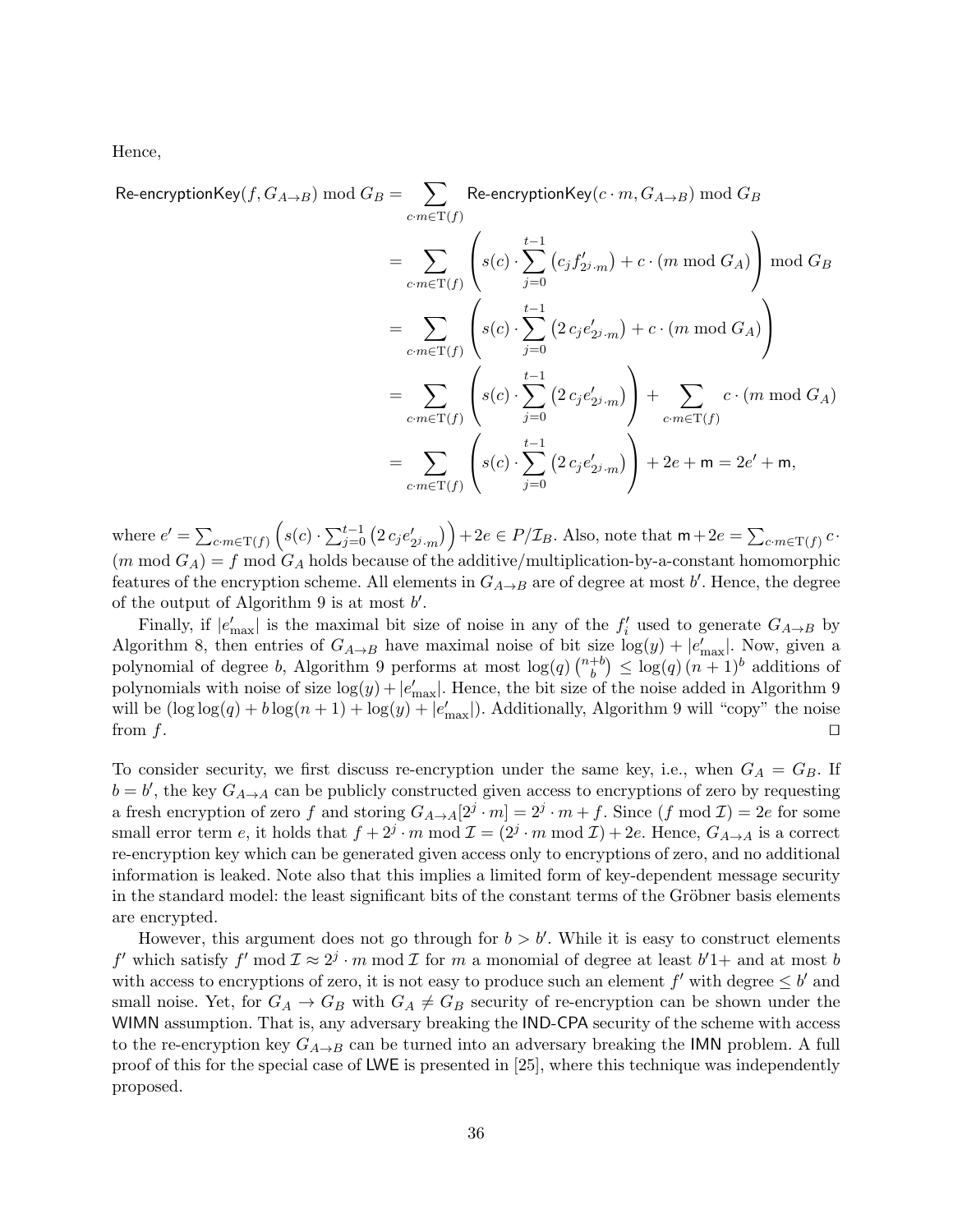# 9 Parameters

We now give concrete suggestions for various parameters that are involved in our scheme. These suggestions are based on the currently best known attacks—instead of theoretical hardness results in order to stimulate research on the concrete hardness of our underlying assumptions.

We denote by  $\mu$  the maximal degree of the Boolean polynomials corresponding to the circuits that we wish to support, and by  $\lambda$  the security parameter as before.

One restriction on our choice of parameters is imposed by the requirement that decryption error probability on evaluated ciphertexts should be low. Since additions have a small effect on the noise, we concentrate on the degree of polynomials. This means that in order to allow for polynomials of degree up to  $\mu$  and at most a 1% decryption error probability, we must have  $Pr[|e^{\mu}| \geq q/2 : e \leftarrow_{\$} \chi] < 1/100.$  Hence (cf. Section 7) we need to ensure that

$$
\exp(k^2/2) > 100 \quad \text{and} \quad k(\alpha q) < 1/2 \cdot \sqrt[n]{q}.
$$

Another set of restrictions comes from the conditions stated in our intractability assumption in Definition 18. For this, we make the somewhat arbitrary choice of  $b = 2$  and denote by  $N = \binom{n+2}{2}$  $_{2}^{+2})$ the number of monomials in a fresh ciphertext. We pick  $d = 1$  because this case is best understood and allows for multiplicative homomorphicity. We set the parameters in a way which keeps  $q$ independent of b and allow for dependency on  $\lambda$  and  $\mu$  only. (This is compatible with the definitional framework that we have set up.) We pick

$$
q \approx \lambda^{(2+\mu)}
$$
 and  $\alpha = 1/(\lambda^{\mu} \log^2(\lambda) \sqrt{\lambda}).$ 

This allows us to simplify the condition needed to ensure the hardness of the LWE problem in Definition 18 to

$$
\lambda^{(\mu+\frac{1}{2})}\log^2(\lambda) \leq \frac{2}{3} \cdot 2^{2\sqrt{\binom{n+2}{2}(\mu+2)\log\lambda\log 1.005}}.
$$

Based on these inequalities, we give example choice for parameters in Table 1. In this table we have also included whether the theoretical bound  $\alpha q > 2\sqrt{N}$  is satisfied [73]. This inequality allows quantum reductions between the LWE problem and certain lattice-based problems to go through.

# 10 Reference Implementation

We implemented our scheme using the Sage mathematics software [79].<sup>9</sup> Although this implementation is not efficient, the code not only concretely demonstrates the correctness of the scheme, it also shows that if basic mathematical structures are available, it can be easily implemented.

# Acknowledgements

We would like to thank Carlos Cid for valuable feedback and discussions on this work. We would also like to thank Frederik Armknecht for helpful discussions on an earlier draft of this work. The work described in this paper has been supported by the Royal Society grant JP090728 and by the Commission of the European Communities through the ICT program under contract ICT-2007- 216676 (ECRYPT-II).

 $9$  See https://bitbucket.org/malb/algebraic\_attacks/src/e70e02bb456d/noisy-polly-cracker.py.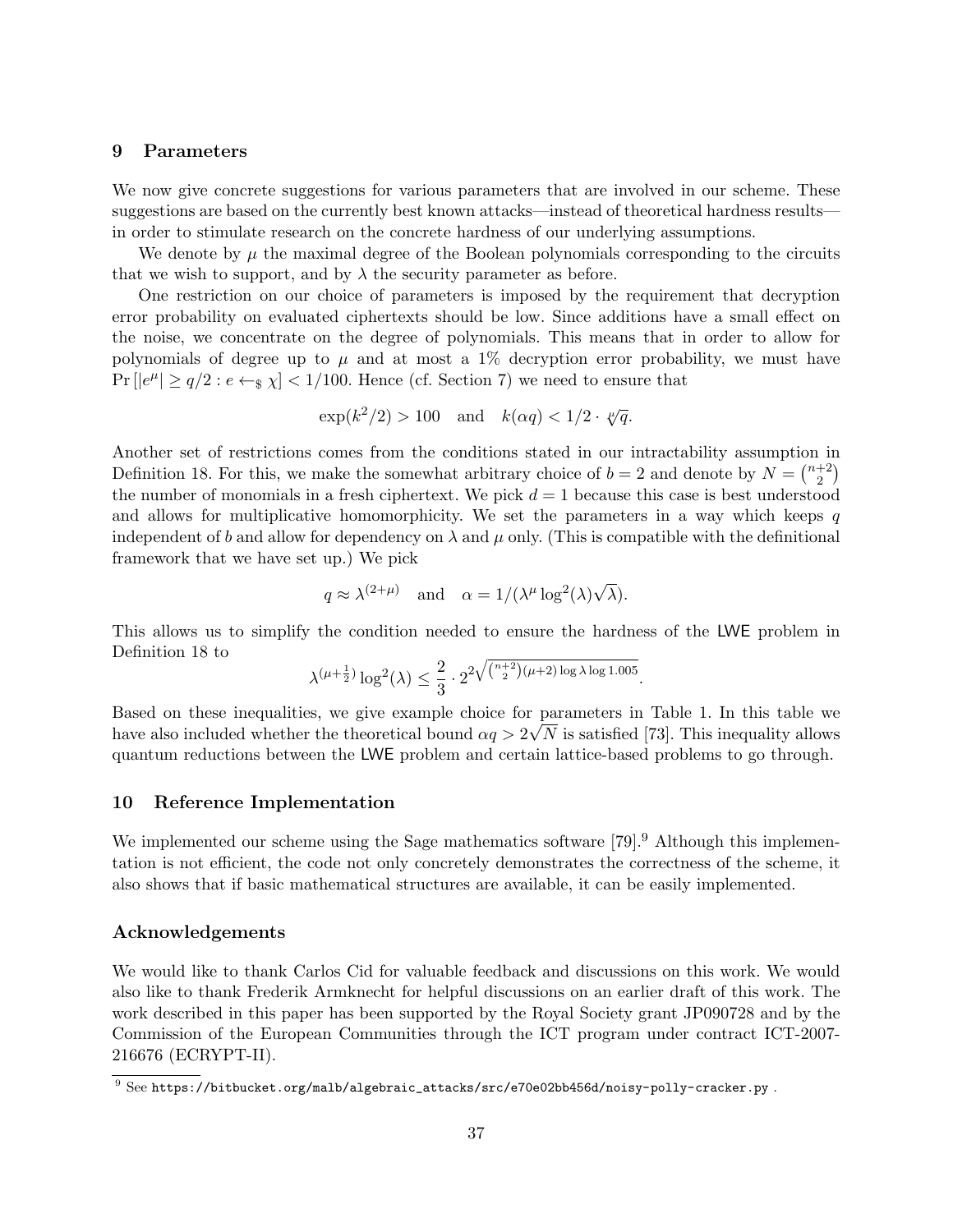| $\boldsymbol{N}$<br>$\alpha q > 2\sqrt{N}$<br>$\boldsymbol{n}$<br>$\lambda$<br>$\alpha$<br>q<br>$\mu$ | Ciphertext Size           |
|-------------------------------------------------------------------------------------------------------|---------------------------|
|                                                                                                       |                           |
| 136<br>False<br>15<br>0.00558254200346408<br>1999<br>40                                               | $\approx 0.2$ kB          |
| False<br>231<br>0.000139563550086602<br>40<br>2 <sub>1</sub><br>20<br>92893                           | $\approx 0.5 \text{ kB}$  |
| False<br>40<br>$\mathbf{R}$<br>325<br>3.48908875216505e-6<br>24<br>3842401                            | $\approx 0.9 \text{ kB}$  |
| 80<br>16<br>153<br>0.00279740858078175<br>True<br>12227                                               | $\approx 0.3 \text{ kB}$  |
| 80<br>False<br>21<br>253<br>0.0000349676072597719<br>594397<br>2                                      | $\approx 0.6 \text{ kB}$  |
| 80<br>False<br>378<br>4.37095090747149e-7<br>54771113<br>3<br>26                                      | $\approx 1.2 \text{ kB}$  |
| 23<br>True<br>128<br>0.00180384382955752<br>29501<br>300                                              | $\approx 0.6 \text{ kB}$  |
| 128<br>22<br>276<br>0.0000140925299184181<br>True<br>4025909<br>2                                     | $\approx 0.8$ kB          |
| 128<br>$\mathbf{R}$<br>27<br>406<br>1.10097889987642e-7 <br>456626039<br>True                         | $\approx 1.4 \text{ kB}$  |
| 256<br>903<br>41<br>0.000976562500000000<br>81971<br>True                                             | $\approx 1.6 \text{ kB}$  |
| 256<br>38<br>3.81469726562500e-6<br>28191413<br>True<br>780<br>$\overline{2}$                         | $\approx 2.5 \text{ kB}$  |
| 256<br>$\vert$ 3 $\vert$<br>1.49011611938477e-8<br>5005092413<br>True<br>42<br>946                    | $\approx 3.2 \text{ kB}$  |
| 512<br>68<br>2415<br>0.000545607084248879<br>347539<br>True                                           | $\approx 5.2$ kB          |
| 512<br>65<br>2211<br>239518691<br>True<br>$\overline{2}$<br>1.06563883642359e-6                       | $\approx 8.2 \text{ kB}$  |
| 512<br>2.08132585238983e-9<br>85332320813<br>True<br>69<br>2485                                       | $\approx 11.8 \text{ kB}$ |

**Table 1.** Example parameter choices for  $b = 2$  and  $k = \sqrt{2 \log(100)}$ .

Martin R. Albrecht, Jean-Charles Faugère, and Ludovic Perret are also supported by the French ANR under the Computer Algebra and Cryptography (CAC) project (ANR-09-JCJCJ-0064-01) and the EXACTA project (ANR-09-BLAN-0371-01).

## References

- 1. Martin Albrecht. Algebraic attacks on the Courtois Toy Cipher. Cryptologia, 32(3):220–276, July 2008.
- 2. Martin Albrecht and Carlos Cid. Algebraic Techniques in Differential Cryptanalysis. In Fast Software Encryption 2009, Lecture Notes in Computer Science, Berlin, Heidelberg, New York, 2009. Springer Verlag.
- 3. Martin Albrecht and John Perry. F4/5. CoRR, abs/1006.4933v2, 2010.
- 4. Martin R. Albrecht, Pooya Farshim, Jean-Charles Faugère, and Ludovic Perret. Polly cracker, revisited. In Advances in Cryptology – ASIACRYPT 2011, volume 7073 of Lecture Notes in Computer Science, pages 179– 196, Berlin, Heidelberg, New York, 2011. Springer Verlag.
- 5. Martin R. Albrecht, Jean-Charles Faugère, Dongdai Lin, and Ludovic Perret. Polynomials with errors (PWE). in preparation, 2012.
- 6. Benny Applebaum, David Cash, Chris Peikert, and Amit Sahai. Fast cryptographic primitives and circular-secure encryption based on hard learning problems. In Advances in Cryptography - CRYPTO 2009, volume 5677 of Lecture Notes in Computer Science, pages 595–618, Berlin, Heidelberg, New York, 2009. Springer Verlag.
- 7. David Arditti, Cˆome Berbain, Olivier Billet, Henri Gilbert, and Jacques Patarin. QUAD: Overview and recent developments. In Eli Biham, Helena Handschuh, Stefan Lucks, and Vincent Rijmen, editors, Symmetric Cryptography, volume 07021 of Dagstuhl Seminar Proceedings. Internationales Begegnungs- und Forschungszentrum für Informatik (IBFI), Schloss Dagstuhl, Germany, 2007.
- 8. Sanjeev Arora and Rong Ge. New algorithms for learning in presence of errors. In Luca Aceto, Monika Henzinger, and Jiri Sgall, editors, ICALP (1), volume 6755 of Lecture Notes in Computer Science, pages 403–415. Springer, 2011.
- 9. Gwenole Ars. Applications des bases de Gröbner à la cryptographie. PhD thesis, Université de Rennes I, 2005.
- 10. Gregory V. Bard, Nicolas T. Courtois, and Chris Jefferson. Efficient methods for conversion and solution of sparse systems of low-degree multivariate polynomials over GF(2) via SAT-solvers. Cryptology ePrint Archive, Report 2007/024, 2007. Available at http://eprint.iacr.org/2007/024.
- 11. Magali Bardet. Étude des systèmes algébriques surdéterminés. Applications aux codes correcteurs et à la cryptographie. PhD thesis, Université Paris VI, 2004.
- 12. Magali Bardet, Jean-Charles Faugère, and Bruno Salvy. On the complexity of Gröbner basis computation of semi-regular overdetermined algebraic equations. In International Conference on Polynomial System Solving - ICPSS, pages 71 –75, Nov 2004.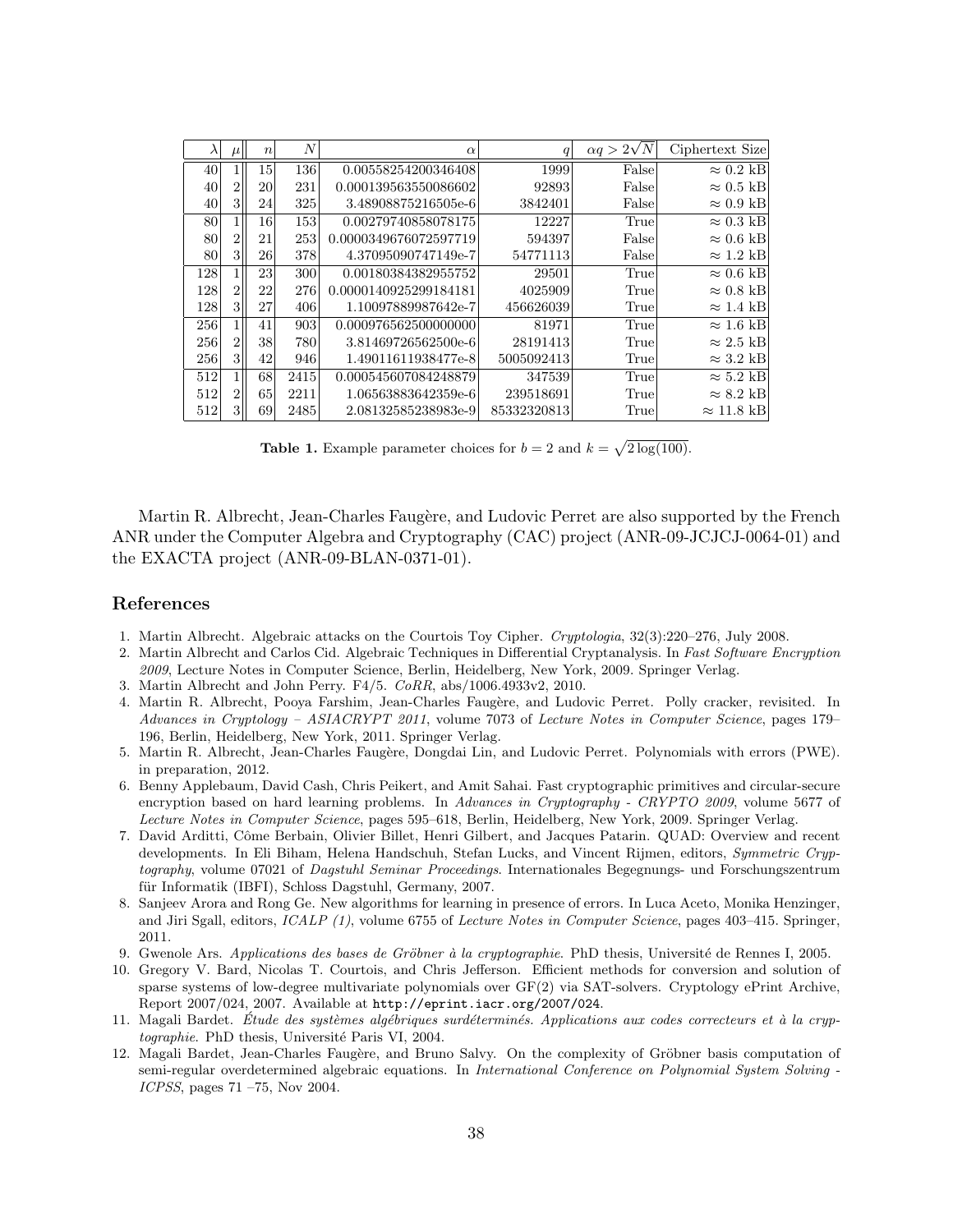- 13. Magali Bardet, Jean-Charles Faugère, and Bruno Salvy. Asymptotic expansion of the degree of regularity for semi-regular systems of equations. In P. Gianni, editor, The Effective Methods in Algebraic Geometry Conference, Mega 2005, pages 1 –14, May 2005.
- 14. Boo Barkee, Deh Cac Can, Julia Ecks, Theo Moriarty, and R. F. Ree. Why you cannot even hope to use Gröbner bases in Public Key Cryptography: An open letter to a scientist who failed and a challenge to those who have not yet failed. Journal of Symbolic Computations, 18(6):497-501, 1994.
- 15. Dave Bayer and Mike Stillman. On the complexity of computing syzygies. Computational Aspects of Commutative  $Algebra$ , page 1–13, 1988.
- 16. Thomas Becker and Volker Weispfenning. Gröbner Bases A Computational Approach to Commutative Algebra. Springer Verlag, Berlin, Heidelberg, New York, 1991.
- 17. Mihir Bellare, Thomas Ristenpart, and Stefano Tessaro. Multi-instance security and its application to passwordbased cryptography. In Safavi-Naini and Canetti [77], pages 312–329.
- 18. Mihir Bellare and Phillip Rogaway. The security of triple encryption and a framework for code-based gameplaying proofs. In Advances in Cryptology – EUROCRYPT 2004, volume 4004 of Lecture Notes in Computer Science, pages 409–426, Berlin, Heidelberg, New York, 2006. Springer Verlag.
- 19. Côme Berbain, Henri Gilbert, and Jacques Patarin. QUAD: A multivariate stream cipher with provable security. J. Symb. Comput., 44(12):1703–1723, 2009.
- 20. Côme Berbain, Henri Gilbert, and Jacques Patarin. QUAD: A practical stream cipher with provable security. In Advances in Cryptography - EUROCRYPT 2006, Lecture Notes in Computer Science, pages 109–128, Berlin, Heidelberg, New York, 2006. Springer Verlag.
- 21. Luk Bettale, Jean-Charles Faugère, and Ludovic Perret. Hybrid approach for solving multivariate systems over finite fields. Journal of Mathematical Cryptology, 3(3):177–197, 2010.
- 22. Olivier Billet and Jintai Ding. Overview of cryptanalysis techniques in multivariate public key cryptography. In Massimiliano Sala, Teo Mora, Ludovic Perret, Shojiro Sakata, and Carlo Traverso, editors, Gröbner Bases. Coding and Cryptography, pages 285–305. Springer Verlag, Berlin, Heidelberg, New York, 2009.
- 23. Zvika Brakerski. When homomorphism becomes a liability. Cryptology ePrint Archive, Report 2012/225, 2012. http://eprint.iacr.org/.
- 24. Zvika Brakerski, Craig Gentry, and Vinod Vaikuntanathan. (leveled) fully homomorphic encryption without bootstrapping. In Shafi Goldwasser, editor, ITCS, pages 309–325. ACM, 2012.
- 25. Zvika Brakerski and Vinod Vaikuntanathan. Efficient fully homomorphic encryption from (standard) lwe. In Rafail Ostrovsky, editor, IEEE 52nd Annual Symposium on Foundations of Computer Science, FOCS 2011, pages 97–106. IEEE, 2011.
- 26. Bruno Buchberger. Ein Algorithmus zum Auffinden der Basiselemente des Restklassenrings nach einem nulldimensionalen Polynomideal. PhD thesis, Universität Innsbruck, 1965.
- 27. Bruno Buchberger. Gröbner bases: an algorithmic method in polynomial ideal theory. In N. K. Bose, editor, Multidimensional Systems Theory. D. Reidel Publishing Company, 1985.
- 28. Bruno Buchberger. An algorithm for finding the basis elements of the residue class ring of a zero dimensional polynomial ideal. Journal of Symbolic Computation, 41(3-4):475–511, 2006.
- 29. Stanislav Bulygin. Chosen-ciphertext attack on noncommutative Polly Cracker. CoRR, abs/cs/0508015, 2005.
- 30. Massimo Caboara, Fabrizio Caruso, and Carlo Traverso. Lattice Polly Cracker cryptosystems. Journal of Symbolic Computation, 46:534–549, May 2011.
- 31. Yuanmi Chen and Phong Q. Nguyen. Faster algorithms for approximate common divisors: Breaking fullyhomomorphic-encryption challenges over the integers. In Pointcheval and Johansson [72], pages 502–519.
- 32. Henry Cohn and Nadia Heninger. Approximate common divisors via lattices. Cryptology ePrint Archive, Report 2011/437, 2011. http://eprint.iacr.org/.
- 33. Jean-S´ebastien Coron, Avradip Mandal, David Naccache, and Mehdi Tibouchi. Fully homomorphic encryption over the integers with shorter public keys. In Phillip Rogaway, editor, CRYPTO, volume 6841 of Lecture Notes in Computer Science, pages 487–504. Springer, 2011.
- 34. Jean-Sebastien Coron, David Naccache, and Mehdi Tibouchi. Public key compression and modulus switching for fully homomorphic encryption over the integers. Cryptology ePrint Archive, Report 2011/440, 2011. http: //eprint.iacr.org/.
- 35. Nicolas T. Courtois and Josef Pieprzyk. Cryptanalysis of block ciphers with overdefined systems of equations. In Yuliang Zheng, editor, Advances in Cryptology – ASIACRYPT 2002, volume 2501 of Lecture Notes in Computer Science, pages 267–287, Berlin, Heidelberg, New York, 2002. Springer Verlag.
- 36. David Cox, John Little, and Donal O'Shea. Ideals, Varieties, and Algorithms. Springer Verlag, Berlin, Heidelberg, New York, 3rd edition, 2005.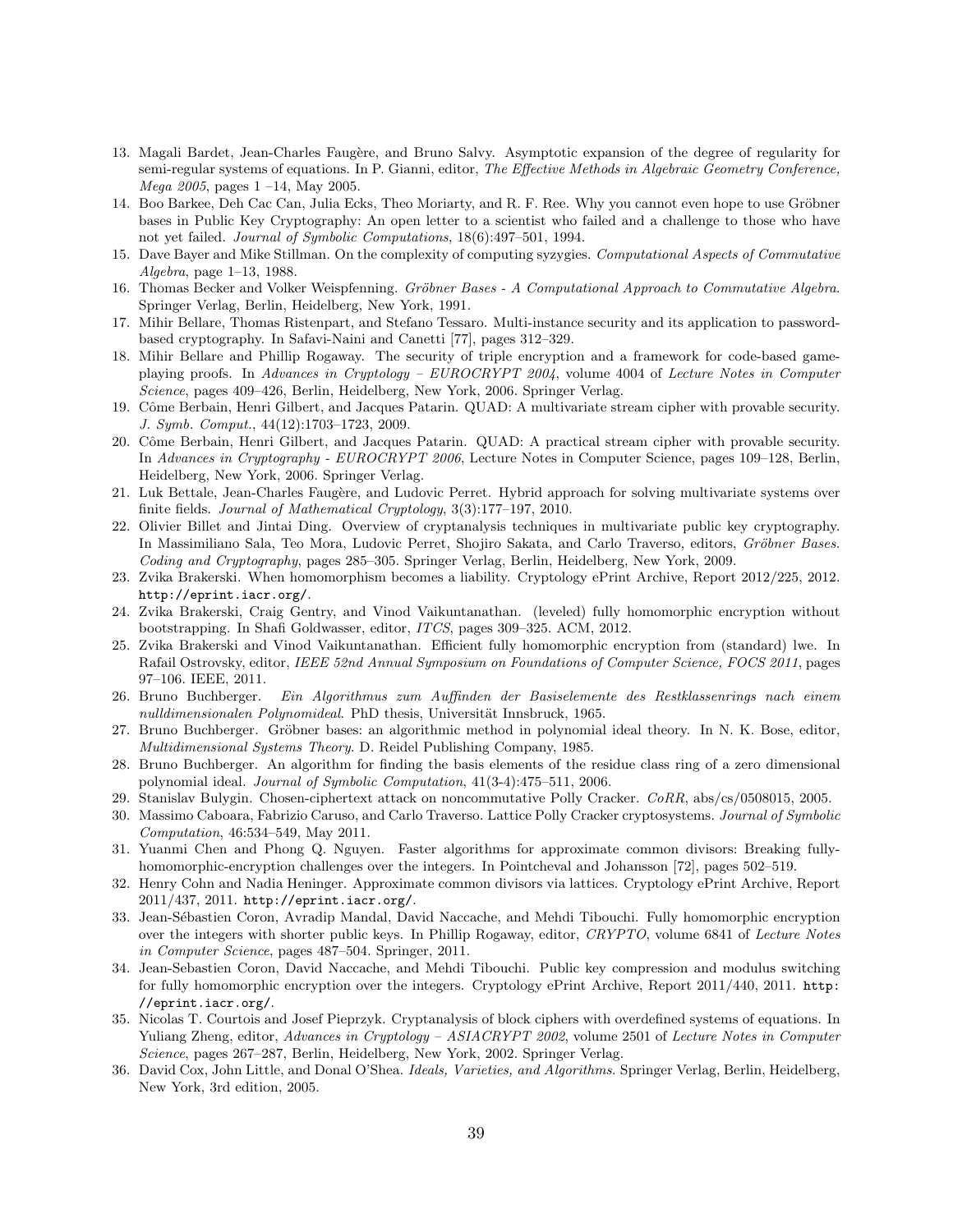- 37. Ronald Cramer and Victor Shoup. Design and analysis of practical public-key encryption schemes secure against adaptive chosen ciphertext attack. SIAM Journal of Computing, pages 167–226, 2003.
- 38. Alicia Dickenstein, Noaï Fitchas, Marc Giusti, and Carmen Sessa. The membership problem for unmixed polynomial ideals is solvable in single exponential time. Discrete Appl. Math., 33(1-3):73–94, 1991.
- 39. Jintai Ding and Bo-Yin Yang. Multivariate public key cryptography. In Daniel J. Bernstein, Johannes Buchmann, and Erik Dahmen, editors, Post-Quantum Cryptography, pages 193–234. Springer Verlag, Berlin, Heidelberg, New York, 2009.
- 40. Françoise Levy dit Vehel and Ludovic Perret. Polynomial equivalence problems and applications to multivariate cryptosystems. In Thomas Johansson and Subhamoy Maitra, editors, INDOCRYPT, volume 2904 of Lecture Notes in Computer Science, pages 235–251. Springer, 2003.
- 41. Françoise Levy dit Vehel, Maria Grazia Marinari, Ludovic Perret, and Carlo Traverso. A survey on Polly Cracker systems. In Massimiliano Sala, Teo Mora, Ludovic Perret, Shojiro Sakata, and Carlo Traverso, editors, Gröbner Bases. Coding and Cryptography, pages 285–305. Springer Verlag, Berlin, Heidelberg, New York, 2009.
- 42. Jean-Charles Faugère. A new efficient algorithm for computing Gröbner basis (F4). Journal of Pure and Applied Algebra, 139(1-3):61–88, 1999.
- 43. Jean-Charles Faugère. A new efficient algorithm for computing Gröbner bases without reduction to zero (F5). In Proceedings of the 2002 International Symposium on Symbolic and Algebraic Computation, pages 75–83, New York, 2002. ACM.
- 44. Jean-Charles Faugère, Françoise Levy dit Vehel, and Ludovic Perret. Cryptanalysis of minrank. In David Wagner, editor, CRYPTO, volume 5157 of Lecture Notes in Computer Science, pages 280–296. Springer, 2008.
- 45. Jean-Charles Faugère, Patrizia M. Gianni, Daniel Lazard, and Teo Mora. Efficient Computation of Zero-Dimensional Gröbner Bases by Change of Ordering. In *Journal of Symbolic Computation 16*, pages 329–344. Academic Press, 1993.
- 46. Jean-Charles Faugère and Antoine Joux. Algebraic cryptanalysis of hidden field equation (HFE) cryptosystems using Gröbner bases. In Dan Boneh, editor, Advances in Cryptology – CRYPTO 2003, volume 2729 of Lecture Notes in Computer Science, Berlin, Heidelberg, New York, 2003. Springer Verlag.
- 47. Jean-Charles Faugère, Ayoub Otmani, Ludovic Perret, and Jean-Pierre Tillich. Algebraic cryptanalysis of mceliece variants with compact keys. In Gilbert [58], pages 279–298.
- 48. Jean-Charles Faugère and Ludovic Perret. Polynomial equivalence problems: Algorithmic and theoretical aspects. In Advances in Cryptology – EUROCRYPT 2006, volume 4004 of Lecture Notes in Computer Science, pages 30– 47, 2006.
- 49. Jean-Charles Faugère, Ludovic Perret, Christophe Petit, and Guénaël Renault. Improving the complexity of index calculus algorithms in elliptic curves over binary fields. In Pointcheval and Johansson [72], pages 27–44.
- 50. Jean-Charles Faugère and Sajja Rahmany. Solving systems of polynomial equations with symmetries using SAGBI-Gröbner bases. In ISSAC '09: Proceedings of the 2009 international symposium on Symbolic and algebraic computation, ISSAC '09, pages 151–158, New York, NY, USA, 2009. ACM.
- 51. Mike Fellows and Neal Koblitz. Combinatorial cryptosystems galore! In G. L. Mullen and P. J.-S. Shiue, editors, Finite Fields: Theory, Applications, and Algorithms, volume 168 of Contemporary Mathematics, pages 51–61. AMS, 1994.
- 52. Craig Gentry. A fully homomorphic encryption scheme. PhD thesis, Stanford University, 2009. Available at http://crypto.stanford.edu/craig.
- 53. Craig Gentry. Fully homomorphic encryption using ideal lattices. In Michael Mitzenmacher, editor, STOC, pages 169–178. ACM, 2009.
- 54. Craig Gentry and Shai Halevi. Fully homomorphic encryption without squashing using depth-3 arithmetic circuits. In Rafail Ostrovsky, editor, FOCS, pages 107–109. IEEE, 2011.
- 55. Craig Gentry and Shai Halevi. Implementing Gentry's fully-homomorphic encryption scheme. In Kenneth Paterson, editor, Advances in Cryptology — EUROCRYPT 2010, volume 6632 of Lecture Notes in Computer Science, pages 129–148, Berlin, Heidelberg, New York, 2011. Springer Verlag.
- 56. Craig Gentry, Shai Halevi, and Nigel P. Smart. Better bootstrapping in fully homomorphic encryption. In Marc Fischlin, Johannes Buchmann, and Mark Manulis, editors, Public Key Cryptography – PKC 2012, volume 7293 of Lecture Notes in Computer Science. Springer Verlag, 2012.
- 57. Craig Gentry, Shai Halevi, and Nigel P. Smart. Homomorphic evaluation of the aes circuit. In Safavi-Naini and Canetti [77], pages 850–867.
- 58. Henri Gilbert, editor. Advances in Cryptology EUROCRYPT 2010, 29th Annual International Conference on the Theory and Applications of Cryptographic Techniques, French Riviera, May 30 - June 3, 2010. Proceedings, volume 6110 of Lecture Notes in Computer Science. Springer, 2010.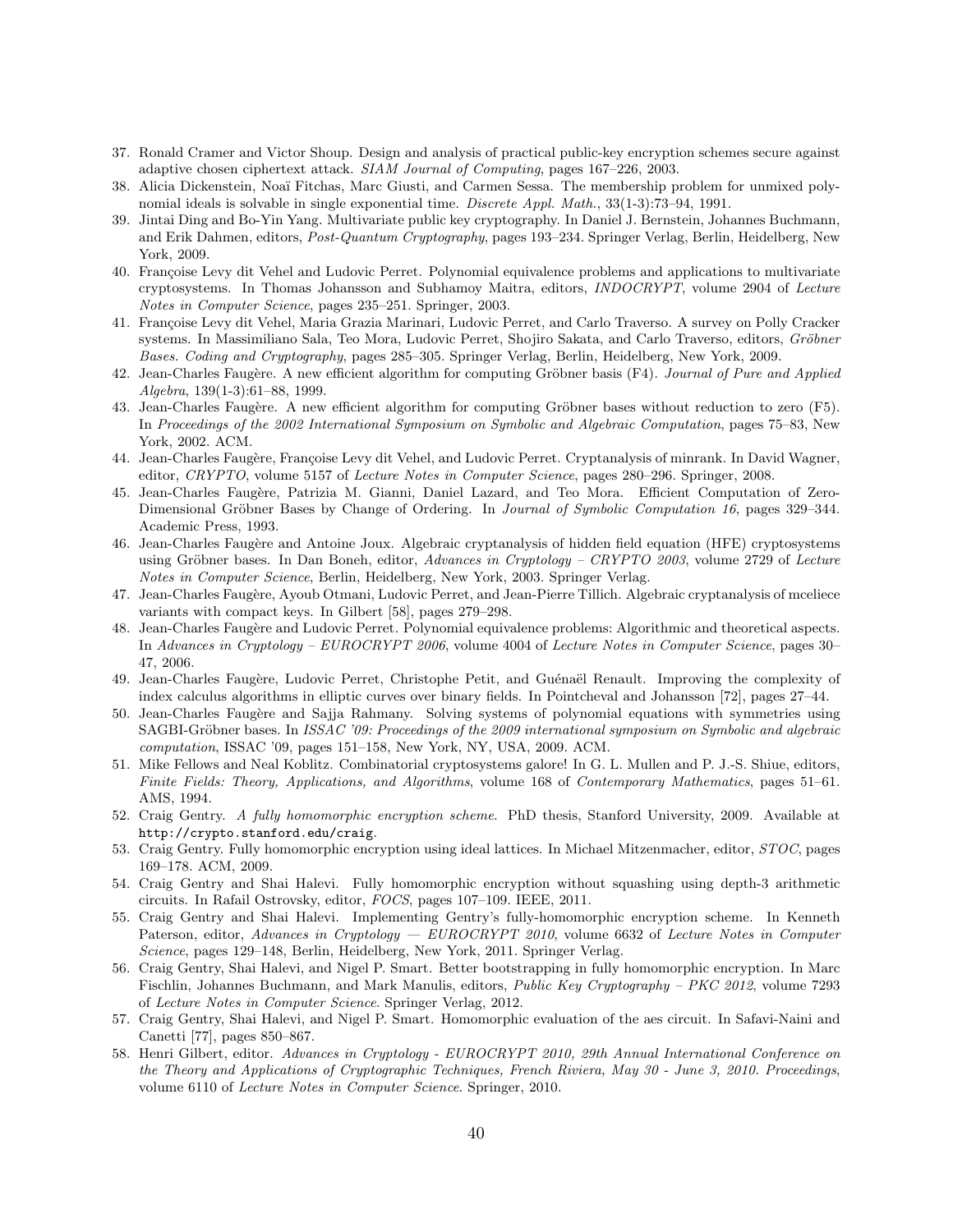- 59. Aline Gouget and Jacques Patarin. Probabilistic multivariate cryptography. In Phong Q. Nguyen, editor, Progress in Cryptology - VIETCRYPT 2006, volume 4341 of Lecture Notes in Computer Science, pages 1–18, Berlin, Heidelberg, New York, 2006. Springer Verlag.
- 60. Johan Håstad, Steven Phillips, and Shmuel Safra. A well-characterized approximation problem. Inf. Process. Lett., 47:301–305, October 1993.
- 61. Gottfried Herold. Polly cracker, revisited, revisited. In Public Key Cryptography PKC 2012, volume 7293 of Lecture Notes in Computer Science, pages 17–33, Berlin, Heidelberg, New York, 2012. Springer Verlag.
- 62. Yun-Ju Huang, Feng-Hao Liu, and Bo-Yin Yang. Public-key cryptography from new multivariate quadratic assumptions. In Marc Fischlin, Johannes Buchmann, and Mark Manulis, editors, Public Key Cryptography -PKC 2012, volume 7293 of Lecture Notes in Computer Science. Springer Verlag, 2012.
- 63. Neal Koblitz, Alfred J. Menezes, Yi-Hong Wu, and Robert J. Zuccherato. Algebraic aspects of cryptography. Springer Verlag, Berlin, Heidelberg, New York, 1998.
- 64. Daniel Lazard. Gröbner-bases, Gaussian elimination and resolution of systems of algebraic equations. In Proceedings of the European Computer Algebra Conference on Computer Algebra, volume 162 of Lecture Notes in Computer Science, Berlin, Heidelberg, New York, 1983. Springer Verlag.
- 65. Richard Lindner and Chris Peikert. Better key sizes (and attacks) for LWE-based encryption. In Aggelos Kiayias, editor, CT-RSA, volume 6558 of Lecture Notes in Computer Science, pages 319–339. Springer, 2011.
- 66. Vadim Lyubashevsky, Chris Peikert, and Oded Regev. On ideal lattices and learning with errors over rings. In Henri Gilbert, editor, Advances in Cryptology — EUROCRYPT 2010, volume 6110 of Lecture Notes in Computer Science. Springer Verlag, 2010.
- 67. Carlos Aguilar Melchor, Philippe Gaborit, and Javier Herranz. Additively homomorphic encryption with doperand multiplications. In Advances in Cryptology – CRYPTO 2010, volume 6223 of Lecture Notes in Computer Science, pages 138–154, Berlin, Heidelberg, New York, 2010. Springer Verlag.
- 68. Daniele Micciancio and Oded Regev. Lattice-based cryptography. In Daniel J. Bernstein, Johannes Buchmann, and Erik Dahmen, editors, Post-Quantum Cryptography, pages 147–191. Springer Verlag, Berlin, Heidelberg, New York, 2009.
- 69. Ferdinando Mora. De Nugis Groebnerialium 2: Applying Macaulay's trick in order to easily write a Gröbner basis. Applicable Algebra in Engineering, Communication and Computing, 13(6):437–446, 2003.
- 70. Michael Naehrig, Kristin Lauter, and Vinod Vaikuntanathan. Can homomorphic encryption be practical? In Christian Cachin and Thomas Ristenpart, editors, CCSW, pages 113–124. ACM, 2011.
- 71. Chris Peikert, Vinod Vaikuntanathan, and Brent Waters. A framework for efficient and composable oblivious transfer. In Advances in Cryptology – CRYPTO 2008, pages 554–571, Berlin, Heidelberg, 2008. Springer Verlag.
- 72. David Pointcheval and Thomas Johansson, editors. Advances in Cryptology EUROCRYPT 2012 31st Annual International Conference on the Theory and Applications of Cryptographic Techniques, Cambridge, UK, April 15-19, 2012. Proceedings, volume 7237 of Lecture Notes in Computer Science. Springer, 2012.
- 73. Oded Regev. On lattices, learning with errors, random linear codes, and cryptography. Journal of the ACM, 56:34:1–34:40, September 2009.
- 74. Oded Regev. The learning with errors problem. In IEEE Conference on Computational Complexity 2010, pages 191–204, 2010.
- 75. Ron Rothblum. Homomorphic encryption: From private-key to public-key. In Yuval Ishai, editor, TCC, volume 6597 of Lecture Notes in Computer Science, pages 219–234. Springer, 2011.
- 76. Markus R¨uckert and Michael Schneider. Estimating the security of lattice-based cryptosystems. Cryptology ePrint Archive, Report 2010/137, 2010. Available at http://eprint.iacr.org/2010/137.
- 77. Reihaneh Safavi-Naini and Ran Canetti, editors. Advances in Cryptology CRYPTO 2012 32nd Annual Cryptology Conference, Santa Barbara, CA, USA, August 19-23, 2012. Proceedings, volume 7417 of Lecture Notes in Computer Science. Springer, 2012.
- 78. Nigel P. Smart and Frederik Vercauteren. Fully homomorphic encryption with relatively small key and ciphertext sizes. In Phong Q. Nguyen and David Pointcheval, editors, Public Key Cryptography, volume 6056 of Lecture Notes in Computer Science, pages 420–443. Springer, 2010.
- 79. William Stein et al. SAGE Mathematics Software. The Sage Development Team (Version 4.7.0), 2011. Available at http://www.sagemath.org.
- 80. A. J. Stothers. On the Complexity of Matrix Multiplication. PhD thesis, University of Edinburgh, 2010.
- 81. Marten van Dijk, Craig Gentry, Shai Halevi, and Vinod Vaikuntanathan. Fully homomorphic encryption over the integers. In Gilbert [58], pages 24–43.
- 82. Joachim von zur Gathen and Jürgen Gerhard. Modern computer algebra (2. ed.). Cambridge University Press, 2003.